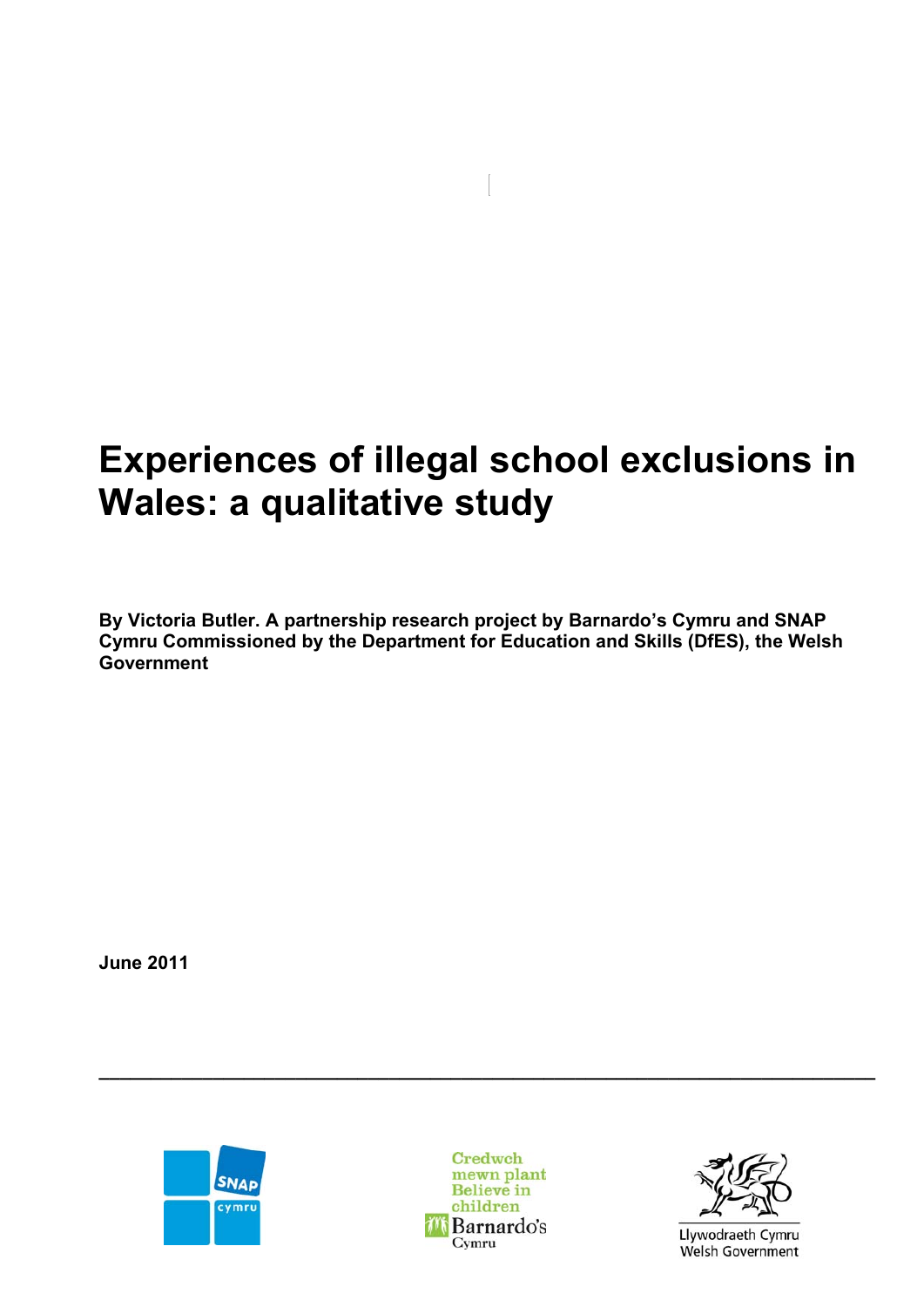# **Contents**

| Section 1: Introduction and background to the research                                                           | $\overline{2}$ |
|------------------------------------------------------------------------------------------------------------------|----------------|
| Section 2: Research methods, ethics and caveats                                                                  | 5              |
| Section 3: School communication with parents about<br>illegal exclusions                                         | 9              |
| Section 4: Behaviour management and educational<br>support offered to pupils and parents                         | 15             |
| Section 5: Transition from primary to secondary school                                                           | 23             |
| Section 6: The use of managed moves                                                                              | 25             |
| Section 7: Information available to parents regarding<br>rights and choices within their children's<br>education | 28             |
| <b>Section 8: The impact of exclusions</b>                                                                       | 33             |
| <b>Section 9: Conclusions and recommendations</b>                                                                | 41             |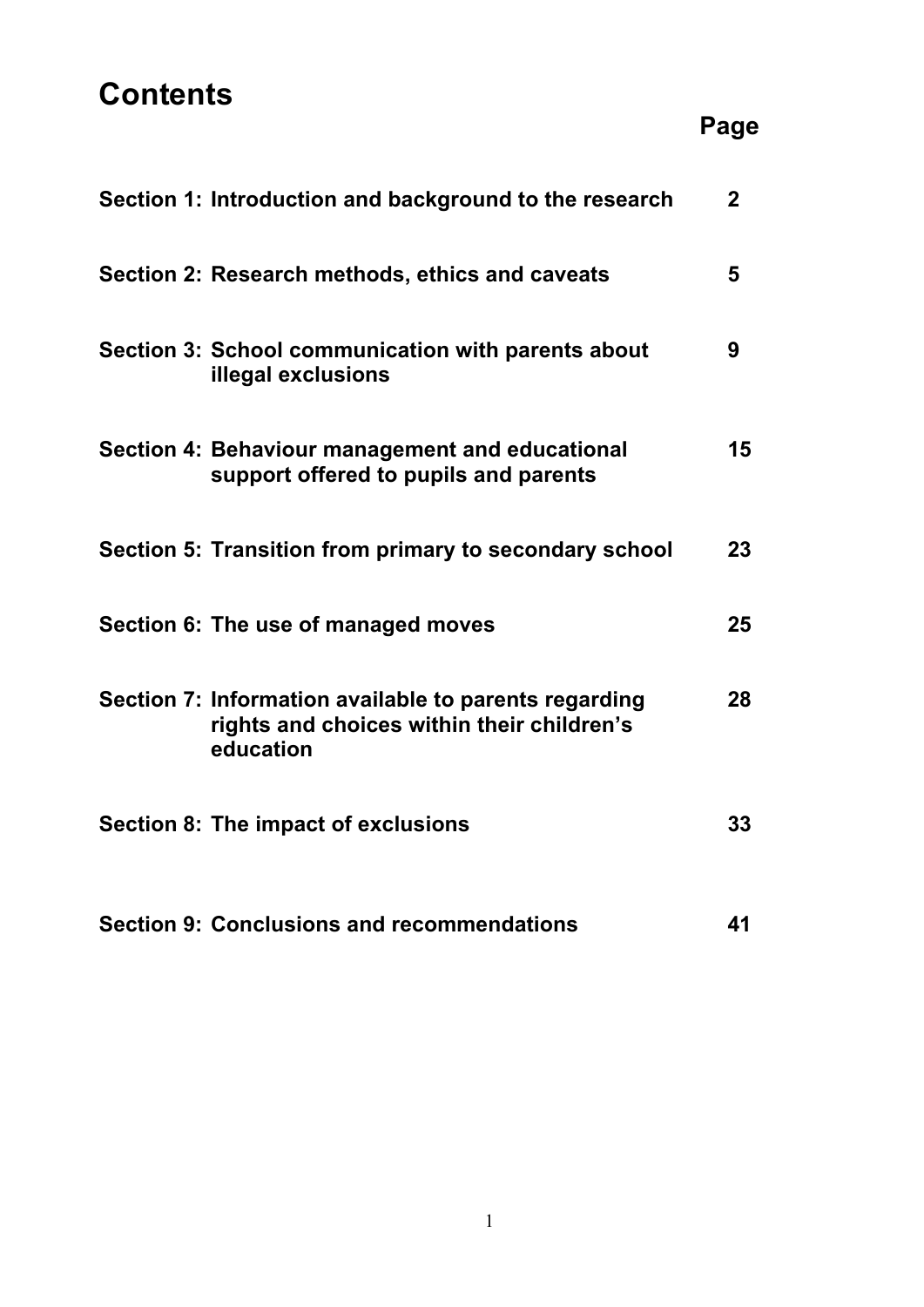# **Section 1: Introduction and background to the research**

This document explores families' experiences of illegal school exclusions and finds out from professionals how and why they are used. The research was commissioned by the Welsh Government and undertaken as a partnership project between SNAP Cymru and Barnardo's Cymru.

# **1.1 Defining illegal school exclusions**

It is not lawful for schools to ask parents or guardians to keep their children away from school without the school giving formal notification of an exclusion. In instances when this does occur the correct term is 'unlawful exclusion' but it is commonly referred to as an 'illegal exclusion'. This research therefore uses the everyday term of 'illegal' as this is widely understood. Occasionally illegal exclusions are also referred to as voluntary exclusions and unofficial exclusions.

# **1.2 Why undertake research exploring illegal school exclusions?**

The National Behaviour and Attendance Review, undertaken on behalf of the Welsh Government, received anecdotal evidence of illegal school exclusions. SNAP Cymru, Barnardo's Cymru, and the Children's Commissioner for Wales' Office have case evidence of illegal exclusions. These are families who had come to us for advice because they had received illegal exclusions.

The research provides evidence to inform the implementation of several active Welsh Government policies and initiatives and in particular:

- The School Effectiveness Framework.
- Inclusive approaches as set out in the 'Inclusion and Pupil Support' guidance document.
- Guidance on legislation and procedures set out in 'Exclusions from Schools and Pupil Referral Units'.
- The aim to reduce the number of young people not in education, employment or training (NEET).
- The Behaviour and Attendance Action Plan, and specifically the action which states that the Welsh Government will assess and follow up with local authorities information collected by the Children's Commissioner on unlawful exclusions.

# **1.3 The specific aims of the research were:**

- To discover to what extent illegal exclusion is used as a strategy for managing challenging behaviour.
- To hear the experiences of families who have undergone illegal exclusions, specifically finding out under what circumstances they occurred and how they are explained by schools to parents, children and young people.
- To learn more about the practice of managed moves, specifically when they work for a child or young person and when they are detrimental.

The three overall aims were broken down into the following five research questions:

- What information is passed from a primary school to a secondary school and how much knowledge do parents have of this ?
- Why and in what circumstances are schools choosing illegal exclusions as an approach ?
- When an illegal exclusion occurs, what information do parents have about their rights and the choices they have with regards to their child's education ?
- Where do parents go for information about rights and exclusion processes ? At what point, if any, do they become aware of the unlawfulness of exclusion ?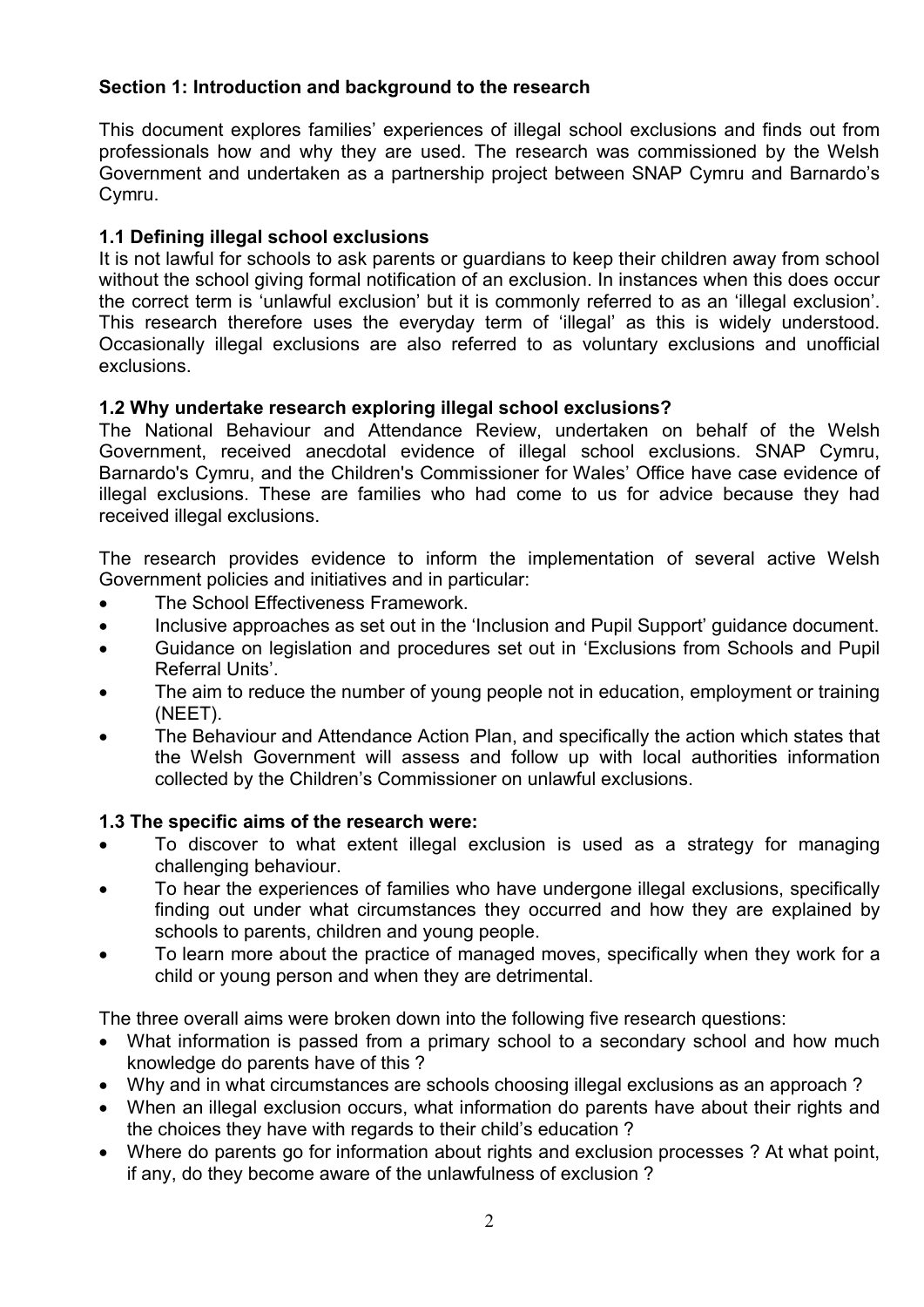What's the impact of illegal exclusions upon a family and a child or young person ?

# **1.4 Information about the children and young people discussed in this study**

Using different methods, we collected information about 52 children and young people. Their background characteristics are given in the following three tables:

| Ages of children |  |  |  |
|------------------|--|--|--|
|------------------|--|--|--|

| <b>Ages</b>                               | Number of children / young people |
|-------------------------------------------|-----------------------------------|
| Exact age unspecified, but of primary     | 11                                |
| age                                       |                                   |
| Exact<br>unspecified,<br>0f<br>but<br>age | 19                                |
| secondary age                             |                                   |
| Aged 11                                   | $\overline{2}$                    |
| Aged 13                                   | 3                                 |
| Aged 15                                   | 3                                 |
| Aged 18                                   |                                   |
| Age unknown                               | 13                                |

# *Disability and additional learning needs information*

Three children had dual diagnosis. The category of 'not known / none' is made up either of children and young people who are waiting for assessments and have no diagnosis, or who have educationally disengaged.

| Type of additional learning need           | number of children/ young people |
|--------------------------------------------|----------------------------------|
| Emotional and behavioural difficulties     | 2                                |
| Autistic spectrum disorder<br>(incl.       | 16                               |
| Asperger's and high functioning)           |                                  |
| Physical bowel condition / incontinence    | 4                                |
| ADHD or ADD                                | 10                               |
| Mild learning difficulties                 | 2                                |
| Physical disability / diabetic / epileptic | 3                                |
| Severe mental health problems              | 3                                |
| Not known / none                           | 15                               |

# *Gender of children*

We did not have the gender of all 52 children because some of the information gathered from parents referred to a child without giving gender specifics. Out of data gathered on 27 children from interviews and focus groups with parents there were 21 boys and 6 girls, highlighting a large gender difference in experiences of school exclusions.

# *Children's age at first exclusion*

This table details how old the children were when they received their first exclusion (illegal or official). This data exists for 23 of the 52 children.

| School year child first excluded  | Number of children/ young people |
|-----------------------------------|----------------------------------|
| <b>Nursery</b>                    |                                  |
| Reception                         |                                  |
| 5 years old / year 1              |                                  |
| 7 years old / year 3              |                                  |
| Year <sub>6</sub>                 |                                  |
| Age not specified, but in juniors |                                  |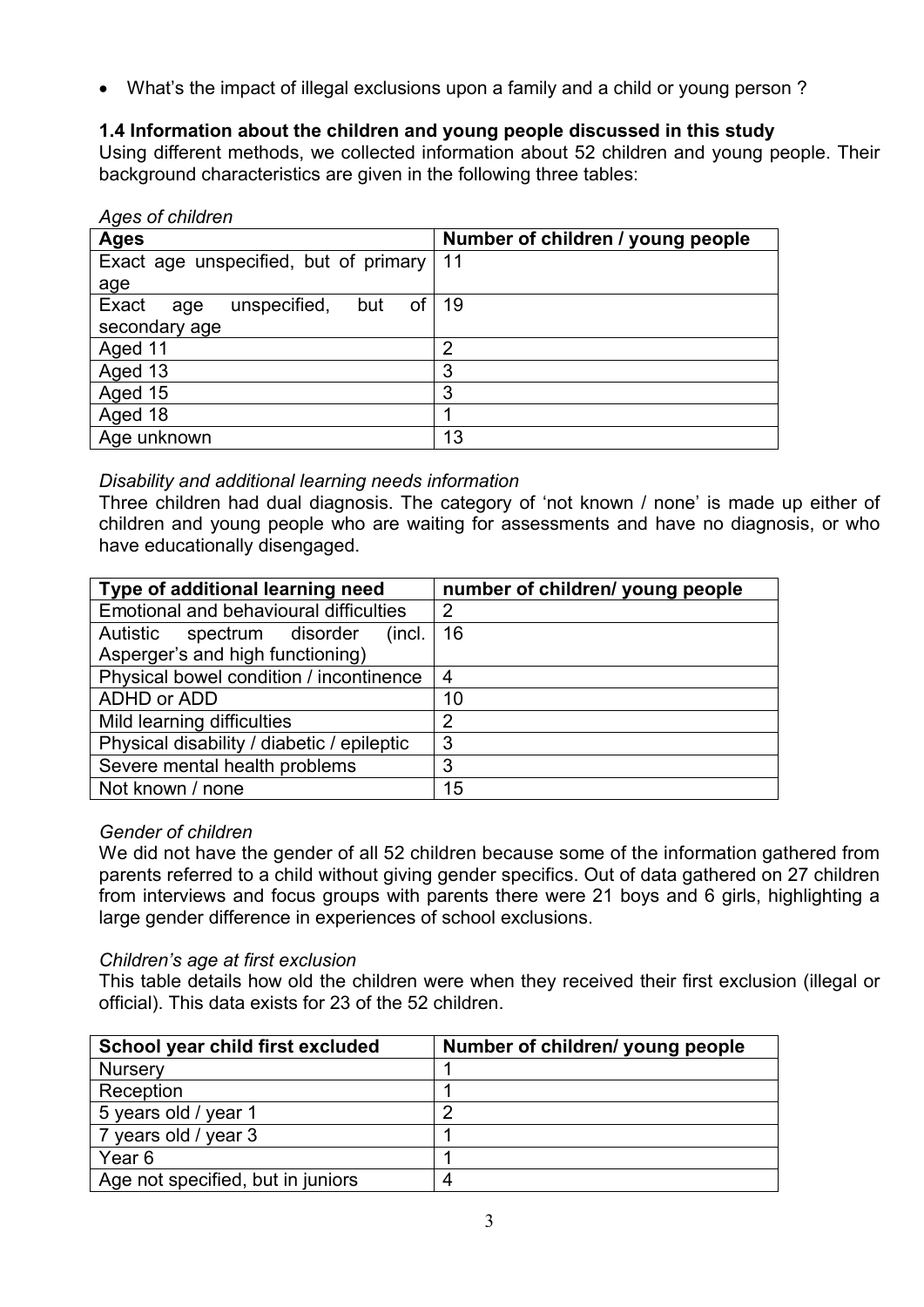| Age not specified, but in primary   | Д |
|-------------------------------------|---|
| 11 years old / year 7               |   |
| 12 years old / year 8               |   |
| 13 years old / year 9               |   |
| Age not specified, but in secondary |   |

## **1.5 Overview of this document**

This report is structured according to the main aims of the research and two main themes that came out of the data. All the sections integrate data from the professionals and data from parents; where necessary indicating whether the parents' data are from case evidence files or face to face data collection. The methods and research caveats are discussed in Section 2.

Section 3 examines communication between school and parents and the triggers for illegal exclusions. Section 4 offers detailed accounts of current behaviour support practice and how schools reintegrate pupils after exclusions. Section 5 details transition between primary and secondary schooling and Section 6 managed moves, which were two main investigation questions for the research.

Section 7 explores the sources within the education system from which parents get information regarding children's rights and entitlements and Section 8 details the impact of illegal exclusions upon the pupil and family. The report concludes with recommendations that relate to the main issues the research raises. However, there are also summary conclusions at the end of each section, relating to the specific issues discussed within that section.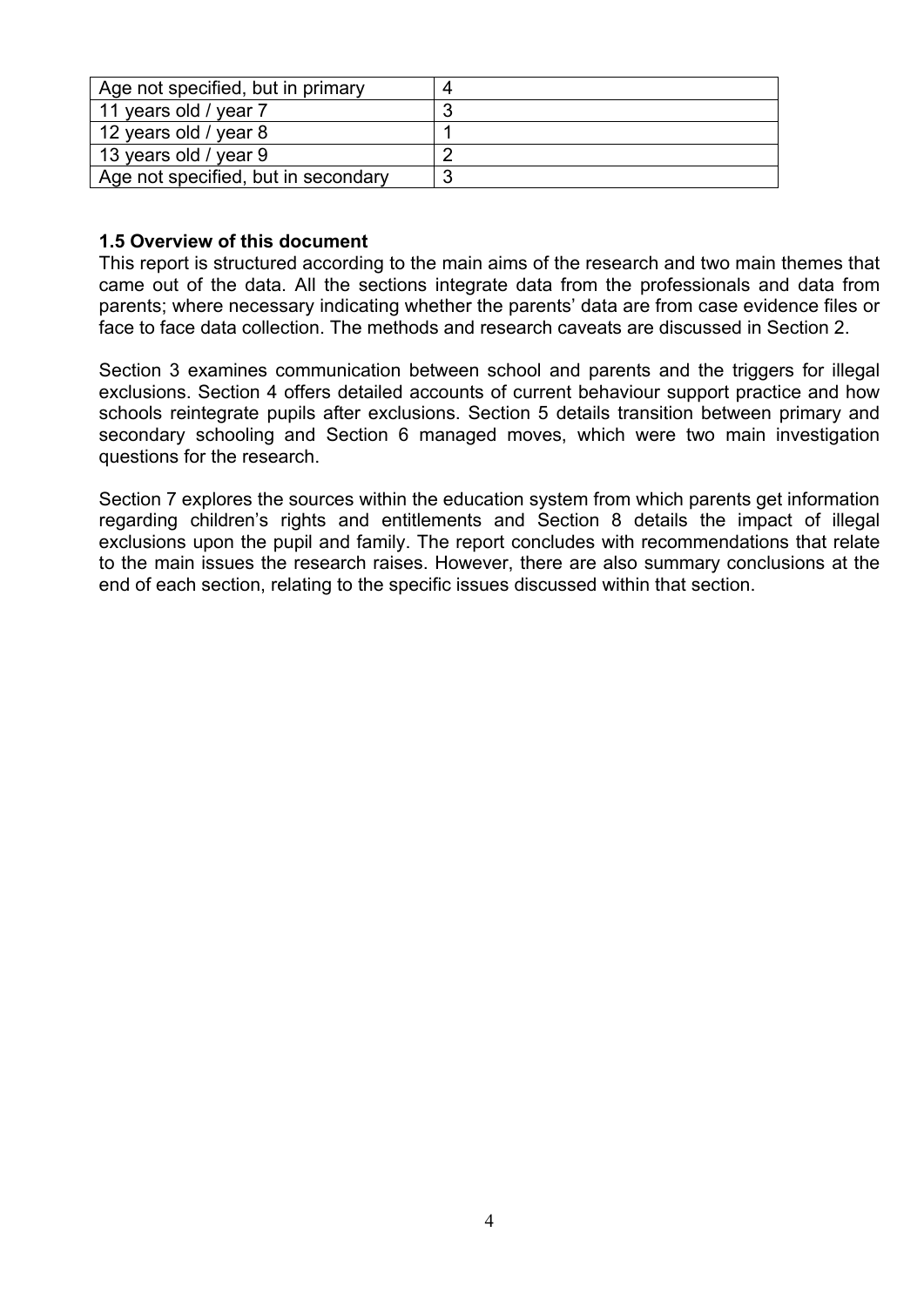## **Section 2: Research methods, ethics and caveats**

We undertook qualitative research, aiming to examine experiences and practice that can answer the questions outlined in Section 1. This necessitated a consideration of appropriate research methods and ethics. There are some research caveats because the project was relatively small scale and as such cannot be regarded as entirely representative of the whole-Wales situation.

## **2.1 Research methods used**

We used a variety of methods to gather the data from families and professionals. We could not ensure a representative spread of data but have achieved a geographical spread of participants from across Wales, with an urban – rural balance. A breakdown of the different research cohorts is as below.

#### *2.1.1 Collecting data from families*

#### Interviews and focus groups

We undertook 12 in-depth semi-structured interviews with parents and facilitated 3 focus groups with parents in different regions in Wales speaking, in total, to 25 parents. Two of these parents had two children who were experiencing illegal exclusions from school. Therefore, we have been told about the experiences of 27 children directly from parents' viewpoint. All of the families who took part in this research were known to the services of Barnardo's Cymru and SNAP Cymru, but were not necessarily using our services when interviewed. We focused upon families that had children who were of secondary school age as this gave us more information on the way that pupils' experiences can change over time, but ensured that our methods and questions would enable them to share and include children's primary school experiences. A few parents in the focus groups had children of primary school age.

## Case evidence files

From service user files within SNAP Cymru and Barnardo's Cymru we compiled 25 case evidence files to complement the in-depth interview and focus group data from families. The case evidence files detailed the briefest information about events leading up to an illegal exclusion, how it was resolved, what information the family was given and the impact it had on the child and family. This evidence included children of primary age, as well as young people of secondary age. We have analysed key trends from this evidence alongside the information gathered from parents.

#### Families in diverse circumstances

In total, we gathered data from 50 parents regarding the experiences of 52 children. All of the parents in the study had experienced at least one illegal school exclusion between September 2008 and January 2010. In order to obtain a broad a picture as possible, we ensured that we involved diverse families, so we included young people with physical disabilities, learning difficulties, emotional and behavioural problems, poor mental health, and those who were educationally disengaged. We were not able to gather evidence from all families regarding family type but can confirm that the majority were in dual parent households, but that our sample also included lone parent mothers and fathers, grandparent guardians and children who were currently being transferred to foster care. Family circumstances are mentioned where appropriate throughout the report as it can give a context for children's behaviour. The children and young people attended a variety of different schools, with approximately one fifth being in specialist provision, 4 pupils attending PRUs and the rest in mainstream provision. This shows that illegal exclusions happen in all educational settings.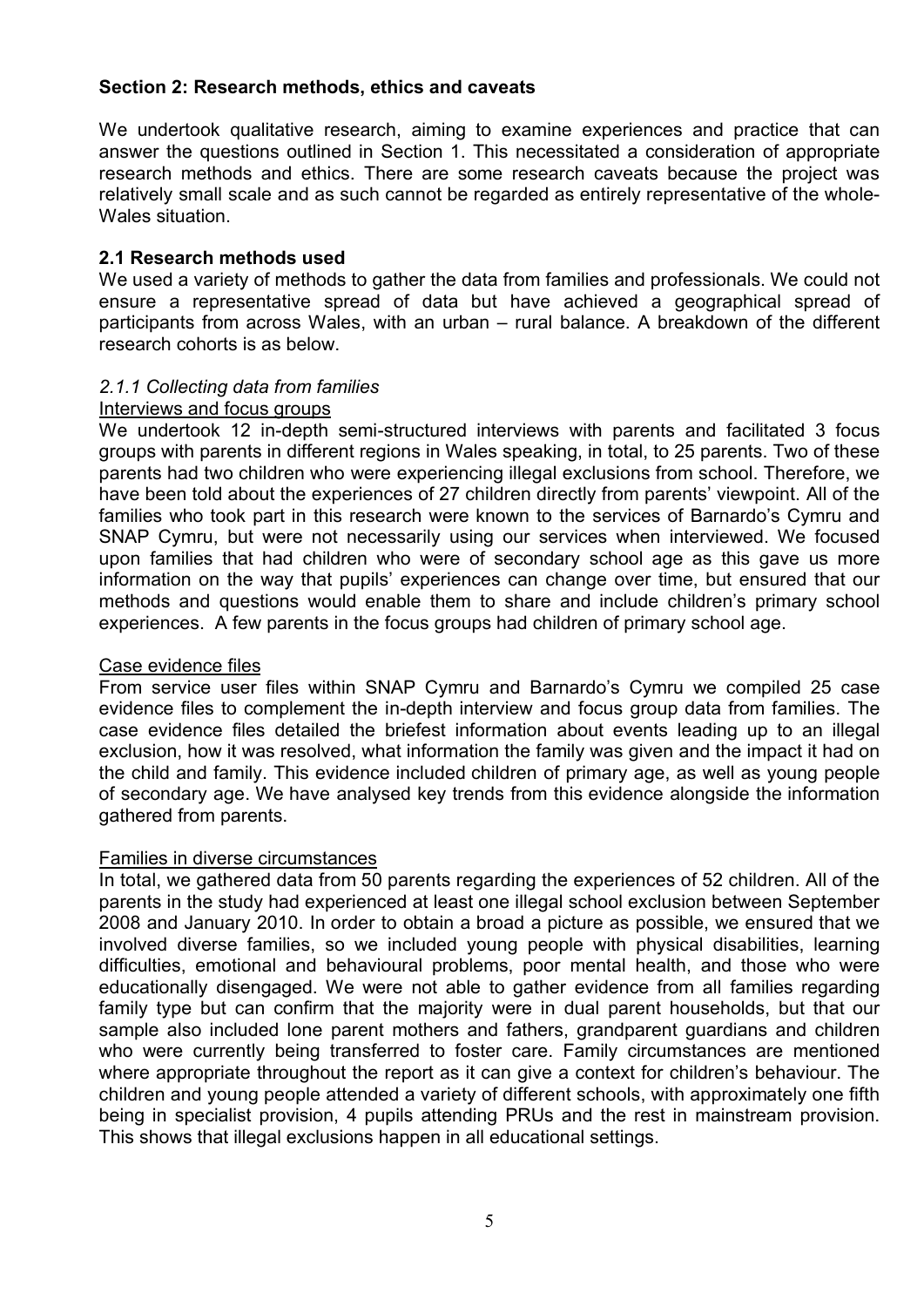#### Geographical areas

Our case evidence data is from services across the country, and all regions were represented. Interview and focus group data for 27 children and young people was as follows:

| <b>Region of Wales</b>    | Number of children/ young people |
|---------------------------|----------------------------------|
| <b>North West Wales</b>   | ີ                                |
| <b>North East Wales</b>   | ົ                                |
| Mid Wales                 | 6                                |
| <b>South West Wales</b>   | -9                               |
| South central and valleys | 6                                |

## **Ethnicity and culture**

This research included parents who were Welsh first language and parents from black and minority ethnic cultures. There was not enough evidence within our data to draw any conclusions regarding exclusions and language, religion and cultural heritage.

## *2.1.2 The voice of children and young people*

We aimed to involve children and young people in the research and designed creative methods to engage with them through family interviews. However, most interviews occurred when children and young people were not present. Three young people were present, but two did not want to continue the interview because it was too upsetting for them to talk about school. One young person was interviewed alongside his father because of home circumstances. He was currently excluded and lived in a one room bedsitter with his father, and so ethically had to be included. An alternative project with different methodology would need to be implemented in order to specifically collect children and young people's perspective on illegal exclusions.

## *2.1.3 Collecting data from schools and local authorities (LAs)*

We gathered the views and experiences of 15 education professionals who were known to our organisations through a choice of confidential telephone interviews or anonymous electronic questionnaires. These 2 methods asked exactly the same questions but enabled choice and flexibility. Whilst this data is not from a representative sample, it does provide insights regarding why and in what circumstances schools choose illegal exclusions, and what information is passed from primary to secondary school regarding specific pupils.

The 3 tables below summarise background characteristics of the 15 education professionals who participated in this research.

| $\frac{1}{2}$             |                                |  |
|---------------------------|--------------------------------|--|
| <b>Region of Wales</b>    | <b>Number of professionals</b> |  |
| <b>North West</b>         |                                |  |
| North East                |                                |  |
| <b>Mid Wales</b>          |                                |  |
| South West Wales          |                                |  |
| South Central and valleys |                                |  |
| <b>South East Wales</b>   |                                |  |
| No region specified       |                                |  |

#### *Geographical spread*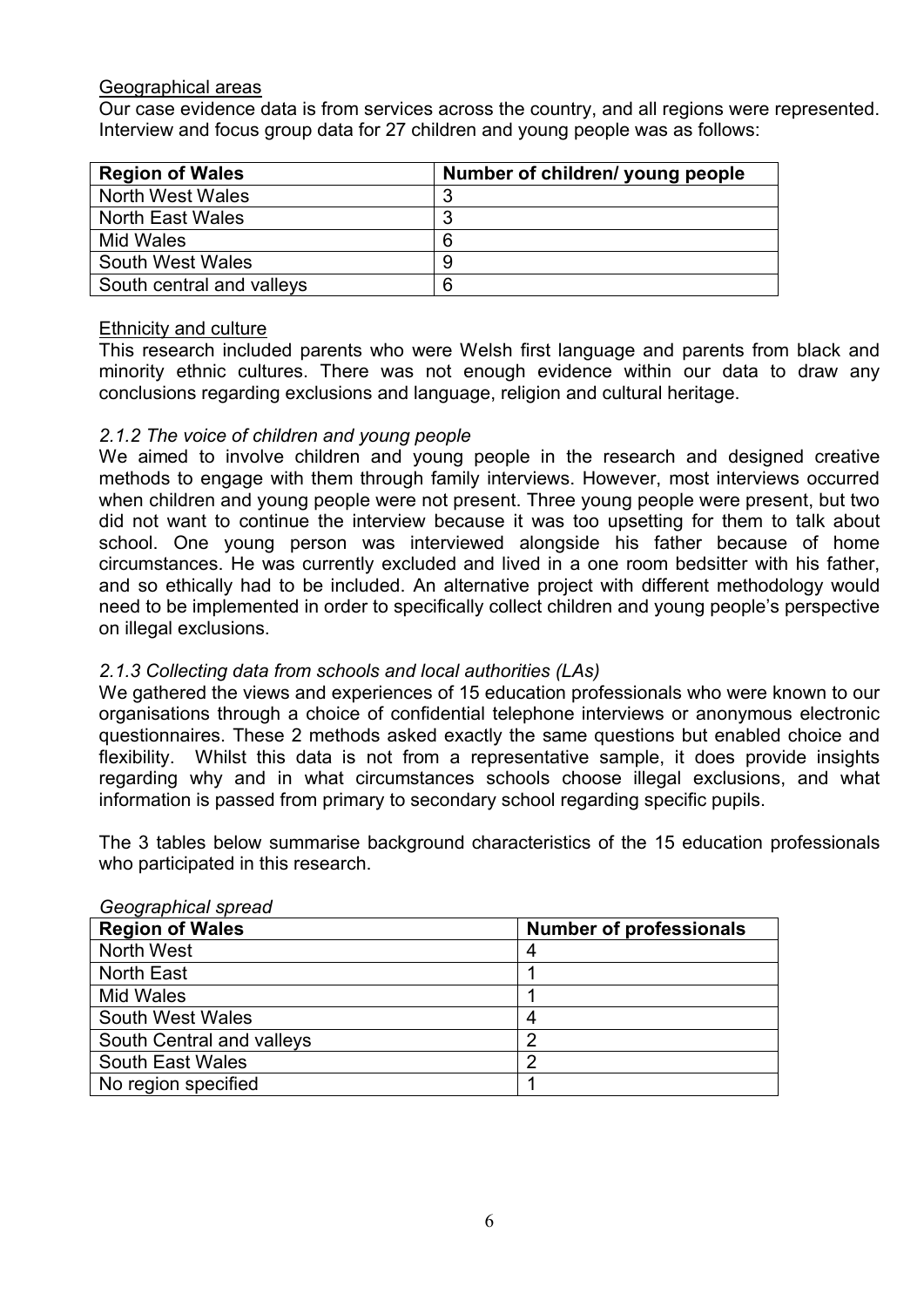| Type of job                                           |                                |
|-------------------------------------------------------|--------------------------------|
| Type of job                                           | <b>Number of professionals</b> |
| Head teacher                                          | 2                              |
| LA staff (e.g. Education Welfare Officer, head of   7 |                                |
| service, inclusion support)                           |                                |
| Other education associated professionals (e.g.   6    |                                |
| YOT, behavioural advisers, educational youth          |                                |
| People's<br>workers, Children and Young               |                                |
| Partnerships staff)                                   |                                |

#### *Length of service in education*

| <b>Years indicator</b>           | <b>Number of professionals</b> |
|----------------------------------|--------------------------------|
| Under 10 years work in education |                                |
| 10 - 20 years work in education  | 6                              |
| 20 - 30 years work in education  |                                |
| 30 - 40 years work in education  |                                |
| Not specified                    |                                |

## **2.2 Ethical considerations**

Barnardo's Cymru has written ethical procedures that were followed through the course of this project. This includes mechanisms for balancing confidentiality with child protection issues.

## *2.2.1 Informed consent*

We gained informed consent from all the parents, children and young people and professionals who participated in this study. In focus groups informed consent was sought on an individual basis and confidentiality agreements were made before the focus group started. If parents were unsure about contributing in a group setting they were offered one to one interviews. Where parents chose not to continue to participate they were given the choice of either leaving or continuing to be present but not as active participants. Two parents in one focus group chose this latter option. Professionals were sent informed consent forms with the questionnaire and either completed it prior to telephone interviews or returned it with the completed questionnaire.

## *2.2.2 Anonymity*

We have not used real names of either people or schools. Job positions have not been disclosed in the report and geographical areas are referred to by region rather than county. These steps have been taken to ensure anonymity for all participants. All case evidence information was compiled by the agency staff in the particular project they use. It omitted names of people and schools, and in some cases did not detail exact age or gender. This was to ensure that the main facts were available to the researchers but not information that should be held confidentially within services.

## **2.3 Research caveats**

There are some caveats on the extent to which conclusions can be drawn from the research because the families who took part in the study were drawn from those who were receiving services from the researchers and due to the professionals being self-selected.

## *2.3.1 Representativeness and generalisability*

It is not possible to design a sampling framework to provide a rigorous quantitative and representative study as illegal exclusions, by their very nature, are hidden from statistics. For pragmatic reasons Barnardo's Cymru and SNAP Cymru service users were approached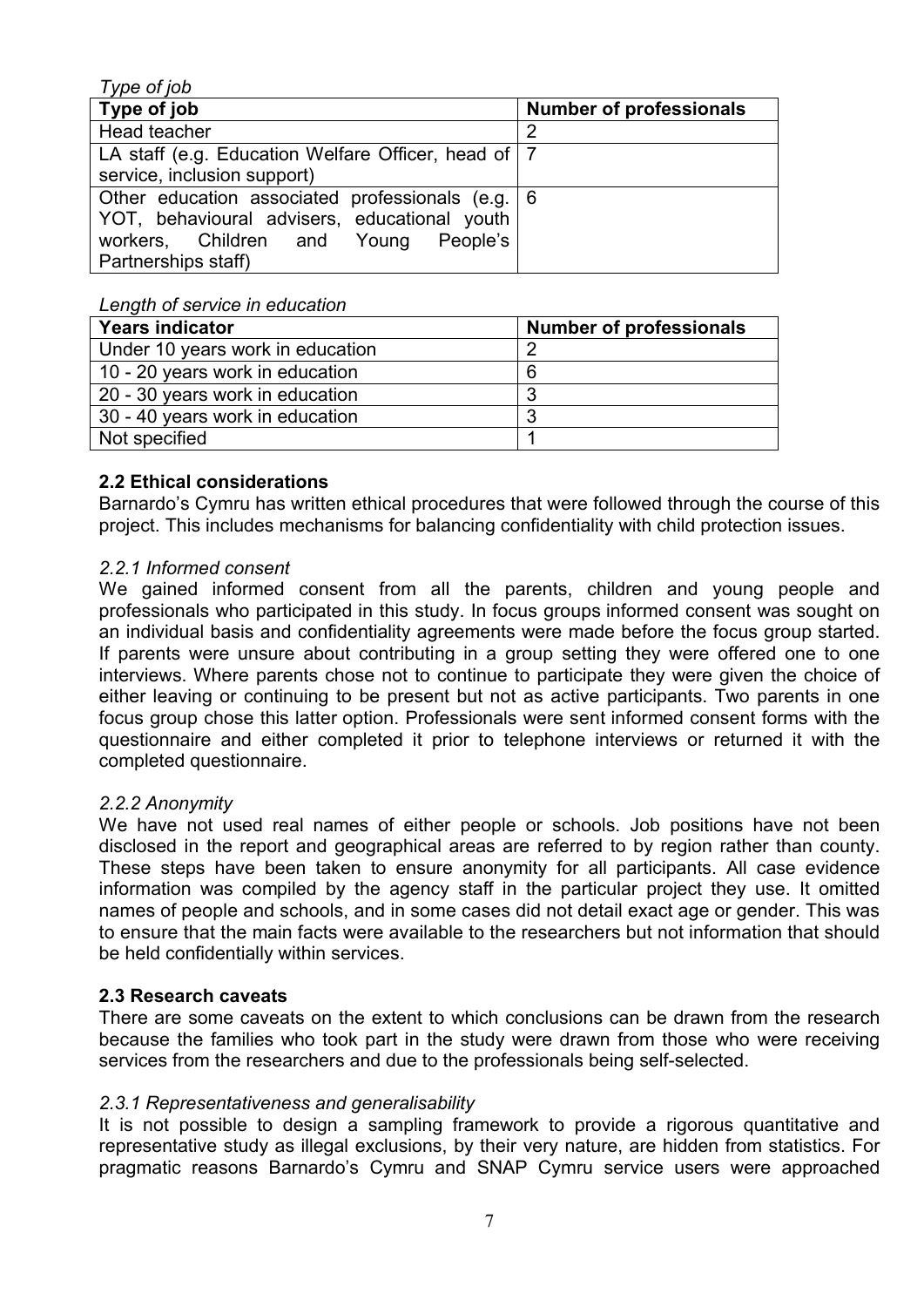because they were known to have experienced illegal school exclusions. We balanced the lack of representation with a geographical spread and ensured that children and young people with a variety of support needs were included in the sample. The data offer a broad picture with insights into the use of illegal exclusions and can therefore be generalised to other parents who may have experienced illegal exclusions.

#### *2.3.2 Self selected professionals*

The professionals who participated were self-selected. Generally, people who self-select are people who need to say something on the topic. This means that the data from professionals may have a polarisation bias, with practice being described as either very good or bad with little middle ground. In reality, the data received appears to be quite balanced and professionals spoke candidly about situations that they face. The professionals that were involved were known to have expertise in the area of exclusion and so were invited to participate.

## *2.3.3 A qualitative not quantitative study*

This research has entailed gaining the stories of 52 children and young people. Rather than just present these stories as case studies we have picked the main issues and themes that the stories have in common. Therefore, quotes and examples are cited where they highlight a common theme or issue.

## *2.3.4 Research bias because families were known to SNAP Cymru and Barnardo's Cymru services*

The data from parents may be biased because the parents that seek help are likely to be those facing the most difficult circumstances. When families are involved with SNAP Cymru or Barnardo's Cymru services it is often because mainstream services have failed them and they are seeking extra advice and support. This means our data may omit the stories of families who are in less severe situations. However, as we have data from 50 parents whose experiences are very similar there can be lessons learnt for other families in similar situations and for families who may not be facing such difficult circumstances.

The data was collected by development officers and researchers. Some families were known to the development officers. This can affect what families say, but equally some people will feel more at ease talking about personal circumstances to someone who is already informed of the basic issues they have faced. The data was compiled and analysed by researchers who were not familiar with any of the families or professionals.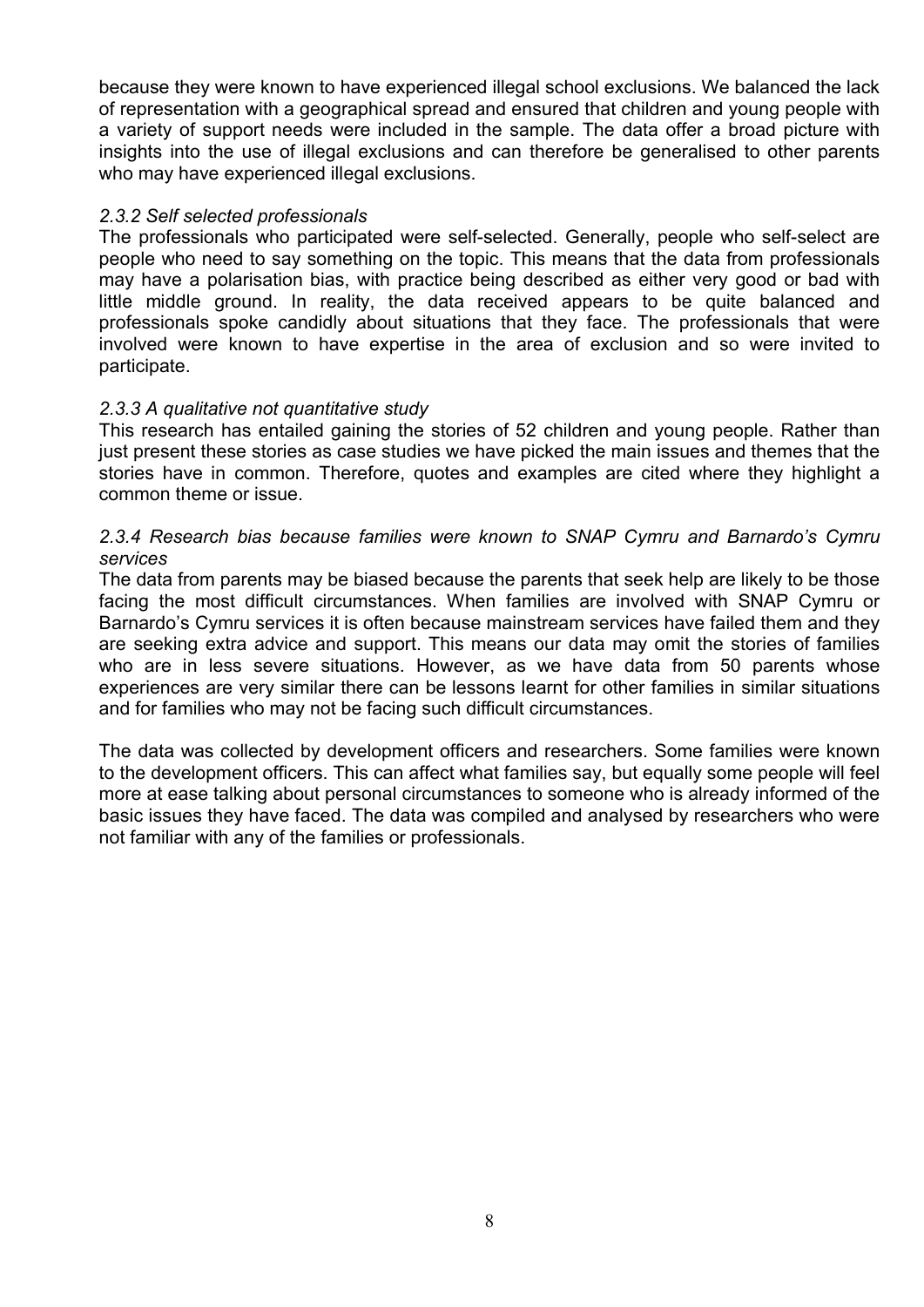## **Section 3: The use of illegal exclusions and school communication with parents**

6 of the 7 LA staff claimed that illegal school exclusions did not happen, stating 'I'm not aware of any schools using unofficial exclusions'; but no other professionals agreed with this position. This suggests either that the LA will not necessarily hear about illegal exclusions because paperwork was not completed and it happens at the school level, or that illegal school exclusions are controversial and not something to discuss with researchers.

Information about illegal exclusions not getting to the LA was discussed by other education professionals, who explained that:

'If welfare officers hear about an unofficial exclusion they urge the school to make it an official one.'

The data from LA professionals was clear that:

'LAs don't want them [unofficial exclusions] to be used and we have produced guidelines to stop their use.'

Whilst LAs have made strenuous efforts to prevent illegal exclusions being used and have taken a variety of steps to stop schools using them, it was apparent from case evidence, professionals who were not working for the LA, and parents' experiences, that they still occur. This section examines how parents understood and experienced illegal exclusions, and in particular how schools communicated with parents about exclusions. It ends with discussing what triggers illegal exclusions to be issued.

## **3.1 Multiple exclusions and parents' lack of clarity**

All the parents involved in this research experienced an illegal exclusion at least once between September 2008 and January 2010, but when they talked about it, it was unclear as to when an illegal exclusion finished and became legal, when it became permanent or when it became agreed absence. When children and young people experienced difficulties at school to the point of being excluded, the whole issue of legalities and procedures was generally very unclear to parents.

From the 25 case evidence files, 10 children had illegal exclusions that led to fixed-term exclusions, 3 had illegal exclusions that ended in permanent exclusions and 9 had had previous illegal exclusions. This pattern of repeated exclusions of different types is backed up by the entire interview data, with only 2 of the 27 children discussed in the interviews receiving an illegal exclusion relating to a one-off incident. A part of parents' confusion when talking about different types of exclusion was due to their experience of multiple exclusions that merged together. When directly asked, parents in this study were aware of the different types of exclusions because they had been told by SNAP Cymru or another advisory agency but when talking about exclusions they did not always seem to make these distinctions as from the parents' experience the issue was about repeated and unexpected time away from school. The following quotes illustrate parents' experience of multiple exclusions:

'We haven't been able to keep track of how many days our son's been out of school. At first we were given work but because he was so ill he couldn't complete it and so the teachers that were supportive pulled back. We had some work through for his GCSEs just before Christmas. They didn't really have the facilities.'

'For my daughter in secondary it's been continuous and she never has a full week in school and it's odd days here and there. There's always more than one a week.'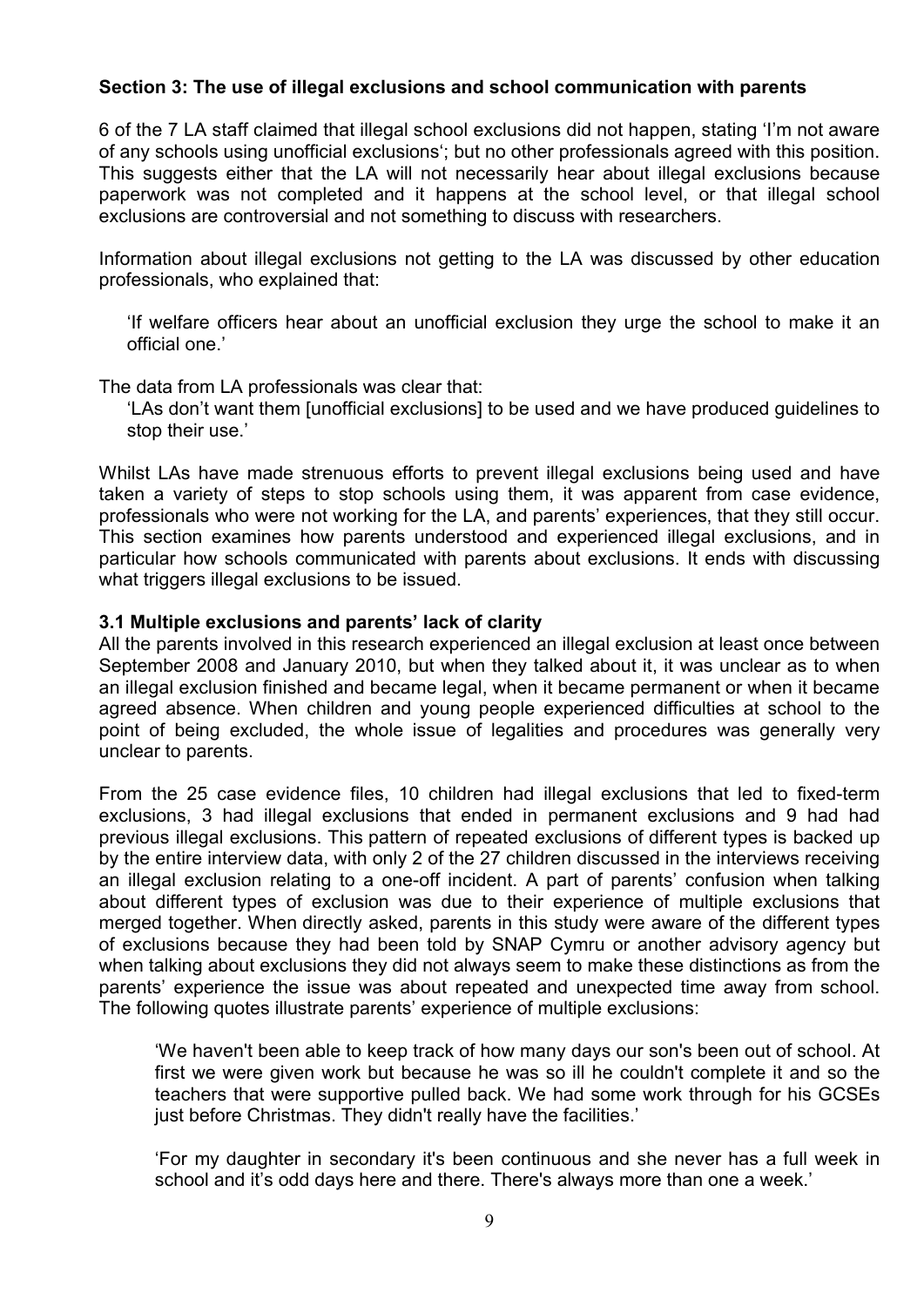'My daughter's now 18 and still studying. She was first excluded when she was 13. It got so bad she was home educated for 3 years. She's had tremendous support from CAMHS which has helped us sort the situation out.'

#### **3.2 School communication with parents**

Generally parents described poor communication between themselves and their child's school before exclusions were issued as well as during an exclusion. The data suggested that, in some instances, schools lacked adequate communication systems in their general partnership working arrangements with parents.

#### *3.2.1 Schools' poor communication before an exclusion*

All of the data from parents revealed that they had little contact or communication with schools before exclusions were issued. Parents of children with SEN had often not seen individual education plans (IEPs) and were not clear what support their child was receiving and how effective it was. The two quotes below are typical of parents' descriptions of communication with schools. The first quote is from handwritten notes of an interview and was not written completely verbatim.

'The school didn't understand how incidents lead to low self esteem and lack of confidence. They didn't listen to the parent about best way to support the child and didn't know about autism. They had an SEN statement, had a learning support assistant (LSA) and wanted him out at the first blip. He's at a special needs resource base, access to 25 hours per week support worker, but I don't know what they do because we have no link with the school.'

'He did have an LSA but I don't know how long for or if it was adequate. I haven't seen his IEP.'

#### *3.2.2 School communication during an exclusion*

Repeatedly parents reported that schools did not communicate well with them, and this was particularly the case during an exclusion or during the time lapse between issuing an illegal exclusion and that changing to be an official exclusion. Many parents described their communication with schools in a similar way to the two parents below:

'The school didn't get the paperwork done. I had a phone call from home education on the day he was due to go back. It was 4 weeks after he'd had the unofficial exclusion. No letter, no notification of how long off, no work etc.'

'The head of year would ring me and say they were thinking of excluding him. Sometimes there would be a letter. It takes two days or more to arrive and it would say work would be set two days after that, but by then the exclusion time would have passed. Once he went to the board of governors with his foster carer to explain himself. I don't know who contacts me, or what her role is.'

Most parents said that they would be told in a phone call about their child's exclusion. When letters were issued parents said they contained little information, usually only how long the exclusion was to last. Often letters arrived late, in some instances more than a month after the exclusion was issued which rendered the letter too late to be valid information. This was not only frustrating for families but affected their ability to plan as these examples show:

'From year 7 the head of year would phone me to say he'd been excluded, but no time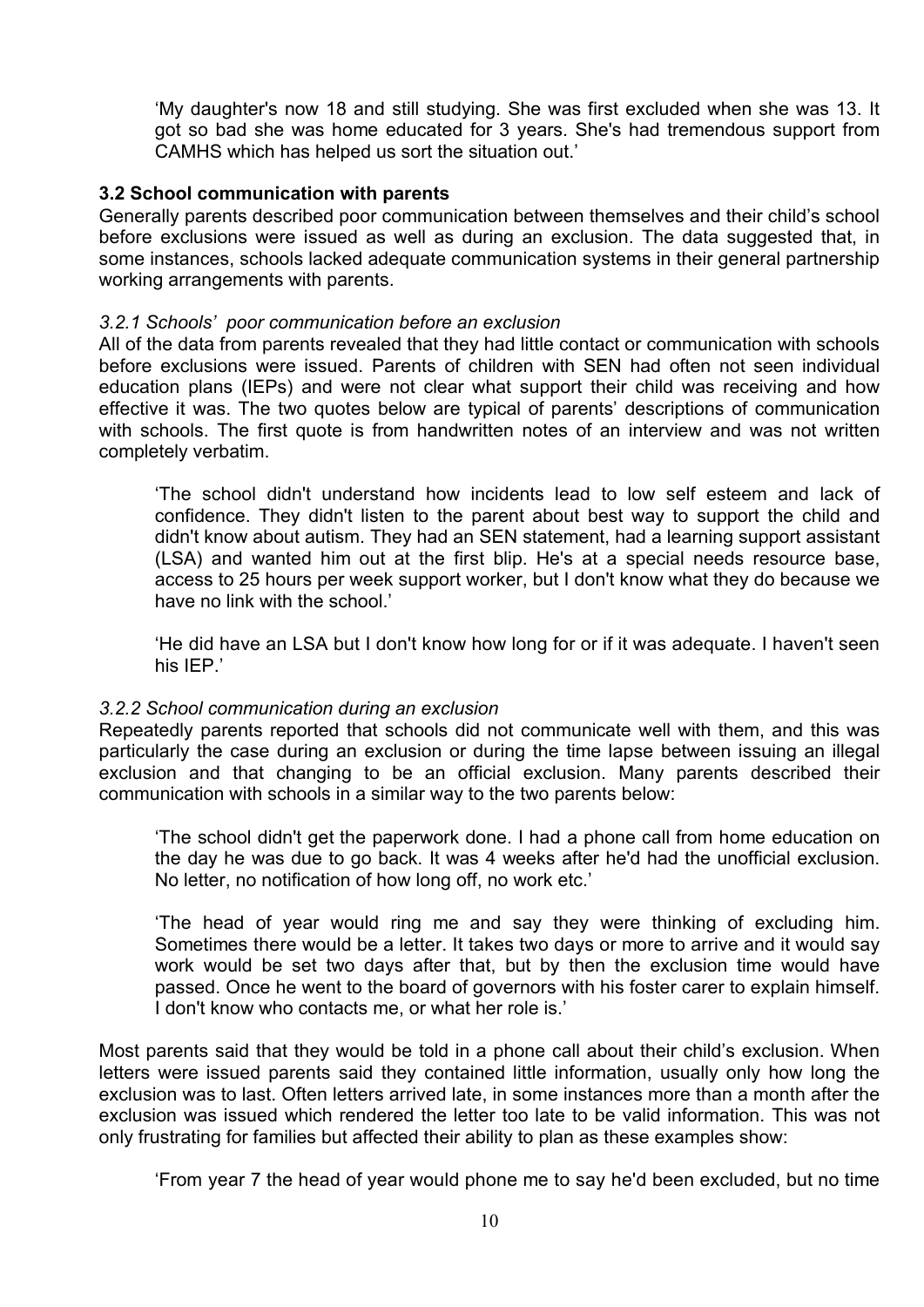scale would be mentioned. A letter would arrive two days later telling me how many days it was. There was no work set or given.'

'The school would phone me to let me know she had been excluded the day before. She knew but I didn't so I would send her to school that morning. She could be anywhere. They had told her, but not me.'

## **3.3 School explanations of unofficial exclusions**

The two head teachers in the professionals' questionnaires clearly stated that unofficial exclusions are explained as pupils needing time off without an exclusion being on their school record, and this seems to be the general reason for them. However, from the parents' point of view the way in which schools explain them is authoritarian and negative.

#### 3.3.1*Official exclusion used as a threat*

For many parents, once they had questioned the illegal exclusion, the school would suggest an official exclusion as a threat rather than a solution. The following two quotes explain this:

'There were no solutions given. They offered to make the exclusion official and pointed out that this would be for a week rather than just the day. It was like bullying tactics.'

'I was advised to keep him off school a lot longer rather than expelling him officially, and the idea of moving him to another school was suggested. They never said it was unofficial or voluntary. They didn't explain it to my child at all.'

#### *3.3.2 Illegal exclusion presented as the only option*

No one in the focus groups had been told that their children were receiving a voluntary exclusion or were given help to know what to do. Few pupils received letters and had work set. This was echoed throughout the data, with almost all parents of the 52 children feeling they were given no options to negotiate the course of action taken with the school, until they sought help from SNAP Cymru or another advisory agency. Unlawful exclusions do not enable letters to be sent home so parents will be unaware of what help and advice is available to them. The following two experiences were common throughout the data from parents:

'I was told he had calmed down after an incident but it would be best if he didn't come the next day. The next day I was phoned and told it was best he had some time - they didn't say how much - and that they would find another place for him. They said it was in my benefit to keep it unofficial so other schools wouldn't be put off. I had no options this is all the information I had.'

'I'd just get a phone call to pick him up because he was getting really upset. There was no mention of an exclusion and no letter … He wasn't statemented so they said there was nothing they could do.'

#### **3.4 What triggers an illegal exclusion to be issued?**

Parents discussed their children's behaviour that led to all types of exclusions whilst professionals also discussed why schools issued an illegal exclusion as opposed to an official one. There were felt to be 6 main reasons why schools used illegal exclusion:

- Illegal, rather than official, exclusions are in the best interest of the school
- To buy time for sorting out breakdowns in communication and support
- As a softer option than an official exclusion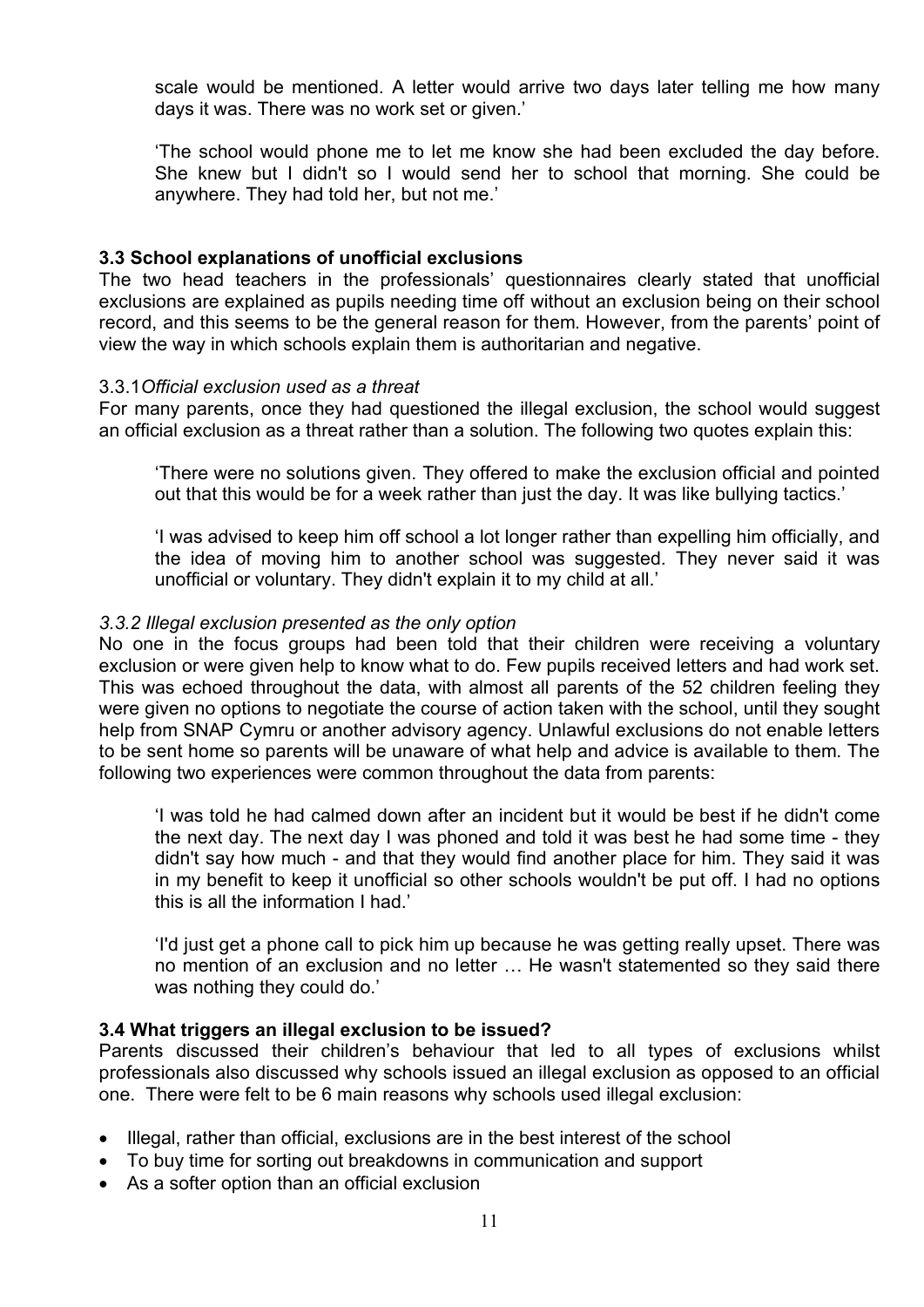- To respond to pupils exhibiting challenging behaviour
- For certain events or at certain times during the school calendar
- As a result of bullying incidents or difficult peer dynamics

Each of these is discussed in turn below.

## *3.4.1Illegal, rather than official, exclusions are in the best interest of the school*

This was not discussed by parents but by professionals. 6 of the 15 professionals mentioned that illegal exclusions left no statistical record and so, although they could cause confusion, they kept figures low. 5 reasons for illegal exclusions were identified as being in the school's best interest. These are presented as they were written on the questionnaires, compiling the professionals' words together.

- 1. To avoid paperwork.
- 2. To have an easy life.
- 3. They are used as a threat to the rest of the pupils.
- 4. They are used to keep exclusions figures low.
- 5. They are used to keep funding for the child while they aren't at the school.

#### 3.4.2 *Illegal exclusions buy time for sorting out breakdowns in communication and support*  8 of the 15 professionals commented that illegal school exclusions eased difficult situations, relieved pressure on staff, enabled some cooling-off time, and gave time for pupils to focus on studying without disruption.

Four mechanisms for buying time and arranging support were identified. These are quoted as they were written on questionnaires, compiling the professionals' words together.

- 1. They appease parents and give time to meet with parents regarding behaviour issues
- 2. They give time to negotiate managed moves and solve difficult cases
- 3. They are used to enable time out or cooling off
- 4. Parents can agree to keep their child at home for a short period while support or alternative provision is being organised.

Parents' experiences were that sometimes an exclusion (illegal or otherwise) led to a change in support, but did not talk about them as buying time for the school.

## *3.4.3 Illegal exclusions are a softer option than an official exclusion*

More than half the education professionals, including LA staff felt that an illegal exclusion was a softer option than an official exclusions and that they enabled the pupil to avoid the stigma of an official exclusion. LA staff were clear that they did not believe illegal exclusions occur, but if they were being used they would avoid stigma and enable flexibility in approach although there was acknowledgement that they deny rights, specifically the right to appeal. Half the professionals stated that illegal exclusions often become official; usually once other agencies are involved. However, they pointed out that the overuse of official fixed-term exclusions leads to permanent exclusions which is something schools want to avoid. There was a general adherence to the common misconception that the 45 day limit on fixed-term exclusions means that on hitting this schools have to permanently exclude the pupil. They also felt that an increase in permanent exclusions would mean more pupils being placed in PRUs rather than focusing on providing them with the support to enable them to remain in mainstream schools.

## *3.4.4 To respond to pupils exhibiting challenging behaviour*

Behaviour management is discussed in Section 4, but parents and professionals said that when teachers are presented with behaviour that they either cannot manage or is very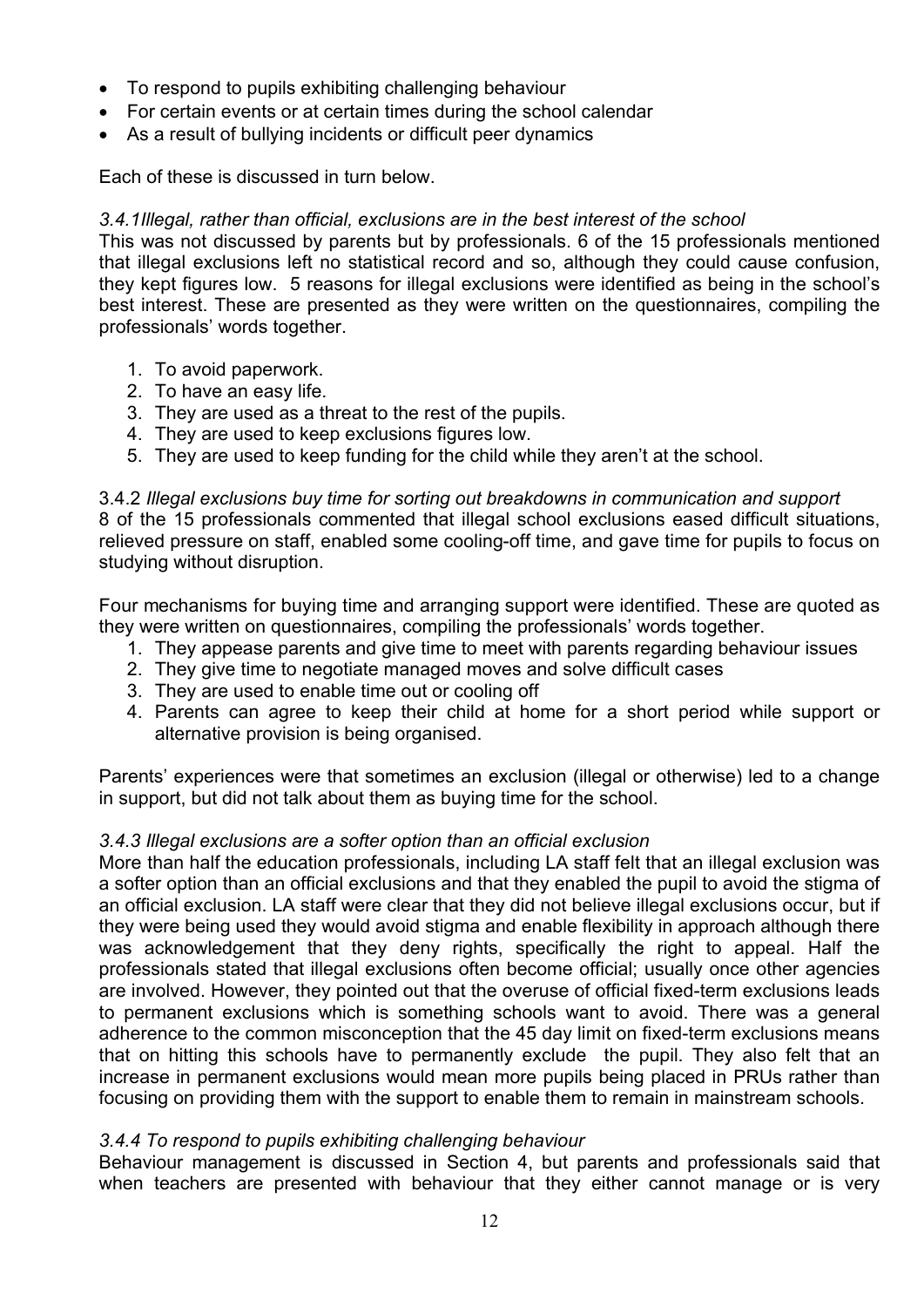negative an illegal exclusion is sometimes issued. Generally the data suggested that parents felt this behaviour needed better support to avoid an exclusion whilst most professionals spoke about exclusion as a consequence of actions.

#### *3.4.5 For certain events or at certain times during the school calendar*

Sometimes children were asked to stay off school when there was a particular event. The most common that parents mentioned were school trips, school inspections, school photo days and school concerts and plays. Education professionals also identified the use of illegal exclusions at certain times of the school year. Specifically they said that they occurred at inspection time, at the end of school terms, especially Christmas, and, unanimously amongst non LA professionals, before exam time in the summer term so that pupils can return to sit GCSEs. This means that pupils are told to go home and comeback only for their exams.

It appears that some schools could not provide adequate behaviour support to children on non-routine school days or at pressured points in the school calendar. In some cases this had a huge impact upon the child or young person, as Section 9 details. One grandparent guardian explained this:

'They told us because the school inspector was coming we had to keep my grandson home. That was the second time. The first time they said he was a danger to himself and so we couldn't take him to the Christmas concert.'

'His exclusions usually happened around Christmas and his birthday.'

## *3.4.6 As a result of bullying incidents or difficult peer dynamics*

Parents spoke of bullying, but as this can mean different thing to different people to analyse this data the researchers are also using the more generic term of 'difficult peer dynamics' as they were not informed of the exact details of every case parents spoke about. Bullying and difficult peer dynamics could happen as a result of exclusion, but also lead to exclusion. 5 of the 25 case studies had bullying as a reason for illegal exclusions and this is backed up by interview data, with 6 interviews specifically mentioning bullying. This means that some form of bullying or difficult peer relations was behind the exclusions of one fifth of the 52 children and young people detailed in this study. Parents reported that their children had been picked on and retaliated or that they were sticking up for friends who had been picked on and were then labelled as bullies. One parent said that their child was bullying, but others reported their child was being bullied by other pupils because they had been singled out by repeated exclusions.

The quotes below give two descriptions of the issues:

'My son's exclusions started in year 6 of primary. It got bad after he stuck up for one of his friends against another boy and the teacher saw it as his fault. The problems continued into secondary because he was with the same group of children.'

'My son was being bullied in school and he retaliated. He was excluded from school for the rest of that day and the day after. I wasn't phoned or anything, I had no official letters whatsoever. It's happened quite a few times.'

## **3.5 Conclusions regarding when illegal school exclusions are used and school communication with parents**

There was disagreement regarding the use of illegal exclusions.

LA staff stated that illegal exclusions did not happen and many cited the efforts that they had taken such as multi-agency initiatives, policies for schools to involve other organisations and good practice exchanges to avoid them occurring. LA staff agreed that illegal school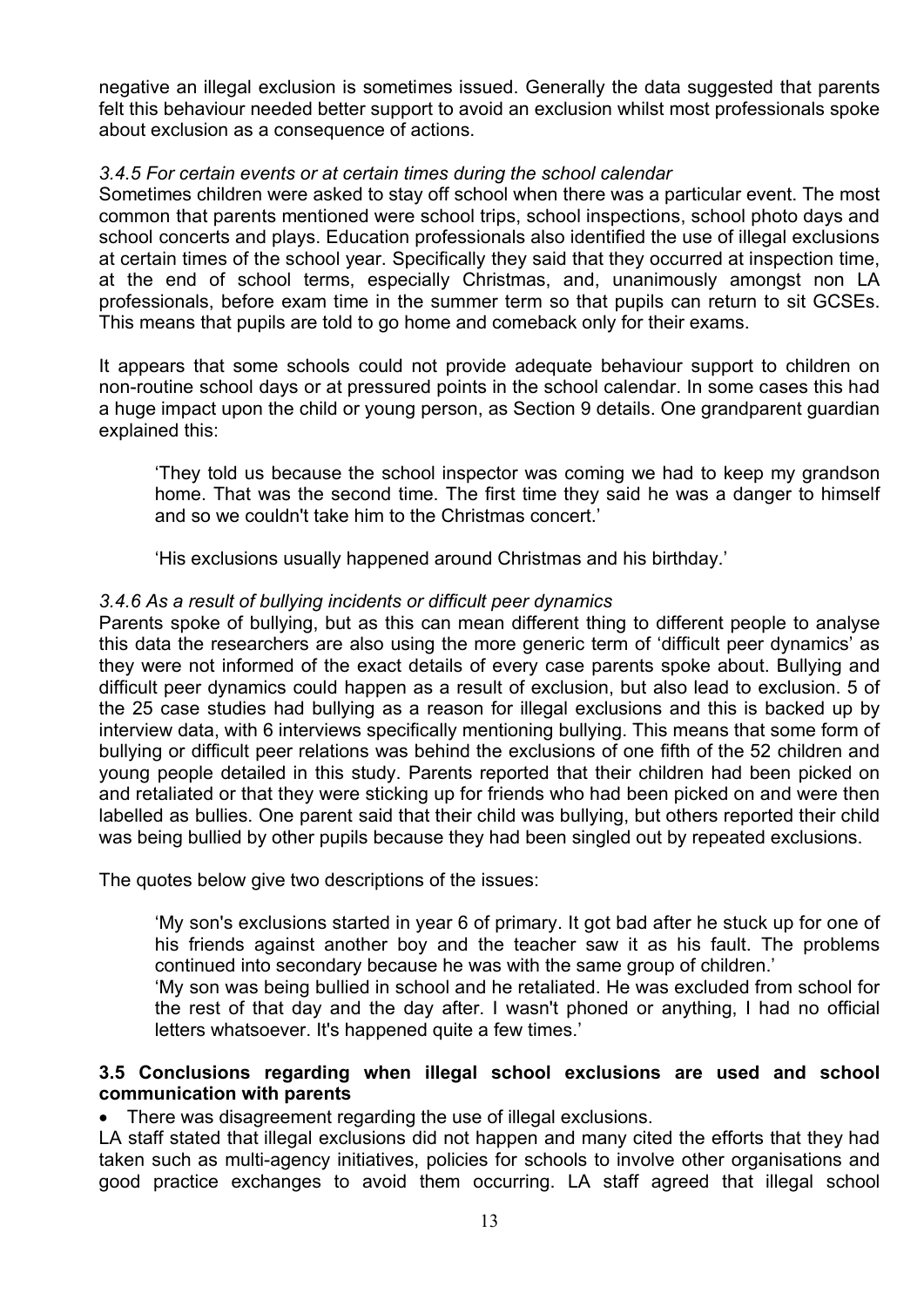exclusions had occurred in the past and they highlighted the steps they had taken to stop the use of illegal exclusions. It is clear that they do not want illegal exclusions and are working hard to stop their use. However, the data from parents and the other education professionals overwhelmingly suggests that illegal exclusions are still a large issue. This does suggest that schools are not informing LA staff of all problems that are occurring and that parents do not have information regarding how the LA can assist in the education provision of their child. An excessive use of exclusion (official or illegal) can be seen to show that a school was struggling to implement its inclusion policy. Where exclusions were illegal this struggle was hidden from sources of support, such as external organisations and the LA.

Illegal exclusions rarely occurred as one-off events.

50 of the 52 children discussed in this study experienced multiple exclusions. Illegal exclusions were often issued more than once, but there was little clarity regarding their use as they merged with official exclusions, permanent exclusions and authorised absence due to prolonged illness.

• Parents concerns were not focussed purely upon illegal exclusions.

Since illegal exclusions merged with other exclusions, parents perceived them as one aspect of behaviour management and they caused concern to parents in terms of the larger issue of their child's well-being within the education system.

Illegal exclusions are used for different reasons

Whilst illegal school exclusions can be in the best interest of the school, including keeping their statistics low, they are also used for the benefit of children and their families to buy time or to give a softer option than an official exclusion. It was clear that schools wanted to avoid issuing official exclusions.

Communication from the school to parents can be poor.

48 of the 50 parents found that communication from the school to them was poor on issues associated with exclusions. Communication with parents is poor prior to exclusions, when explaining exclusions, and when giving information to parents about exclusions.

• Schools struggle with behaviour on non-routine days

There was a tendency for pupils to be illegally excluded on non-routine days such as Christmas plays, exams, school trips and school photo days. Parents felt that this punished their children further and could cause identity problems with the school for their child. Some parents felt their child would be better behaved if they were included in these days. Parents reported how exclusion on these days affected the emotions of children and young people.

Bullying and difficult peer relations are linked to exclusions

One fifth of the children discussed in this research had some bullying incidents or aspects of difficult peer dynamics. In instances where children stood up for themselves or friends against aggression or bullying they could be excluded. Additionally, several children were bullied when returning to school after having been excluded. These different dynamics do suggest that the complexities surrounding bullying or problematic peer relations are not being effectively solved. Exclusion may not be a good solution for dealing with bullying because if no other interventions are implemented the negative behaviour will continue upon return to school and it can continue outside of school in community settings.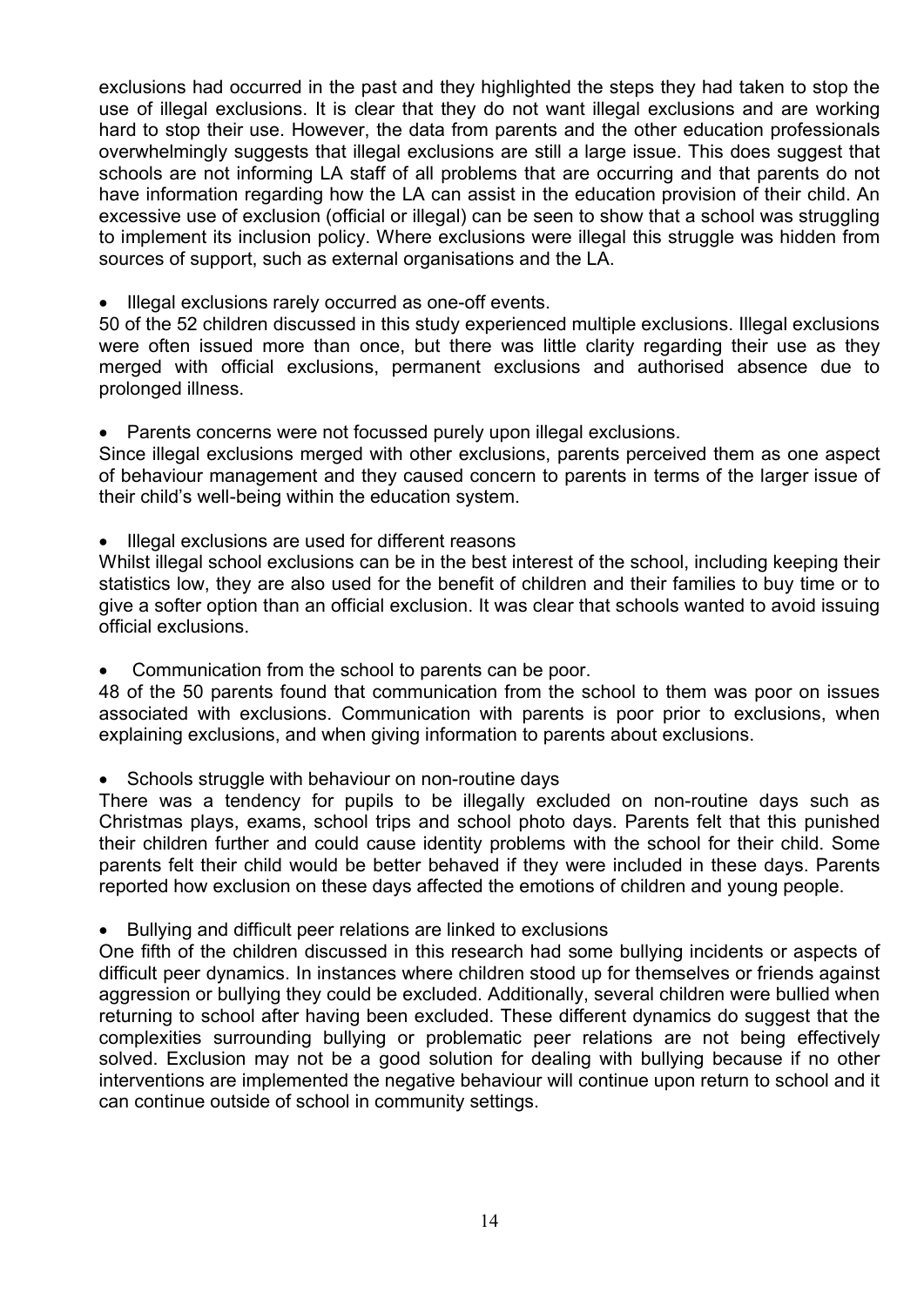## **Section 4: Behaviour management and educational support offered to pupils and parents**

All of the data from the study indicate that behaviour management is a hugely important area. All the children and young people in this study were either struggling to engage with school, had conditions that affected their ability to conform to expected behaviour norms or had physical conditions that required some support. Therefore this section details current practice in behaviour management, concerns regarding teacher knowledge of managing behaviour and techniques schools used to reintegrate pupils after exclusions.

Parents talked at length about the problems their child faced in school, explaining that exclusion was just one aspect of behaviour management. Professionals discussed whether illegal exclusions worked and how they were integrated into wider behaviour management strategies. Correct support for their child's education was a long term consideration for parents. The following two quotes exemplify the way in which parents understood illegal exclusions to be linked to their child's behaviour more generally and were accepted as a part of their child's educational experience:

'It has been for the past 7 years. All the way through her school life. Several times a week it would happen. They'd call us, she'd had a big blowout and she'd be restrained and she'd be beside herself and that was a pattern.'

'My son has been sent home unofficially from school 40 - 50 times in a three year period. Sometimes 2 - 3 times a week. I've never received a letter confirming or explaining it. Sometimes it's for things like climbing a tree and not coming down, being considered a health and safety risk on a school trip.'

#### **4.1 Exclusions are used as a behaviour management tool**

Parents felt that correct behaviour support and the implementation of consistent behaviour management strategies would avoid the need for exclusions and that exclusions should not be used as a behaviour management tool. Unanimously parents felt that schools were using exclusions in an effort to manage behaviour and were therefore not attempting to avoid issuing exclusions. Amongst professionals there was acknowledgement that exclusions are used as a behaviour management strategy but no professional suggested that behaviour support needs to be improved so that the need for exclusion can be reduced. We did not directly ask this question, but it is of interest when compared to the parents' perspective where exclusion was automatically discussed as an intrinsic part of wider behaviour support.

The following two quotes explain this approach to behaviour management:

'They used regular suspensions to manage his behaviour with internal exclusions and other strategies used sometimes. Strategies and internal exclusions work much more effectively but they preferred these unofficial suspensions.'

'He refused to take an eyebrow piercing out and so they referred him to a PRU. They used unofficial exclusions to try and manage his behaviour.'

Amongst professionals there was little agreement as to whether illegal school exclusions worked to improve behaviour. There was a polarisation of opinion regarding their use as a strategy with half of respondents claiming that any exclusion was generally used as a behaviour management strategy and the other half claiming that there was no strategy because they are issued ad hoc and are reactive rather than proactive. One third of the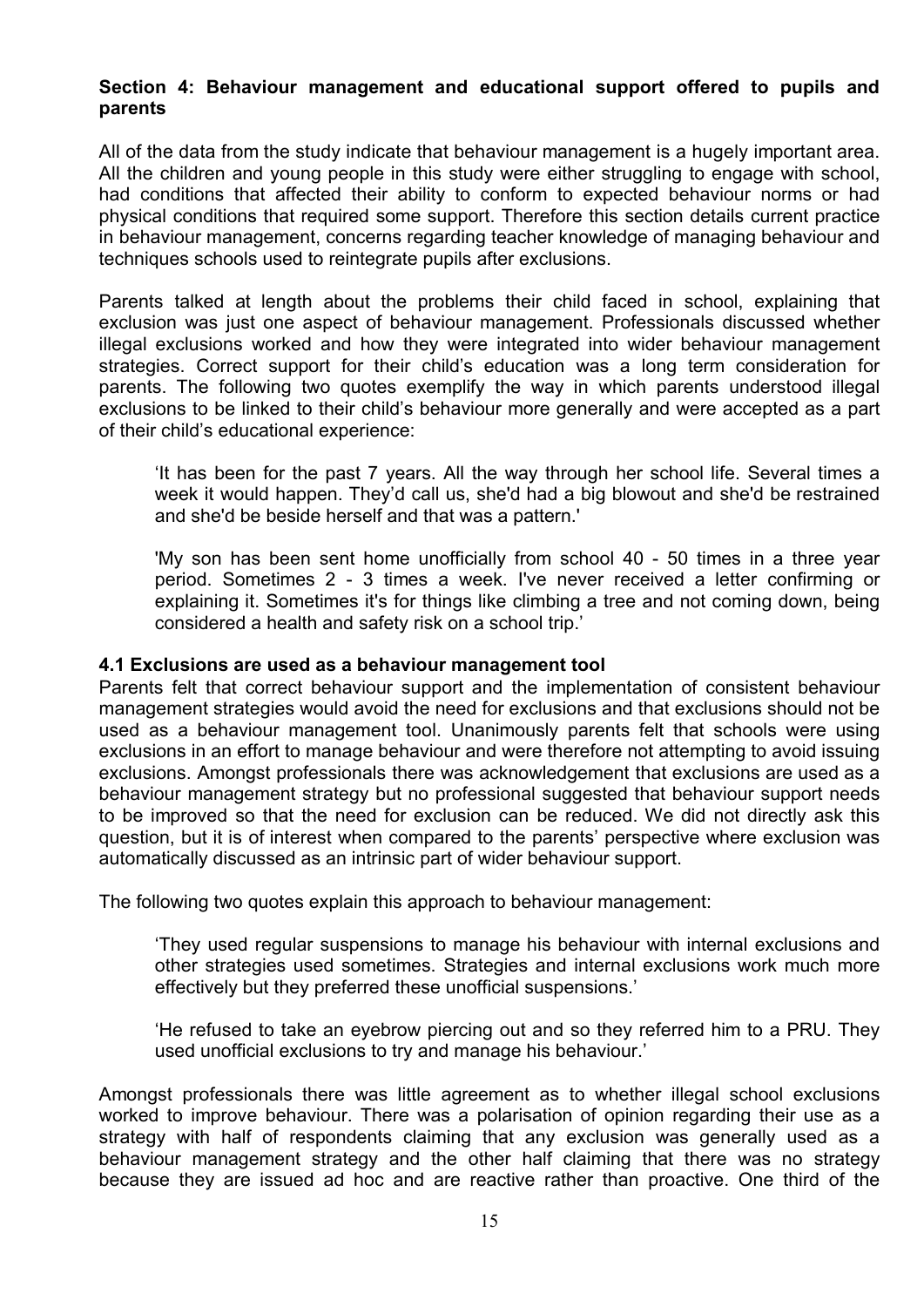professionals pointed out that both illegal and official exclusions showed up schools that were unable to implement robust behaviour strategies. Illegal exclusions were viewed as particularly problematic because they hid difficulties from the LA. This meant that when an LA was approached for support or help they were not immediately aware of all previous difficulties.

## **4.2 Teachers lack knowledge to successfully manage behaviour**

Many parents mentioned how teachers did not have the right knowledge to be able to manage their children's behaviour. They explained that this was not just a lack of knowledge about medical conditions and behaviour problems but also a lack of consideration of family background and home circumstances and how these can impact upon children's achievements and behaviour.

## *4.2.1 Poor teacher training with regards to specific conditions*

Parents whose children had disabilities, poor mental health or a physical condition discussed how teachers struggled to meet their needs or know how to offer the right support. Parents were also frustrated because teachers would not employ the techniques that worked for parents and did not utilize the knowledge that parents had of managing their child's behaviour. Parents said things like:

'The teachers struggled with understanding his autism.'

'She had no support, even though she was undergoing mental health assessments. Teachers weren't trained to understand or deal with it. They would say to her "of course this is the XX [child's first name] show. You're just an attention seeker and if you were my child I'd slap you". Staff couldn't see beyond the presenting behaviours. She has conditions that you can work with, but they wanted to correct the problem seeing it as bad behaviour. At home she would say 'I've got to go, I'm too upset, I'll come back when I've calmed down.' Which was amazing and worked but if she did that in school, the shit hit the fan.'

'He would escape and hide from teachers if he was confronted or shouted at - they knew this from his transition information. They didn't handle him right and in front of the class would label him a bad boy and check he'd taken his medication. He had 1: 1 support in mainstream class and could go to the unit if his behaviour was bad. I don't know why they didn't pull him out of the class when his behaviour was getting worse.'

Physical conditions and chronic illnesses cannot be cured through behaviour management and all of the parents whose children had toileting needs, in mainstream and specialist provision, discussed how behaviour management techniques did not support their child's physical condition. This mother's story is the most concise example of this:

'My son had emotional difficulties and a bowel complaint. He was seen by a specialist nurse at the school but he was always coming home and at one point doing half days for a couple of weeks. They weren't allowing him to go to the toilet and things like that.'

## *4.2.2 Poor teacher training with regards to addressing challenging behaviour*

Challenging behaviour manifested in various ways. Some children and young people were excluded for not having completed homework, for having an eyebrow piercing or other nonuniform appearance or for 'causing trouble'. Parents felt that some teachers could deal with this kind of behaviour very well, whilst some were not so well trained. One father said:

'There are those [teachers] who manage him fine and those who don't sympathise with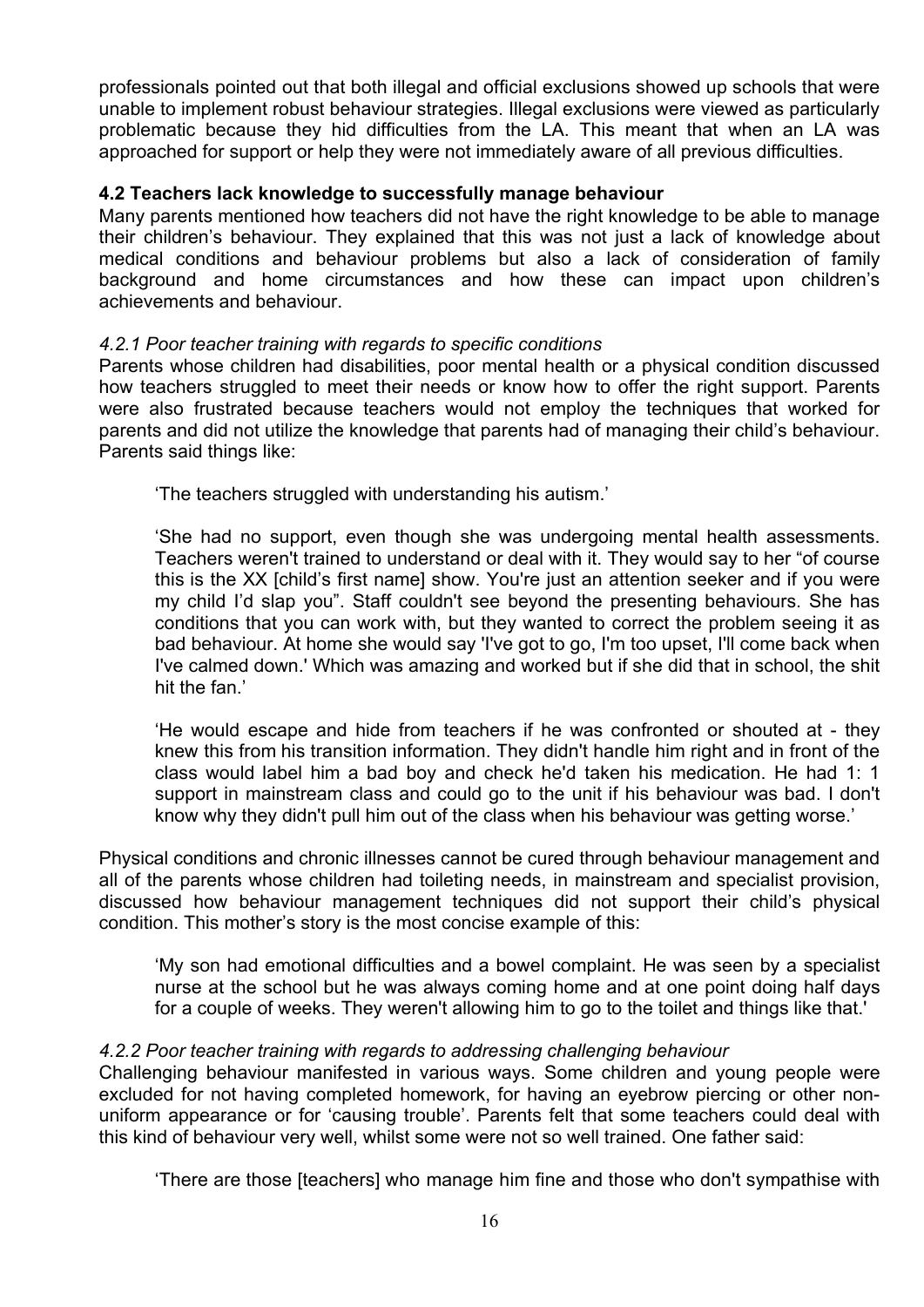his situation. But just sending him home for 3 days is not the best option and there's no discussion of strategies for managing his behaviour. Reasons vary, but generally he's sent home once every 3 weeks.'

## *4.2.3 Poor consideration of difficult or chaotic family circumstances*

Parents who were struggling with their parenting role and home circumstances spoke about how schools did not sympathise with difficulties that their children may be facing. For example, one boy was repeatedly excluded at a time when his mother in England was going to send him to care because she could not cope. He had just moved to Wales and lived with his father in a bedsit room. He had not spent time with his father before and had very poor living conditions. In another instance a mother was talking about how her son was getting into trouble at a time when the family had split up, finances had dropped, they had found out they had a step family and the mother was struggling alone. A few parents and carers commented how, in such instances, schools did not seem to have systems for assessing how extenuating circumstances may be affecting behaviour. One guardian summed this situation up:

 'At secondary when they knew he wasn't being treated well at home and social services were involved but they'd still ring home asking for him to be taken out of school. I'm his guardian so it came to me to pick him up.'

## **4.3 Techniques currently used for behaviour management**

This sub-section looks at main areas within learning support practice. Parents expressed many concerns about common behaviour support practices and questioned the coherency of strategic thought that was behind them. Parents particularly mentioned the use of internal exclusions, the consistency of positive strategies, the use of restraint and the use of physical contact.

## *4.3.1 The use of internal exclusions*

4 case study evidence files, data from professionals and a few interviews with parents spoke of internal exclusions. The purpose, role and experience of these varied hugely between schools and so the same language was used to describe different practices. Some schools had a time-out room, whereby children who needed to be out of the classroom could remove themselves and go to a quiet room where they could calm down. Other schools had solitary sitting booths. Internal exclusions could involve children having to go to this room for break and lunchtimes but in some schools children spent all day in an isolation room. Internal exclusions were often used prior to other exclusions as a way of managing behaviour. The case evidence files and interview data suggests that pupils got very angry and upset at having full day internal exclusions.

# *4.3.2 Concerns regarding the consistency of positive strategies*

There was unanimous concern from parents over a lack of coherent behaviour strategies. Many children were receiving a high number of multiple exclusions which suggests that they were being used even though they were not effective, possibly because there was a lack of other options. These two quotes from parents show a lack of strategic approach:

'There was no support and nobody with her. She got up to 39 exclusions.'

'The boy was just sent home. He had no support in school, no assessments were suggested, no paperwork was done and no work was sent home. They just removed him.'

'There is nothing in place for her attendance or behaviour so she truants and gets sent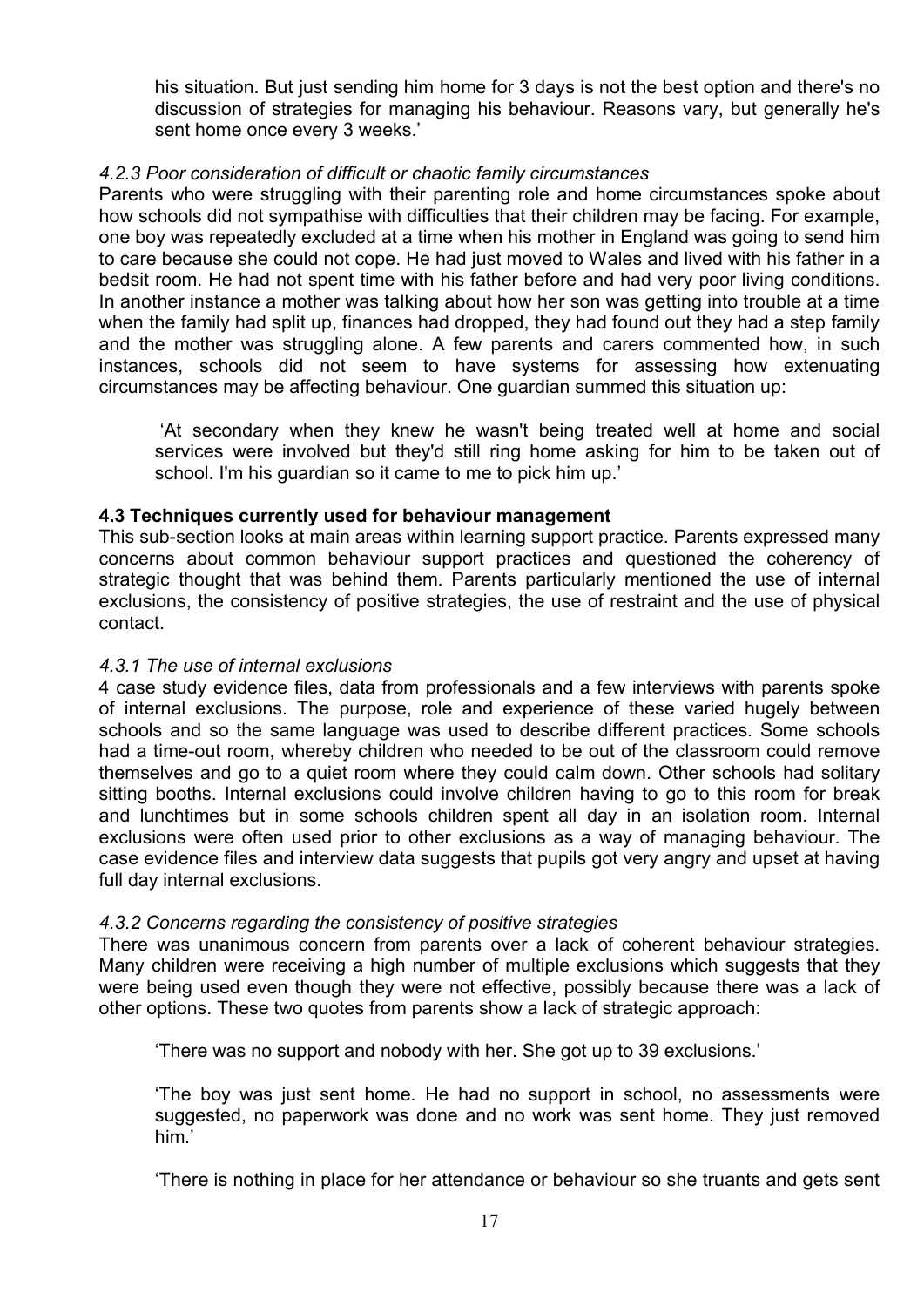home and it's all punished rather than strategies and solutions.'

Schools sometimes struggled to support the children and young people who were involved in this study. For example, 15 of the 25 case evidence files detail the school struggling with behaviour or with a child's physical needs because they had not got the right support mechanisms in place, resulting in parents repeatedly receiving phone calls to come and collect their child. The following two quotes explain how schools would do this:

'They said they could no longer cope, and made me feel like I was a bad parent'

'In his primary school we had been phoned on several occasions asking us to come and pick him up because he wouldn't join in. He was in a specialist unit, not mainstream school. It was commonplace and because my husband worked from home and I worked part time it was easy for us to comply and we didn't know that schools shouldn't be doing this.'

#### *4.3.3 Use of restraint*

For a minority of children and young people restraint was used as a part of behaviour management, particularly for those in specialist education units or schools. The explanation of restraint use below typifies what many parents said:

'The school kept using restraints for his behaviour. He has ADHD but thrives on praise. He doesn't get praise, he's jut put down and threatened.'

'Every time we've requested 1:1 it has been refused. Her special school uses excessive force. Restraint is common but sometimes 5 people on our daughter. We removed her because we felt it wasn't safe.'

At least 5 parents detailed how the use of excessive or regular restraint on children caused them to lash out, contributing to an exclusion. This is summed up by two parents' comments:

'It was all due to poor behaviour management and they restrained him - anyone knows that's going to make things worse for a child with ASD.'

'My daughter's exclusions started when she was 13. On the second one, they tried to restrain her and she was so upset she lashed out.'

In these instances, the very techniques being used to control behaviour lead to worsening behaviour.

#### *4.2.4 Use of physical contact*

Some parents reported excessive physical contact contributing to more challenging behaviour. With reference to children with Asperger's and poor mental health, parents reported teachers grabbing children with enough force to leave marks. They felt that because this then escalated the child's challenging behaviour, the negative behaviour management undertaken by teachers was not questioned or challenged. In the instances of inappropriate contact, from the data, in every case the child had been receiving 1 to 1 support and so different techniques may have been possible. These are two parents' stories, typical of others' experiences:

'One time he was getting on a bus and the teacher grabbed the back of his neck. At the depths of his illness you can't do that so he told the teacher you can't do that, and he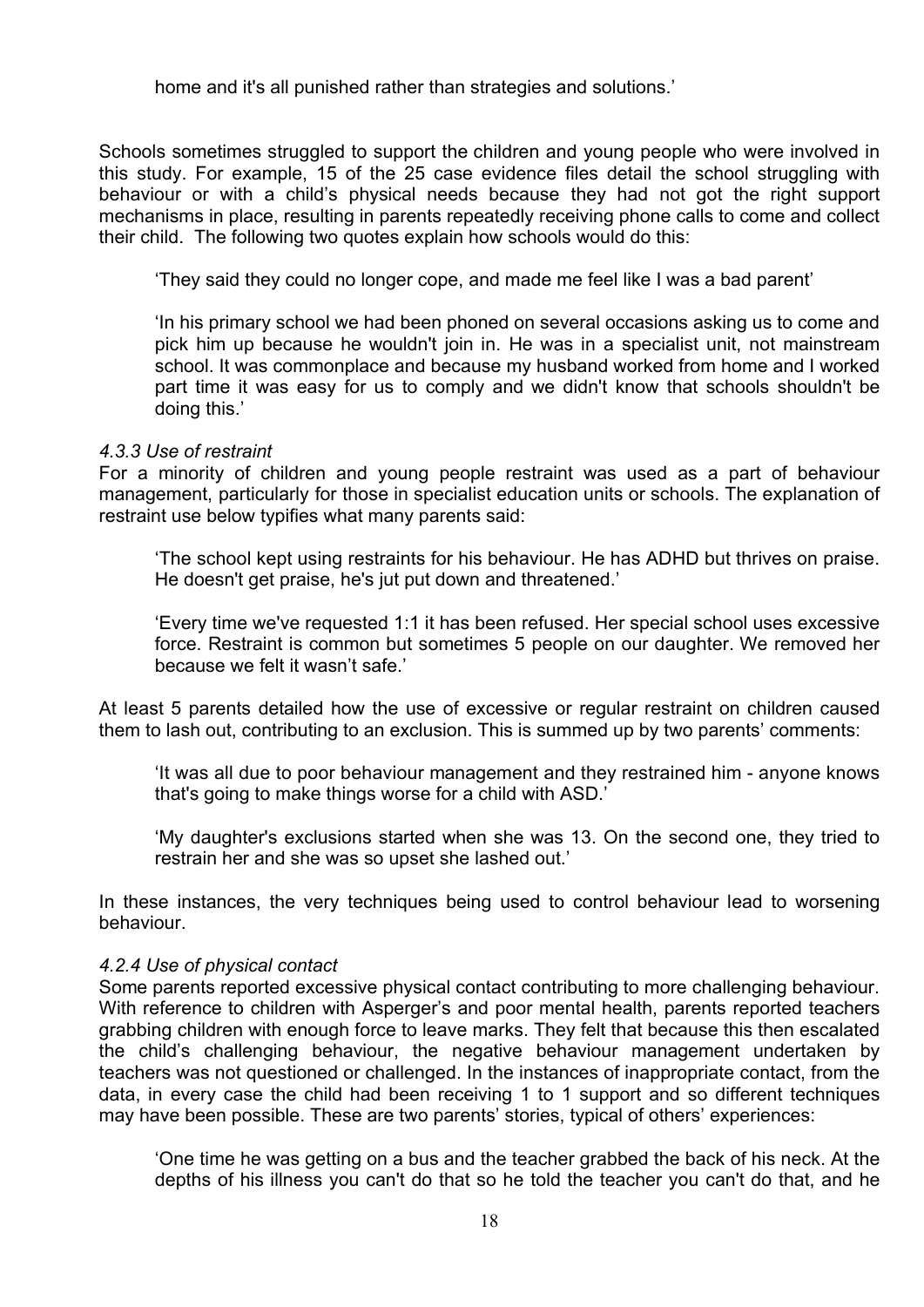was excluded. But he had red marks on his neck - we took photos.'

'My son has Asperger's and got upset at a teacher. He tried to go through the door to escape from the teacher but she blocked his way and grabbed from behind his shoulder and pulled backwards. He had an unofficial exclusion for about 4 or 5 weeks. I met with the head to decide what would be best but he wasn't allowed back in to the Asperger's unit. He was only allowed to go back into mainstream.'

## **4.4 School support for returning after an exclusion**

Many parents described their children's anxiety upon returning to school after an exclusion. Practice varied widely as to how children and young people were reintegrated into school life. Common practices for reintegration included ensuring there was continued learning and links to the school during the exclusion, a change in LSA support, meeting with families and being put on report. Some parents did not experience any reintegration process. However, this contrasts sharply with the views of professionals. All of the professionals felt that there was support for pupils returning from illegal and official exclusions, although some felt that illegal exclusions had no positive use and that there was no consistent process for helping a young person out of or back to school. Mechanisms mentioned by professionals included individual behaviour plans, meetings to inform what had been put in place, pastoral support programmes (PSPs), reintegration processes, specialist behaviour teachers, retreat and social skills units and alternative education activities. This contrast may be explained by approaches to support provided to pupils returning after an exclusion being highly varied between schools and areas, but also that policies and procedures that are designed at the strategic level are not being implemented in practice.

## *4.4.1 Support from education services to continue learning during the exclusion*

Once an exclusion was known about by the LA a minority of pupils received some home tuition or had work they could pick up from the school. For example, from the 25 case evidence files 2 pupils had 2 hours per week specialist teaching for literacy, and another 2 children received 10 hours of home tuition. A few children in the interview data also received similar tuition. However, some children did not receive any support from the school and some parents said they did not know they could pick work up for their children to complete. A few parents gave their own children school work to complete to try and ensure they would continue the habit of studying. 4 children from the case evidence had no study support at all and the following quotes highlight how separated pupils can become from the school in instances of long exclusions:

'The longest spell was 8 - 10 weeks. This was a phone call. We've had multi agency meetings, but the school hasn't attended. It's always in a phone call with no letter or follow-up.'

'4 years ago he stopped going to school. He had a letter saying how many days he was excluded for but he's had no home tuition, no follow-up and nothing in place since.'

Where pupils had maintained some school learning they did not become so separated from the school, making reintegration easier.

## *4.4.2 Change in support to enable reintegration*

This strategy was found to work in many instances, but was not usually undertaken until multiple exclusions had been issued or a series of incidences had occurred. Only about one quarter of the children and young people in this study had experienced a change in support. Changes of support included measures such as enabling a time-out room so pupils could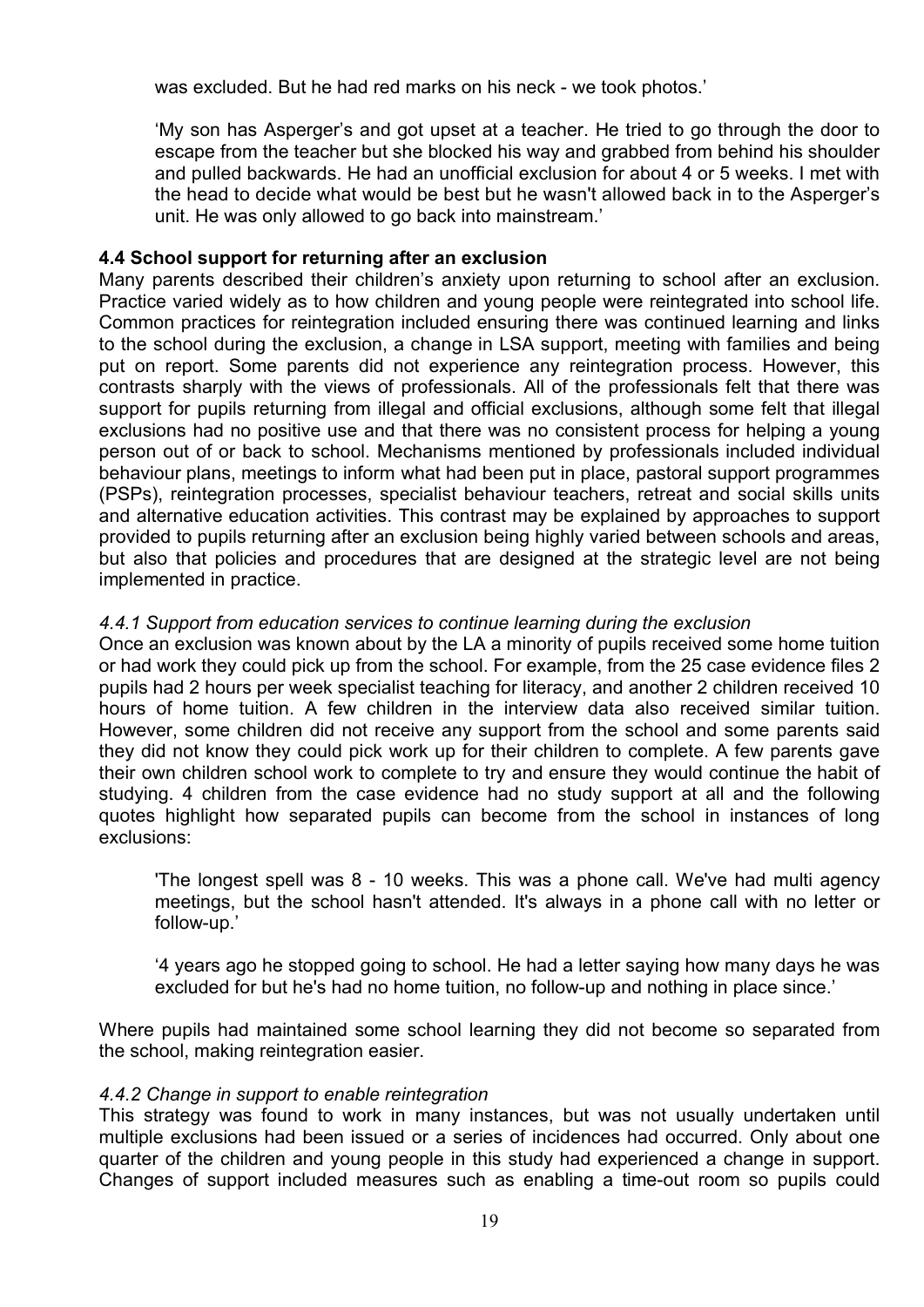remove themselves before an incident occurred, implementing 1 to 1 support or additional learning support, or enabling pupils to attend behaviour management sessions. For pupils with physical conditions mechanisms that worked included toileting on a needs basis and ensuring an extra adult could accompany a group on school trips. These steps that were tailored to a child's needs had been the most successful in managing behaviour.

#### *4.4.3 Gradual return*

A few pupils who had been out of school for a period of time had a gradual return to school arranged for them. The success of this strategy varied according to other factors, such as level of disengagement and the implementation of other behaviour management techniques. One mother explained her daughter's current situation:

'She just goes in as normal. There may be a meeting planned but that's not until the week after. She hasn't been [to school] since last September (5 months). She's at the behavioural unit one day a week now and if she's good she gets rewarded with a fun day. She's in school for just 2 hours so her return is gradual. She'll be with foster carers soon, so they will continue it.'

#### *4.4.4 No discernable reintegration process*

13 of the 25 case evidence files stated that upon return to school after an exclusion parents felt that LSAs were still unable to manage the behaviour that had led to the exclusions in the first place, that there were no clear strategies and behaviour plans were not followed. Almost half of the interview data supports this finding, with parents describing how there was nothing in place for their children on returning to school. This may be one of the reasons as to why exclusions happen repeatedly to the same pupils. If no change is made in the school environment then challenging or negative behaviour will not be addressed or changed. Two parents explained this phenomenon:

'My son just went back to school as normal on the Monday. There was nothing in place to settle him in, no meeting with us. The educational psychologist had been doing transition work with him and she was positive about putting practices into place, but nothing was done.'

'There was no provision or anything, this is in a special school. If he was naughty he would just be moved to a class of older children.'

#### *4.4.5 Meeting between the school and parents*

Parents of children who had experienced multiple exclusions talked interchangeably about meetings with the school, advisers and other agencies so it was often hard in interviews and focus groups to clearly follow the purpose of the different meetings that parents attended. The findings show that approximately one third of the parents had meetings with the school to specifically discuss their child's re-entry to the school. Some of these meetings were well planned and discussed pastoral support programmes (PSPs) whilst others were short and just a part of the procedures for reintegration. There was no consensus or pattern regarding children attending these meetings. The following examples explain how procedural the meetings were:

'They ask me to come in earlier than usual to meet with them and they do explain sometimes to X what's going on but mostly they just send him to class.'

'The only meeting I've had is me and the head teacher. There's nothing written down or anything.'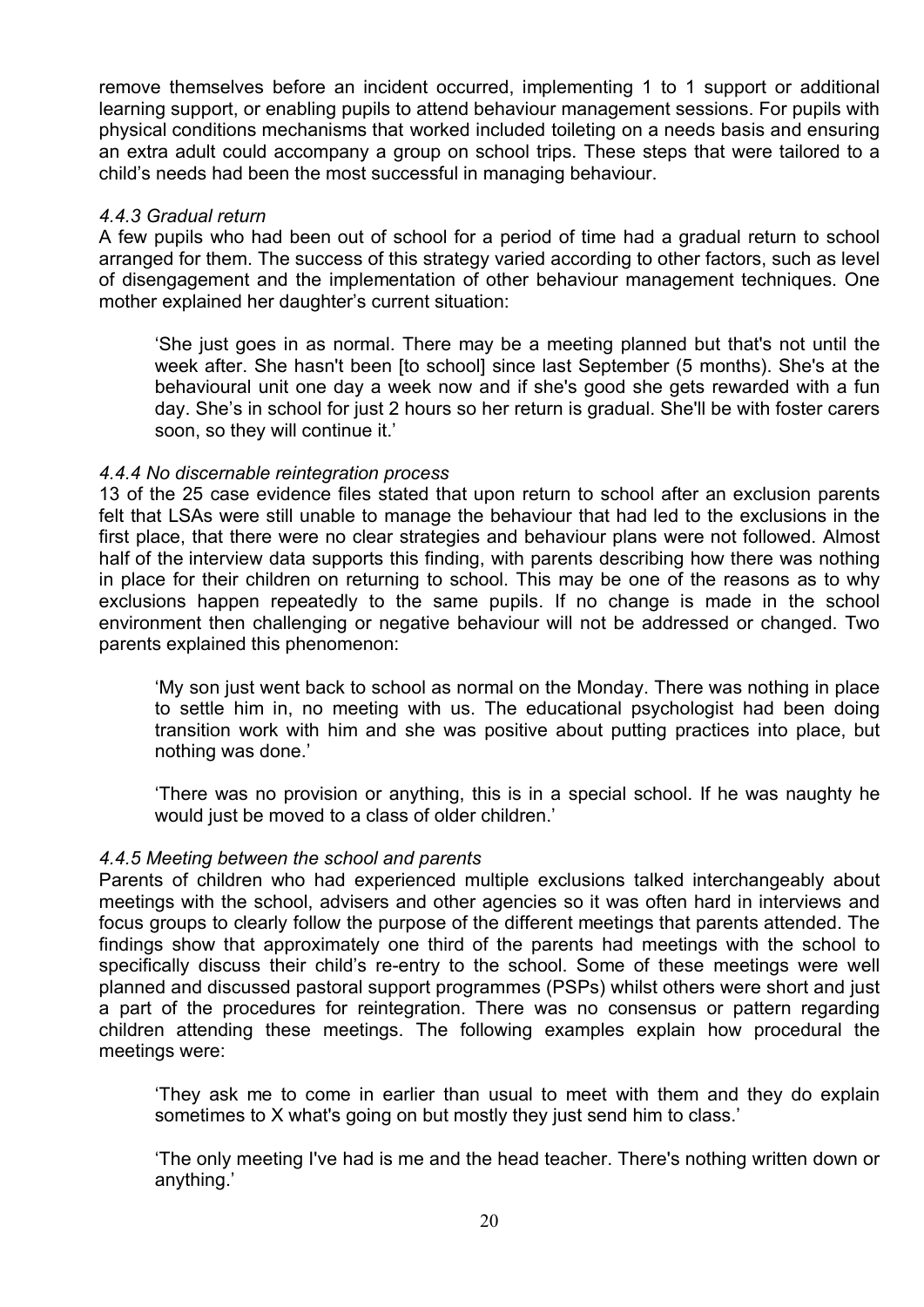Where meetings do include PSPs and personalised behaviour strategies there was often a difficulty with ensuring that they were implemented by all teachers and over a reasonable length of time. Parents said:

'There were meetings arranged on his return with the Ed Psych and head of year to plan a strategy. I personally felt it looked good on paper was followed through for about a week and then everyone forgot about it.'

'We had an interview which I went to with her [daughter]. The deputy head arranged a get out card system, but most of the staff ignored it.'

## *4.4.6 Put on behaviour report*

One tenth of the pupils in this study were put on report once they had returned to school. This system involved a card or book that each teacher had to sign after lessons. Parents felt this was an ineffective strategy although it enabled teachers to monitor behaviour closely. Parents mainly commented on the lack of other strategies to accompany the report system:

'They just put him on report when he returns to school, but he has no support for his behaviour and there's no strategies.'

#### **4.5 Conclusions regarding key findings about educational support for pupils**

Poor behaviour management can escalate vulnerable pupils' negative behaviour.

Parents felt that techniques such as physical contact, restraint and an inability to effectively resolve challenging behaviour could escalate a pupil's negative behaviour and increase the possibility of the child receiving an exclusion.

• There was a lack of strategy regarding behaviour management.

According to parents behaviour management within the schools the children in this study attended often did not have any coherent strategies. In social care, behaviour support is about accommodating different behaviours and knowing how to manage behaviour that stems from medical conditions and circumstances. Parents felt that much of the behaviour management implemented was corrective rather than supportive. There was regular use of internal exclusions in the form of isolation units and restraint.

There was disagreement among professionals on whether illegal exclusions work.

Some professionals felt that illegal exclusions offer a warning, others felt that they were ineffective and denied rights. There was little discussion on how they fitted into wider behaviour management strategies. Most professionals felt that there were adequate mechanisms for pupils when returning to school after an exclusion.

 Teachers did not always have the knowledge to be able to give the right support at the right time.

Teachers were not always informed about medical conditions, including mental health, or the affects of chaotic or difficult home circumstances. From the parents' and carers' view this often resulted in vulnerable children being punished or excluded for behaviour they could not prevent or in children being excluded at a time when they most need continuity and extra support.

• Support for returning after exclusions is variable.

Extra support was often not implemented until a child had received multiple exclusions. Illegal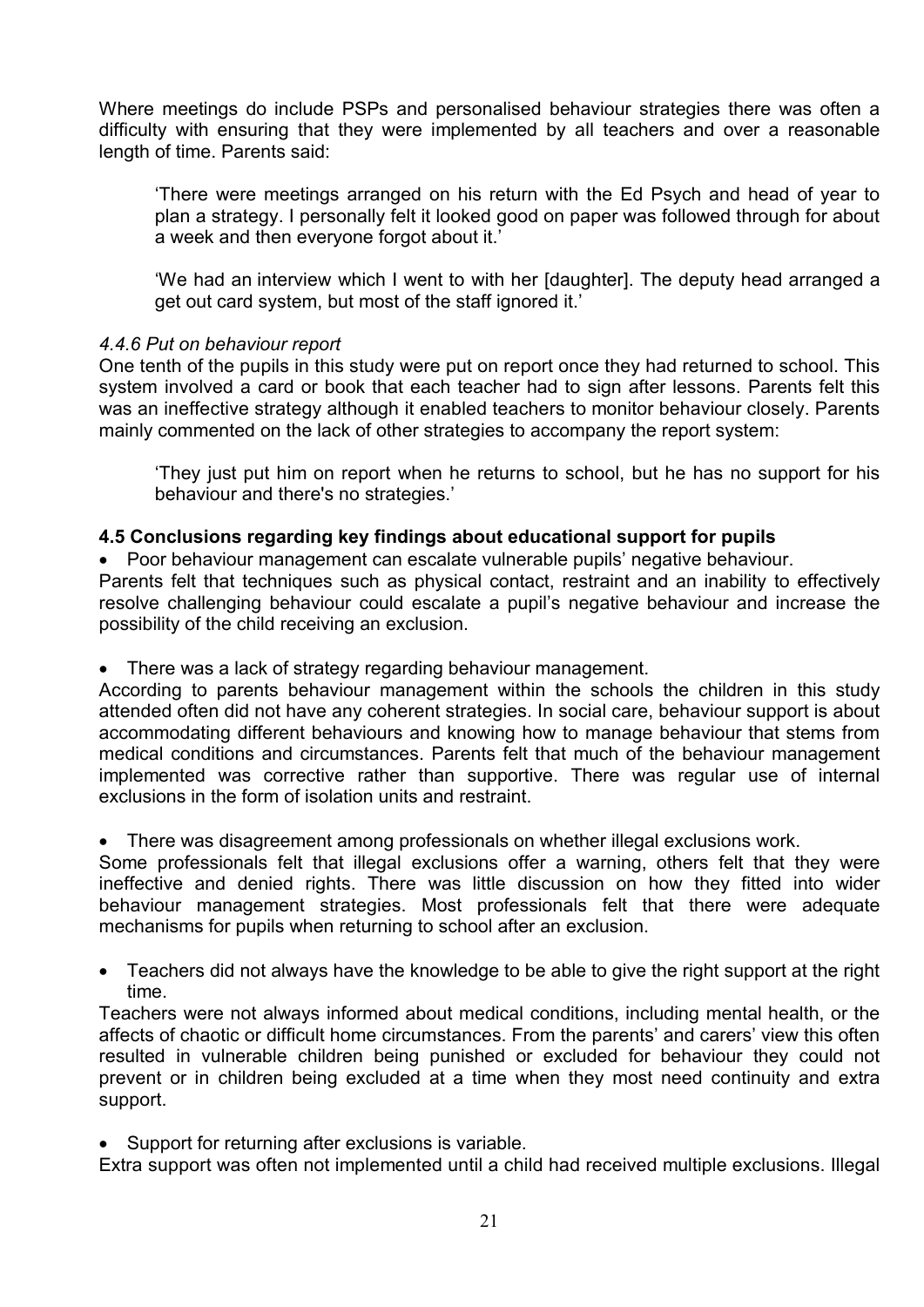exclusions could hinder schools accessing the relevant finance for support because the LA may not have been made aware of the difficulties a child has faced. PSPs were sometimes not implemented over the long term. Some mechanisms such as meeting with parents did not prove to be effective and some mechanisms such as being put on report acted as further punishment rather than a monitoring mechanism.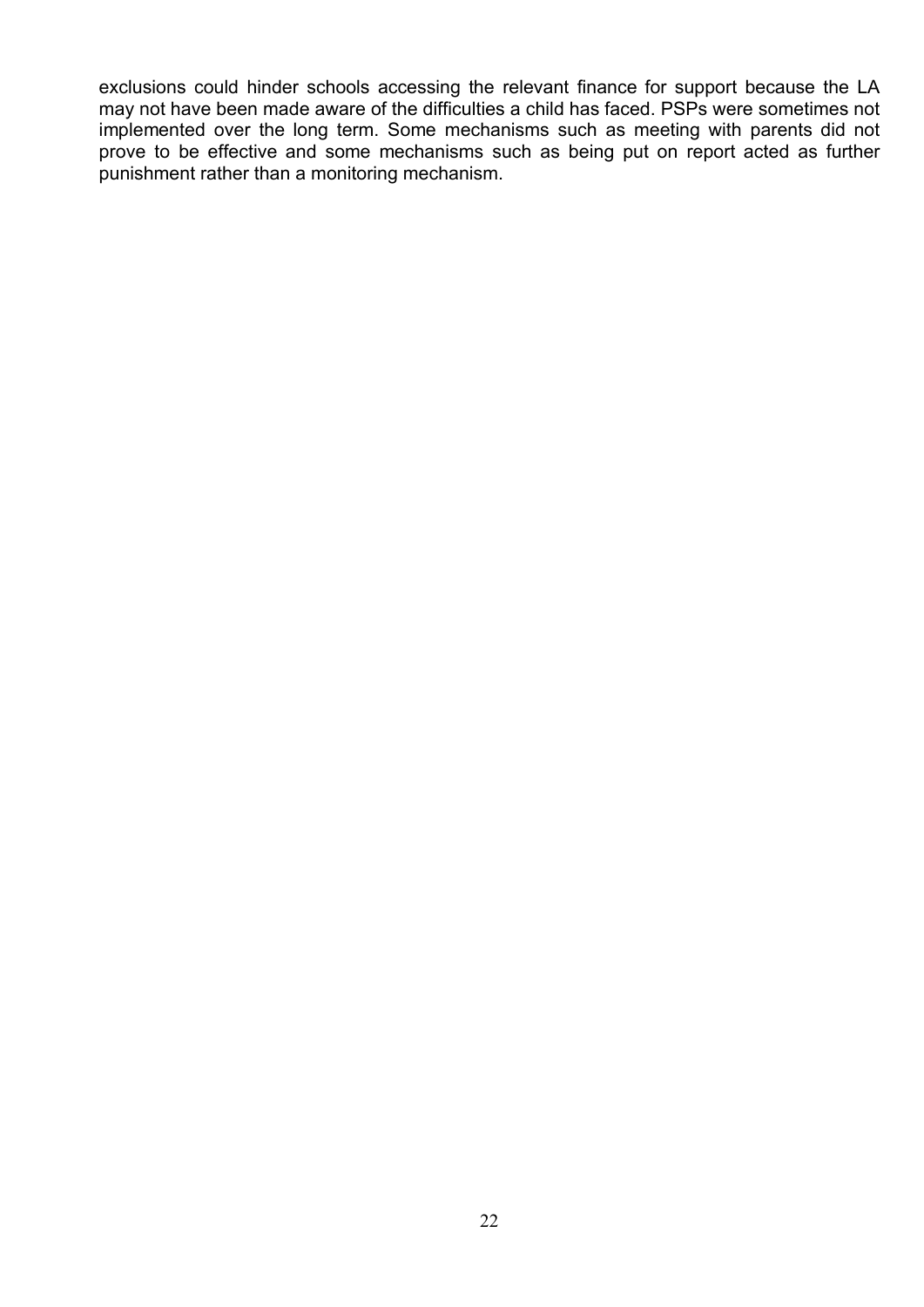# **Section 5: Transition from primary to secondary school**

One of the main research questions was looking at what information passed from primary to secondary school and how the process of transition affected school exclusion. We have found that more than half the children in this study were first excluded when at primary school and all but 2 had received repeated exclusions. Therefore, an examination of transition is important.

# **5.1 Transfer of information between primary and secondary schools**

Parents assumed that information about their child was held within school records and was passed from one school to another, and where things had not been good in primary they saw secondary as a new start:

'The records follow from one to the other. On the first parents meeting I went down there and said she's had some problems but I want this to start afresh.'

Education professionals' questionnaires gave useful information about what information is passed between primary and secondary schools. 6 of the 7 LA staff stated that comprehensive information is passed from primary to secondary with close partnership working between the schools. The information includes the school inclusion services and details curricular needs, SEN behaviour and attendance information. However, this contrasts with 1 LA staff respondent and all the other education professionals (9 in total). These 9 education professionals said that information sharing varies widely between schools and local authority areas. It was pointed out that school records do not show unofficial exclusions, so unless it was done by word of mouth it was unlikely to be recorded and the full picture was concealed. There was also acknowledgement amongst these 9 professionals that information was sometimes limited or missing. Two respondents felt that:

'information hits a wall in secondary school and isn't used in the way it should be'

and that:

'a lack of information is used as an excuse for exclusions in years 7 and 8.'

# **5.2 Parents' experiences of education support, exclusions and transition**

The main issue with regards to transition and illegal exclusions rests upon the school giving the right support. Problems mainly occurred when there was a removal of the right support or a continuation of the wrong support.

# *5.2.1 Removing support that had worked in primary school*

Many parents explained how their child had problems in primary school until some extra provision or support was put in place at the primary school. Upon transition this support was removed which caused problems to re-emerge.

Two mothers explain the impact of removing support that had worked at primary school:

'The primary school … intended to exclude him, but then he was given a statement and 1: 1 support which helped. They still rang us to take him out of school though, but not so often. At secondary his support stopped until we hit a crisis.'

'His 1: 1 stopped in secondary and at the end of the first term I was asked to take him out of the school. He was off for 2 weeks while they arranged 1: 1 support.'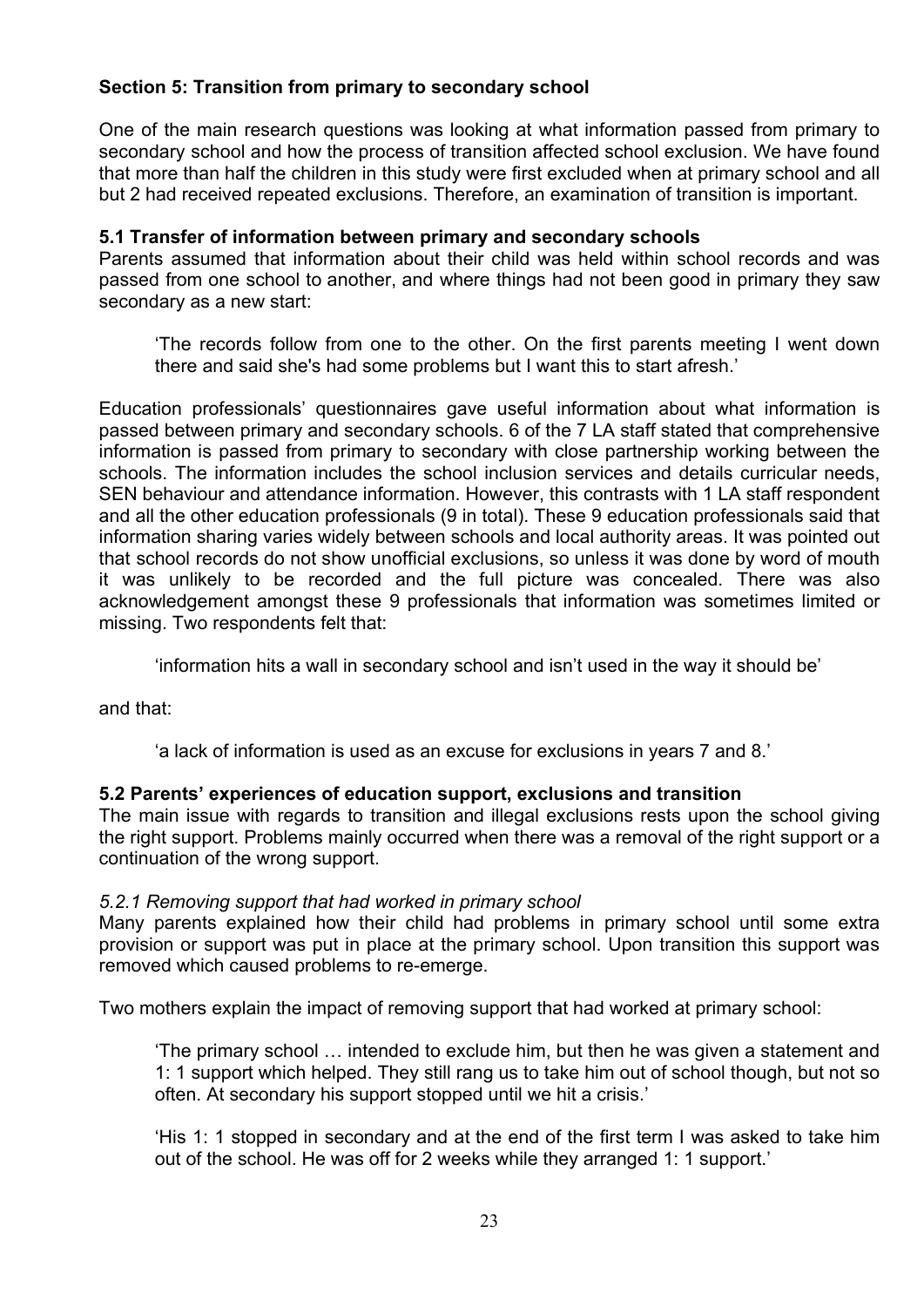## *5.2.2 Difficulties in primary lead to disengagement in secondary*

For some families, a lack of support at primary level lead to worsening behaviour in secondary school, sometimes accompanied with complete disengagement, as these two quotes exemplify:

'My daughter's exclusions started when she was 9, she's 13 now.'

'At comprehensive school the damage had already been done for him. He was already heavily using cannabis, got in trouble with the police and there was a constant, he's done this and that, such as being caught smoking, and in the end he just didn't want to go to school.'

## *5.2.3 Moving within the same sector*

There seemed to be some problems for children who move schools within the same sector and these parents were not sure what information had been transferred or to what extent the information had been implemented in the new school.

'With us he transferred from secondary in England to secondary in Wales. I don't know what information if any was passed.'

'My child has moved between 8 schools (primary) in 2 years and I insisted that information was shared and plans were in place to have the least impact on him emotionally, educationally and mentally. But it was apparent that they did not always translate targets and strategies into his IEP.'

## **5.3 Conclusions regarding transition between schools**

• The exchange of information between primary schools and secondary schools varies Parents assumed that information was exchanged but some professionals felt that the quality of information given to secondary schools from primary schools varied widely.

• Transition is linked to exclusions

It is known that some young people find the experience of moving schools and starting more academic subjects problematic. However, this study found clear evidence that exclusions occurred when the right support was not given. It was particularly apparent that exclusions occurred when the type of support received in primary school was removed in secondary; or when exclusions at primary level had led to educational disengagement at the start of secondary level.

Exclusions over a prolonged period are damaging to children and families

Parents and children perceive education as a long process from 5 to 16, and so when problems that had been solved at the primary level resurface owing to bad support at the secondary level, it had an impact on self esteem and motivation. It may be that from the secondary schools' perspective this is a new pupil and a new difficulty that can be resolved, but from the families' perspective this is a repeated upheaval that rekindles difficult and distressing experiences, which they have already been through in their school life.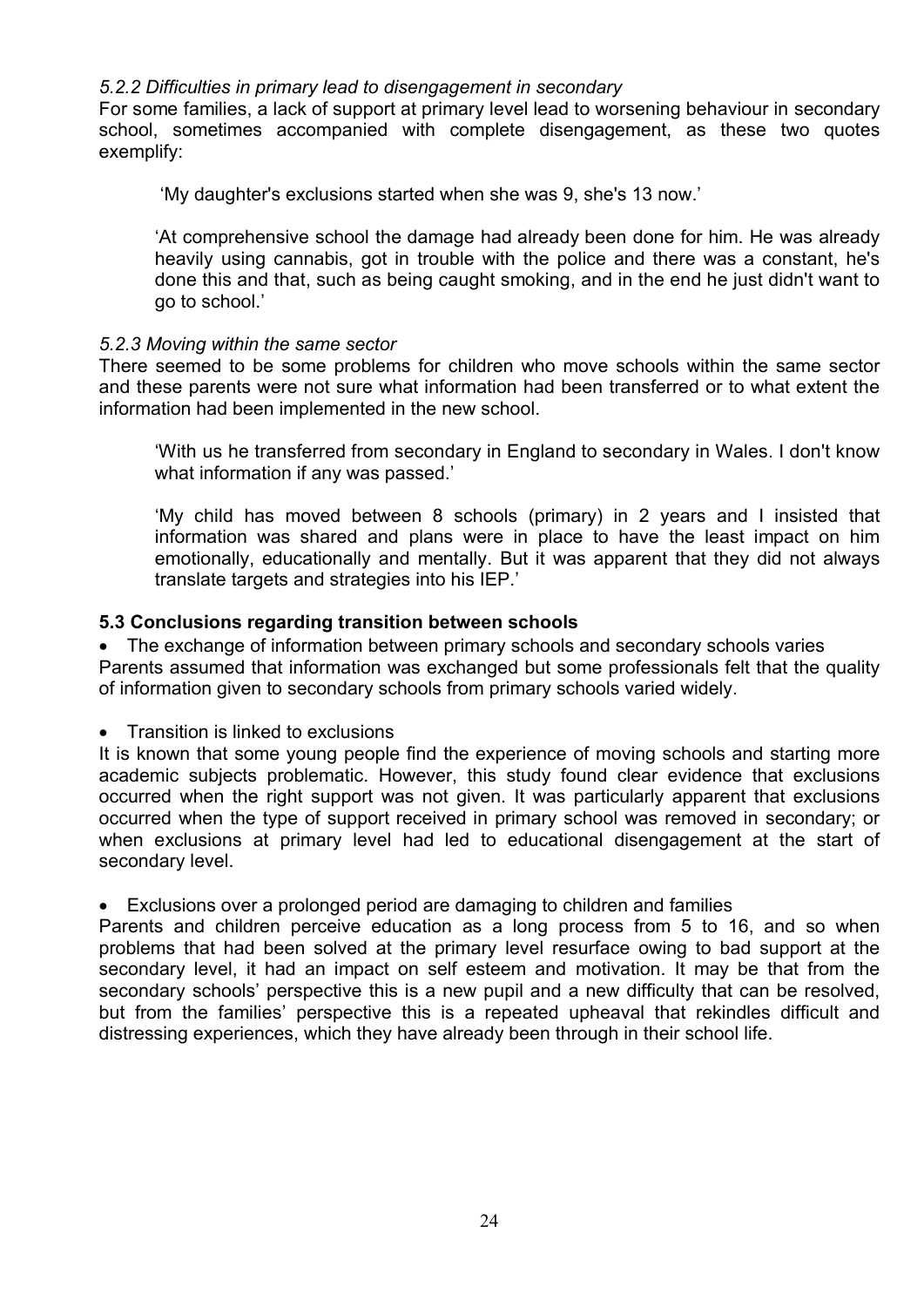## **Section 6: The use of managed moves**

Exploring the use of managed moves was a key research question. One teacher's description of a managed move was typical of all professionals' views. In their opinion managed moves took place:

'when a pupil is in danger of permanent exclusion from one school and a place is negotiated for them at another school.'

There was consensus among professionals that managed moves can be a new start for young people if undertaken well. Most parents however spoke negatively of managed moves, discussing how they can be used as a threat, enable schools to avoid responsibilities, have practical difficulties associated with them and are discussed without parents' knowledge. These four issues are explored in turn in relation to the data from all of the respondents in this research.

## **6.1 Managed moves used as a threat**

Professionals and parents mentioned that managed moves can be used to threaten parents to agree to certain actions or to accept the nominated school. The consensus among parents is summed up in the following quotes:

'The school did talk of a managed move, but it was more a throwaway comment than an offer of support.'

'Schools without resources or support cannot cope and use illegal exclusions as a way of coping. None of us have been placed in the position yet where we have to move them but have all been threatened that it will happen.' (parent of child with ADHD in a focus group)

## **6.2 Managed moves to avoid responsibility**

A few professionals stated that managed moves avoid responsibilities but help to keep the exclusion rates down. Most parents felt that a managed move would be detrimental to their child because it was an upheaval to move school but also because schools had responsibilities to children and so they should stand by them and support them. Parents said:

'It would mean the school avoiding their responsibilities. They never looked into why a teacher grabbed my son ... Another school would not be good for him because Asperger's children find change difficult. This is why I asked if he can stay where he is it was the right decision.'

'The school would be avoiding their responsibility by sending him to a different school. They have suggested moving him but it won't help his behaviour. They should stick by him and show him some support. It could be a good option, but it's not the best idea for him.'

#### **6.3 Managed move by parents and children**

Some parents chose to move their children before the school had suggested a managed move. Parents sometimes acted at the request of their children and sometimes because they felt they were not achieving any progress with their child's current school. When parents moved a child they felt more involved in their child's education and there seemed to be more positive outcomes. Families' decisions for moving a child to a different school are explained in the quotes below: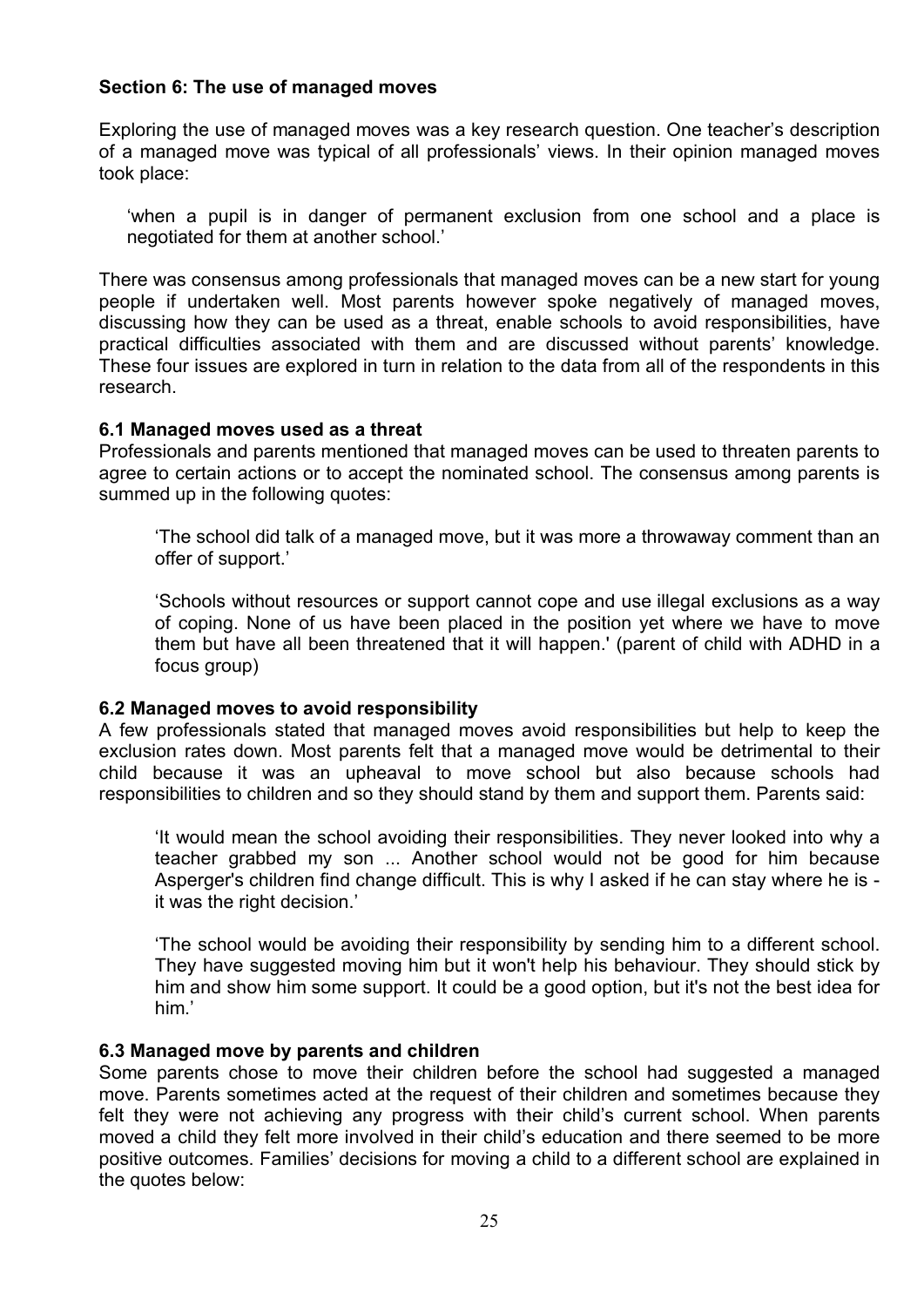'They didn't want my child at their school. A teacher suggested moving him, but this was not done officially because I made the appointment at the new school to discuss moving him, at my request. They do seem to have better strategies for managing his behaviour.'

 'He changed school, at his own request. We had a managed move on a trial basis. It was more an escape route for him than a real solution.'

'She wanted the move herself. She said she wanted a different start so I called a few schools. She went there and was fine.'

## **6.4 Practical difficulties parents considered with managed moves**

For many children and young people moving schools presented practical difficulties. This was summarised by one parent who explained that going to another school would take their son out of his comfort zone and that there were problems such as transport and travelling times. Another parent whose child had had a managed move was concerned about the length of her school day:

'She had to leave the house at 7.30am and not get back until 4.15pm so it's a long day'

## **6.5 Managed moves that occurred without parents' involvement**

One third of the professionals described managed moves as changing school with the agreement of the head and three LAs had developed protocols for managed moves after consultation with schools. The data suggests that these professionals' responses focused upon the school needs rather than facilitating the involvement of parents. Parents were very dissatisfied in instances of managed moves where they were not consulted or able to have any input. The following interview extracts highlight parents' experiences of managed moves without their participation:

'They spoke to another school without us knowing, during the holidays, and then told us he could go there in September. I said he is going back to his normal school in September. He didn't want to have to make new friends - he's got so much going on his life already. If they'd have suggested it in year 9 it may have been possible, but not for year 11.'

'The school arranged for my child to attend a PRU without discussing it with me or our child. I disagreed with this decision and got help from the EWO, SNAP Cymru and CAMHS.'

'You are literally told in a phone call that a managed move will take place to a different school, there's no other option or placement for your child in the area. You're told and addressed like this, with no option to appeal.'

## **6.6 Conclusions regarding the use of managed moves**

 Managed moves were felt to be detrimental to parents and pupils if they were not involved in the discussions and plans.

Parents felt that managed moves were used as a threat to coerce them to agree to school plans. Where parents were not involved they felt that managed moves were an attempt to avoid responsibility and remove their child from a school.

• Parents and children will consider managed moves as an option.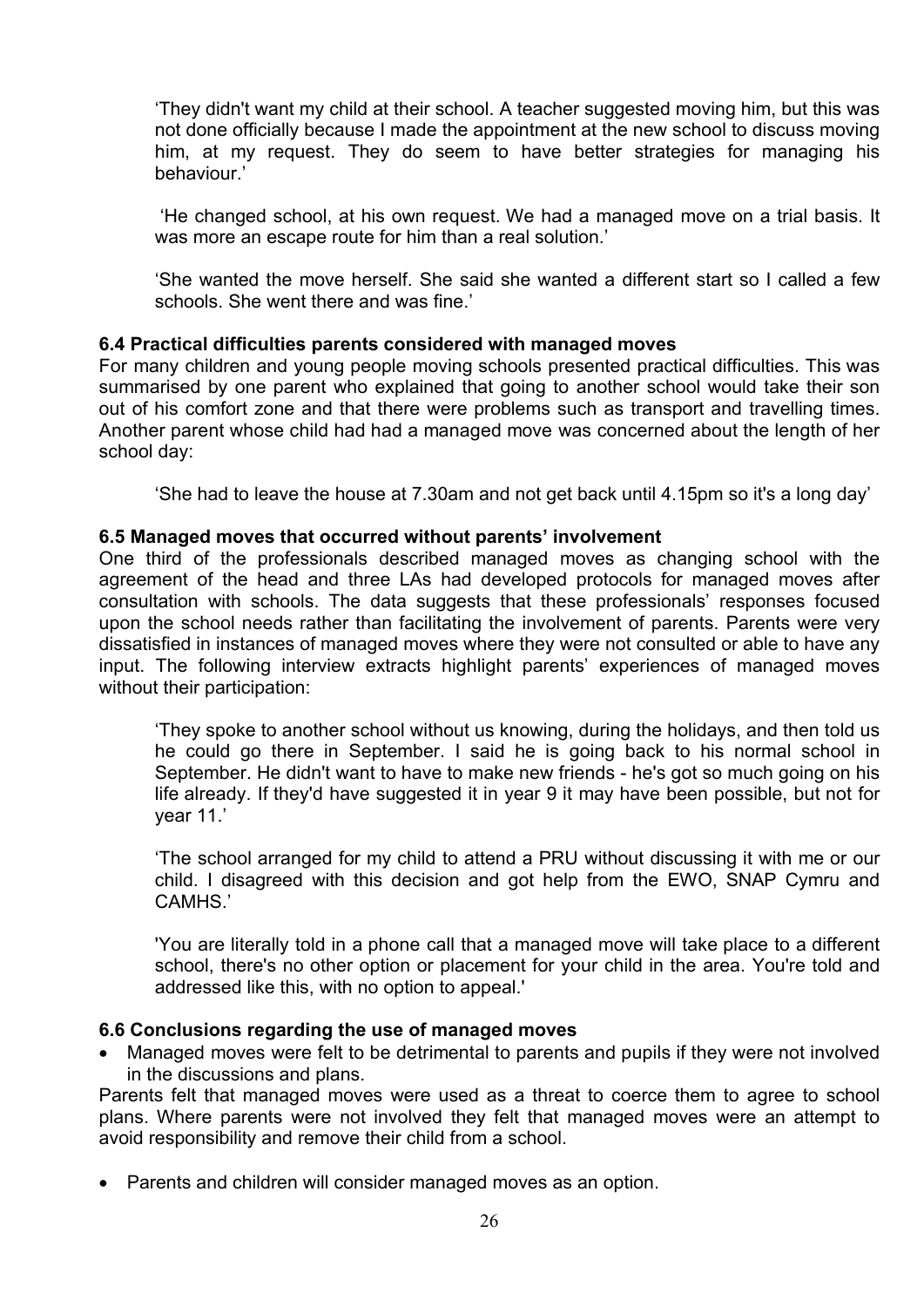Parents and children often considered moving schools after a series of exclusions. This sometimes occurred without any support from external agencies, the school or the LA, but parents felt that this was an option which could work for their child. However, when they instigated and arranged the move they did not perceive it as a solution, but an escape.

Managed moves worked best when all parties were involved.

Data from parents and education professionals suggest that managed moves worked well if the old school, new school, EWO, parents and pupil were involved in the discussions and the planning. One parent explained:

'We had a managed move, but we had full support, so we were very involved in the decisions.'

8 professionals from LAs, teaching and other areas of education agreed that managed moves work best when the schools, children, and parents discuss the decisions and processes and all parties want them to succeed. They felt that there needs to be more consideration of children's rights during managed moves and that they should be tightly monitored by the LA.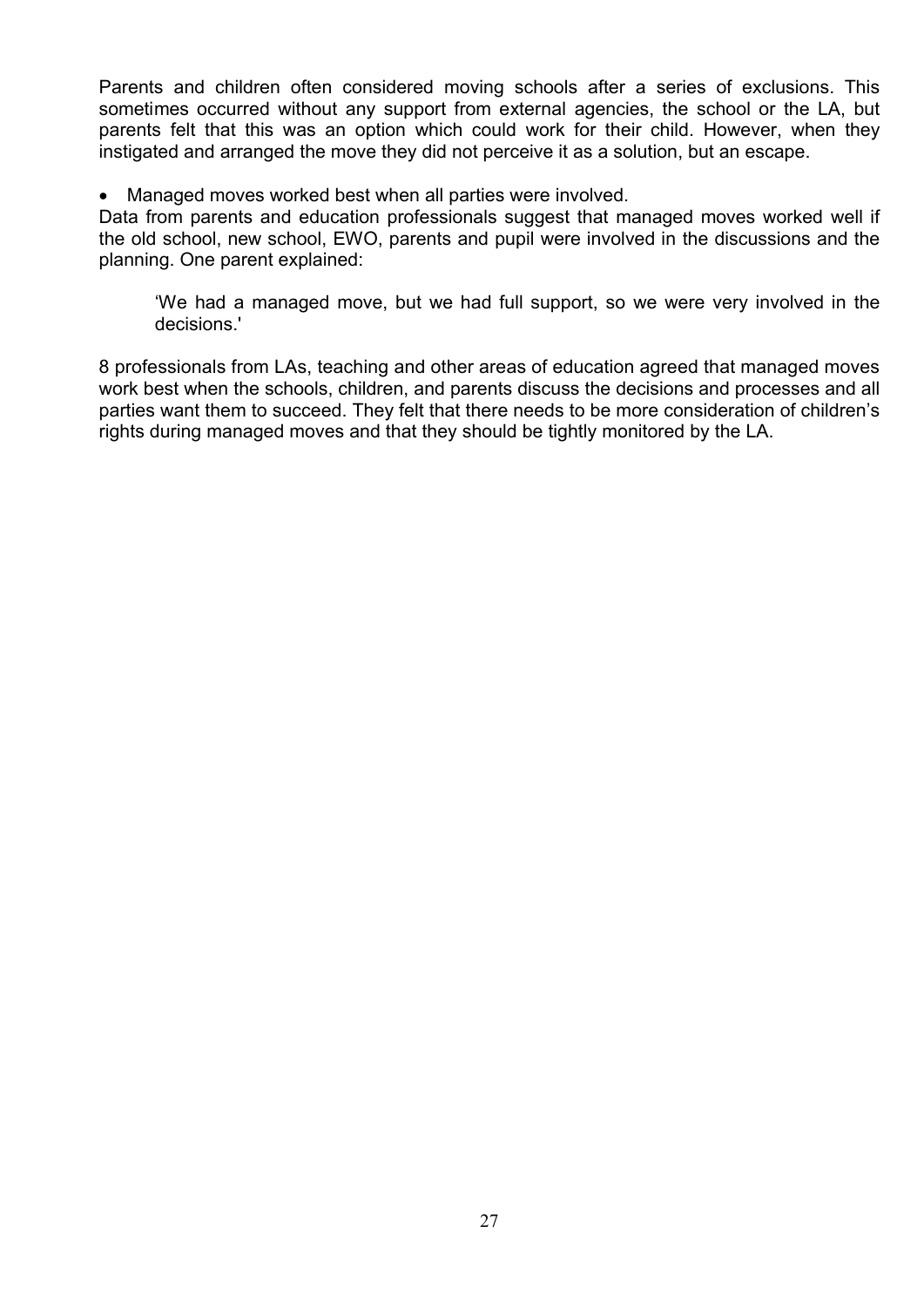## **Section 7: Information available to parents regarding rights and choices within their children's education**

Parents who had received information from an advisory organisation knew that an unofficial, illegal or soft exclusion was when a school excludes without going through the relevant procedures. However, before parents sought support from an advisory organisation they did not know what schools were legally allowed to do, the procedures schools should undertake and how they could complain about school decisions.

From all of the case evidence files, interviews and focus groups it was very clear that the parents in the study were not getting information about exclusion processes, rights or choices within education. This section examines parents' experiences and details what professionals have said regarding giving information to parents.

#### **7.1 Sources of information for parents regarding rights and choices during exclusions**  7.1.1 *Parents who have had information from the school or LA*

From the information that details the experiences of 52 children and young people, only 3 parents reported having information about correct procedures and rights within education from the school or LA. One parent did not see how exclusion helped his son, but described a good relationship with the school as follows:

'I keep in touch with the school and get him on the right track. We have a good dialogue between us. I understand why it's happening, but I just can't see how sending him home helps. There's no punishment, there's no consequence to his actions. That's what they taught me is important in the Barnardo's parenting class.'

These 3 parents received information about procedures and reported good partnership working with all agencies, but they still had to go to SNAP for information about rights and choices.

'I had exclusion letters and knew I could pick work up but nothing about rights and choices.'

# *7.1.2 Parents who have not had information from the school or LA*

Overwhelmingly, however, 47 of the 50 parents involved were not told of exclusion procedures or their rights; and gained this information from friends, other parents who used SNAP Cymru services, or they used the internet and yellow pages to find out where they could get advice from. Few parents contacted the LA for advice and anecdotally did not seem to know they could receive information and support from the LA.

'The school never said it was illegal or voluntary, I was made aware of that when SNAP was explaining to me what was going on. The school gave me no information about my rights or my child's.'

'During the illegal exclusions I didn't have a clue as to what he was entitled to. It was only through SNAP that I found out he could get home tuition.'

Most parents had very little communication with the school regarding their children's education, and so when exclusion occurred there was no existing basis to enable constructive dialogue. Many parents felt the school was hostile to them.

'I received nothing at the time about his rights or choices. I only found that out from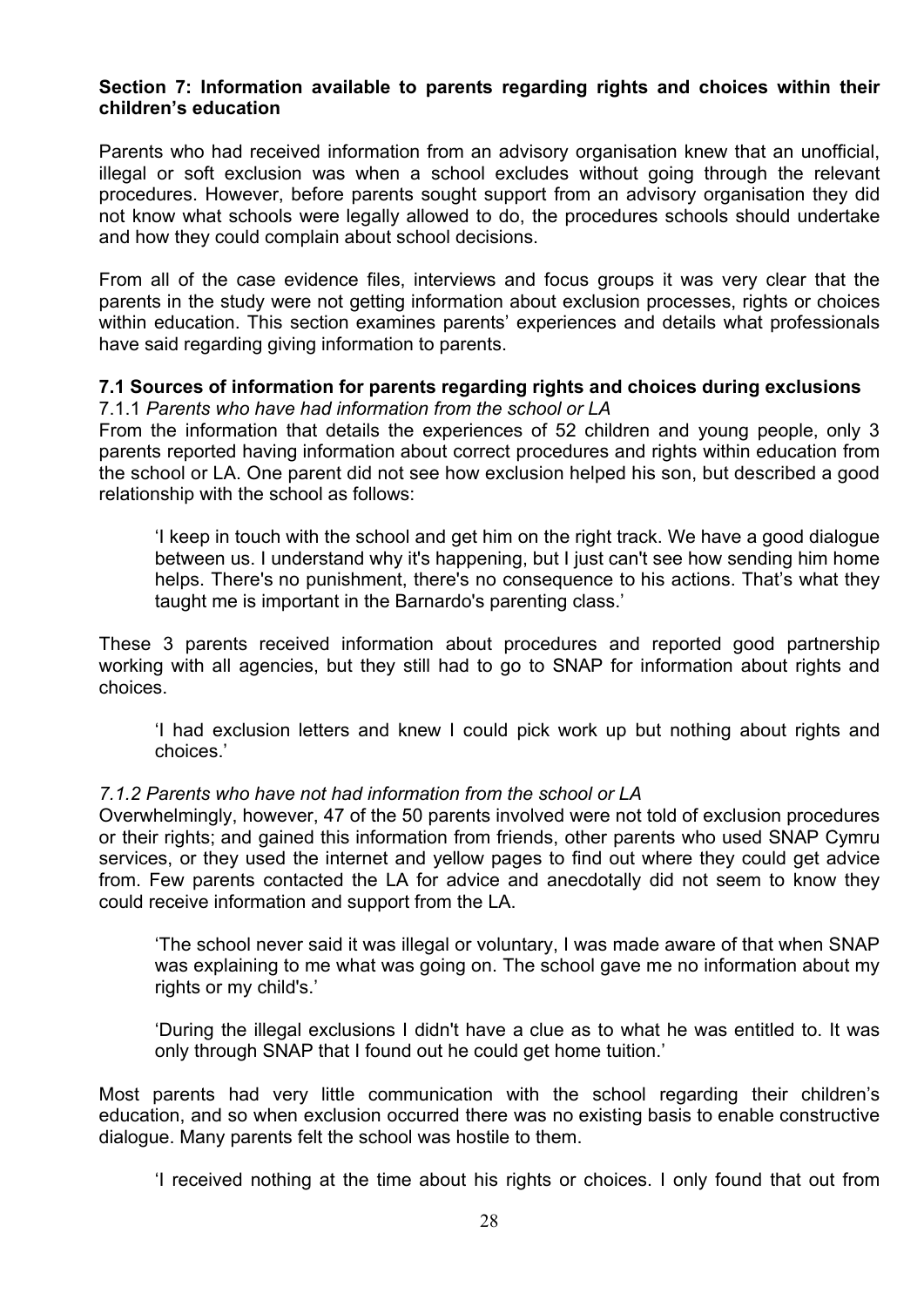SNAP Cymru. He did receive some help from an LSA but I don't know how many hours. I haven't seen an IEP to know what provision he needs and what he's getting.

'I was in a meeting with the head and I felt what do I do? Who do I go to? I've got to do what they tell me to do otherwise I'm a bad parent. It was totally frustrating and it made me feel really sick and angry. I didn't get any information about rights and choices in education. The only proper support I've had is from Barnardo's. The attitude was 'your son' or 'it's your fault you're a bad parent. We've done nothing wrong, we're perfect'. They make you feel terrible.'

Schools need good dialogue and partnership working with parents so that at difficult times, such as around diagnosis, effective support can be given and parents and schools can work together to support children and young people. One parents described how daunting it was when there was no partnership working between parents and the school:

 'I've had no information about rights or procedures or anything. I had a meeting with the head and that's been it. I was in contact with SNAP to get some advice but the teacher said they didn't want anyone coming in telling them how to teach. The educational psychologist got her diagnosed and said she had autism. They gave me no more information and I didn't know if she was autistic, on the autistic spectrum or had Asperger's - they told me nothing and I had to go and buy a book to find out about it.'

Whilst parents received very little information regarding rights, choices and appeals, from the data, no information at all was given to the majority of the children. In one instance a child was informed about her exclusion but the mother was not informed. One of the case study evidence files details a child who was sent home at lunchtime but went to chat to Community First staff because there was no one at home. This child did not know why she had been excluded but described it as an afternoon off. Parents concern about the lack of communication with their children was summed up in the following comment:

 'No one told us of rights and choices, I looked through the yellow pages for help organisations and on the internet. No one told us about choices, let alone told our daughter.'

#### **7.2 Education professionals' understanding of how parents get information about rights and choices in education**

The data from professionals regarding giving information to parents varied between LA staff and other education professionals. One of the reasons for this might be that the LA would not hear about unofficial exclusions. Whilst information was available from the LA, parents did not seem to know this and so did not request it from them. This created the situation whereby LA staff did have information and gave it out as required, but parents stated they did not get information about rights and procedures because they were not signposted to the LA. Most LA personnel mentioned a range of procedures available to parents and staff that supported their rights. These included education welfare officers, inclusion officers, education social workers, as well as asking the school for this information.

The other education professional respondents highlighted the problems of getting rights and complaints information to parents at the right time. The head teachers said that appeals and complaints procedures were on exclusion letters, but with unofficial exclusions no paperwork was undertaken so this information was not received. Additionally, it seems that some parents whose children have had official exclusions did not feel they have been given this information or it arrived so late that it was no longer relevant. One head teacher stated: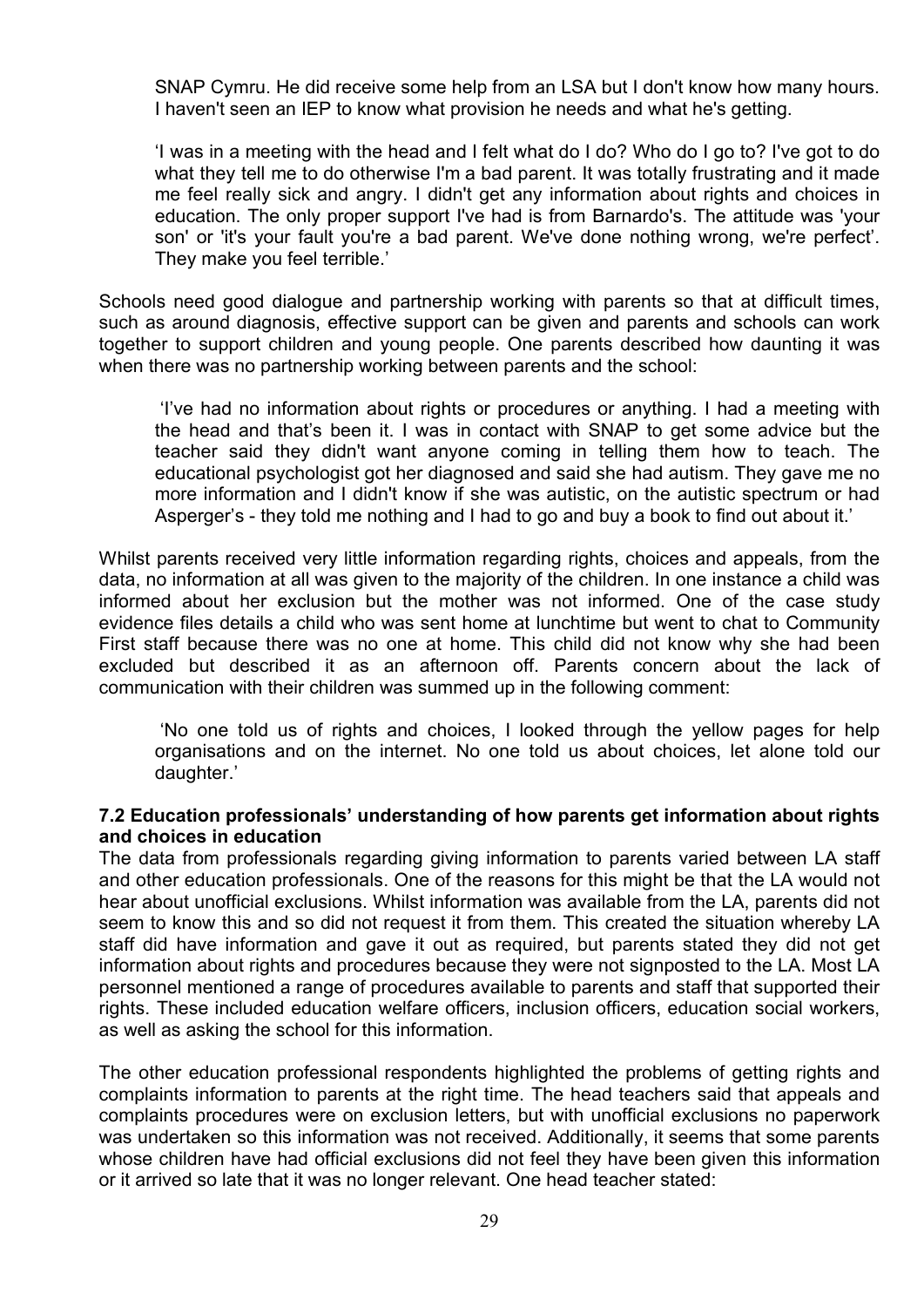'Information about rights and complaints procedures are entirely random and sometimes given by unsuitable personnel.'

All other professionals were in agreement that parents do not get information about rights from education services, unless welfare and inclusion officers with particular skills and rapport are involved in the child's welfare. The problem here was summed up by two professionals:

'They [parents] don't get enough information. We need a communication and information strategy for all parents and pupils with regards to all exclusions. But schools should take more responsibility for this too.'

'Schools aren't open with the rights of parents or children. Maybe they're unsure of the processes themselves ?'

## **7.3 The LA, schools and partnership working with parents**

Generally, it would be assumed that the LA and schools need to have a good working relationship if pupils are to quickly have difficulties resolved. Additionally, they should be able to involve parents ensuring that they give them the right information and that they are involved in decisions regarding their children.

However, the partnership between LAs and schools was highly variable, in some areas seeming hostile but in others positive and effective. Their ability to involve parents was also variable.

#### *7.3.1 LA and partnership working with parents*

Some of the case evidence files detailed how the LA worked with parents to find solutions to exclusions. Generally there was a lack of written information for parents with schools and LA staff relying heavily on phone calls. This means that parents may not take all the information in, and not remember what had been said.

A minority of LAs were not acting according to procedures or good practice. The case evidence files from Banardo's Cymru and SNAP Cymru's work with parents contain examples of an LA advising a parent to keep their child at home after staff balloted a refusal to teach, and a different LA not attending school meetings regarding illegal exclusions unless the school invited them to. Where LAs refused to pay for support for a child, parents felt there were no other options to sorting out their child's educational problems. In some instances, although LAs were working with parents to get assessments or look for alternatives, children were not in receipt of any education provision, occasionally for as long as 6 months.

#### *7.3.2 LA and partnership working with schools*

Many parents felt either that the school and LA 'stand together' and do not listen to their viewpoint or that they are caught in disagreements between the school and the LA, mainly regarding levels of support. One mother described this:

'Request for support for our child was refused 5 times. Each time the school said they didn't want to exclude her and wrote justifications about why the support was needed. But the LEA won't listen.'

All professionals discussed the working relationship between LAs and schools in relation to partnership working and guidance to schools. Many LA respondents outlined how they guide schools and detailed the steps they had taken to stop the use of illegal school exclusions,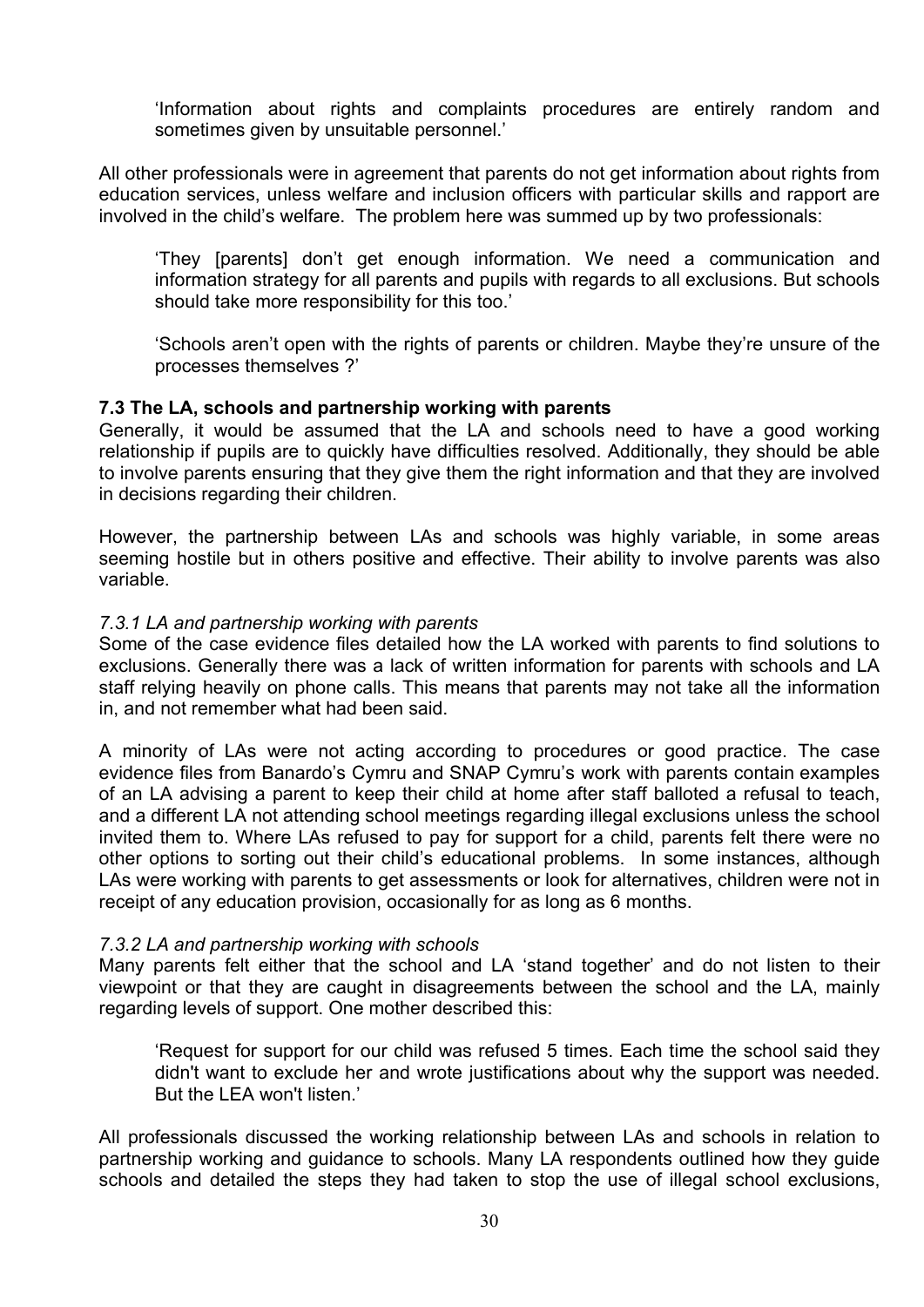mainly reminding schools of the legal processes behind exclusions. Other education professionals stated that more training for head teachers and governors was needed with regards to giving parents information about rights and seeking support from organisations like SNAP.

There was some discussion of the role of the head teacher when issuing exclusions. Generally LA professionals stated that head teachers should not guide staff to issue unofficial exclusions but the two head teachers said that they need to be supportive of teachers working with difficult children as morale can go down and so may agree with a member of staff that it's the best course of action. The education professionals who were not in the LA or direct teaching practice did not comment on this.

## **7.4 Parents' feelings regarding appealing and complaining**

Overwhelmingly parents were frustrated at schools' lack of behaviour management abilities and lack of adherence to behaviour plans. Some parents intended to complain but were so stressed with trying to solve problems with the school that they did not get around to officially complaining. Some parents did not complain because they did not know that they could, or found the process too overwhelming given the other events that were occurring in their families' lives. Even when parents knew they could complain they were very reluctant to do so because they were scared or felt that there was no point.

## 7.4.1 *Parents who were scared to complain*

Many parents said they were scared to complain because they may push the school into issuing a permanent exclusion or causing more difficulties for their children at school. Some parents had called a school meeting with the support of voluntary organisations. Parents described their fears as follows:

'I couldn't complain or appeal. They would all stick together. I felt I had no choice, options or strategies. I've only received letters twice detailing exclusions the other times there's been nothing formal.'

'When the exclusions were formal I had a letter telling me how to appeal. But I felt intimidated and didn't think I'd have any impact on the decision. When I did collect him voluntarily I didn't know I had any choice, I thought the school could follow their rules.'

'We didn't voice our disagreement, which we should have, but we were worried he might lose his education. We appealed at first when it all started … We appealed based on information available in the admissions policy, not given to us because of the unofficial exclusions.'

## *7.4.2 Parents who felt there was no point in complaining*

Many parents could not see an advantage to complaining as they believed it would not solve situations. Some parents reported that they were advised by other agencies not to complain. For example a mother said that a social worker advised her 'not to make a fuss'. The point here was that parents were not apathetic but they felt completely stuck and did not see current appeal and complaint procedures as helping situations or reducing the difficulties that they faced in keeping their child in school.

'I couldn't see an advantage to complaining. They weren't going to take him back into the specialist unit and the head of the unit had grabbed him from behind so wasn't capable of supporting him there anyway.'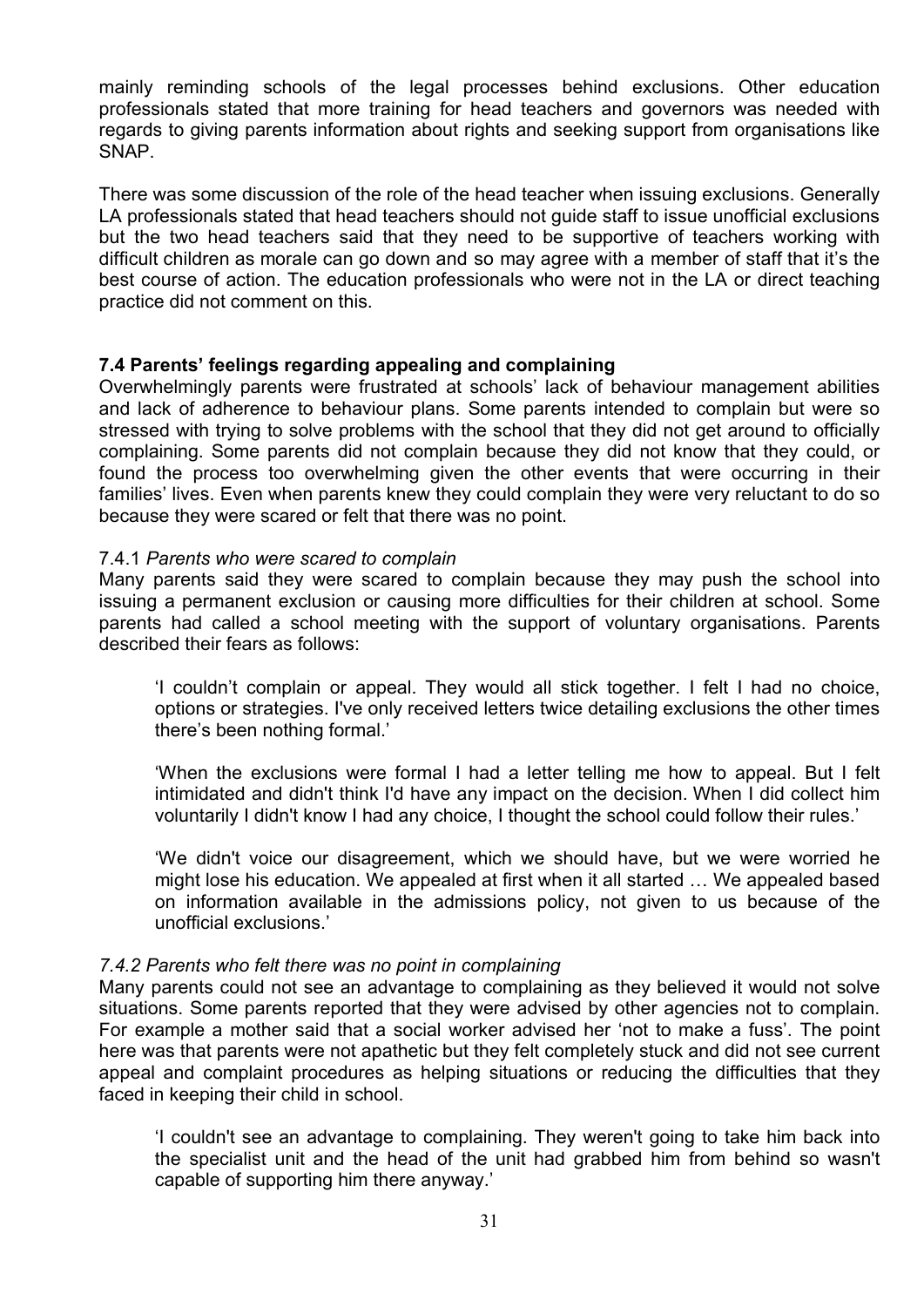'I did want to complain because they were doing such inappropriate work during the home tuition. I contacted SNAP and got advice but it was all instigated by me. I had nothing from education… I didn't complain in the end because I didn't want to rake things up for her.'

## **7.5 Conclusions regarding information for parents about rights and choices in their children's education**

• Parents did not receive information about their rights and choices with regards to their child's education and support options

Whilst LAs had information to give to parents, 47 of 50 parents were not aware of them as a resource and were not getting signposted to them from schools. It appears that these 47 parents did not get any information from schools regarding the process of exclusions, appeals, right to work sent home or about decisions being written down and sent in a letter. There may be an issue here about information being given at the wrong time or in the wrong way. Such circumstances would lead to schools believing that they had given information but parents not feeling that they had had any.

• Children were not included in any dialogue regarding exclusion

There was no evidence from parents or education professionals that children and young people were included in explanations of exclusions, their own behaviour management strategies or in information about their rights to education. Some parents tried to explain it to their child, but in instances where the parents themselves were not clear as to what the education situation was, it was impossible for them to give accurate information to their child.

 LA partnership working and solution focused dialogue with parents and schools was variable

It was clear that partnership working between LAs, schools and parents varies according to area. Some schools did not seem to involve the LEA until an outside agency was supporting the parents involved; and could use their involvement as a threat rather than as a resource. Some schools and LAs were perceived as 'siding together' by parents, which made parents feel powerless and lacking in any choices.

• LAs and schools need a partnership approach

Many professionals felt that schools and LAs do not work in partnership closely enough. Generally, it was felt that schools felt under resourced to support challenging young people but that LAs felt their case load is too high and that schools do not take responsibility for individual pupils.

• Parents did not appeal or complain.

It was very rare for parents to complain or appeal for a variety of reasons. Generally these were because of a lack of knowledge, a feeling of being overwhelmed and a lack of time, that it would stir up trouble and not achieve any outcomes or they were scared. This therefore calls into question the validity of the current complaints procedures or the effectiveness of how it is put into operation.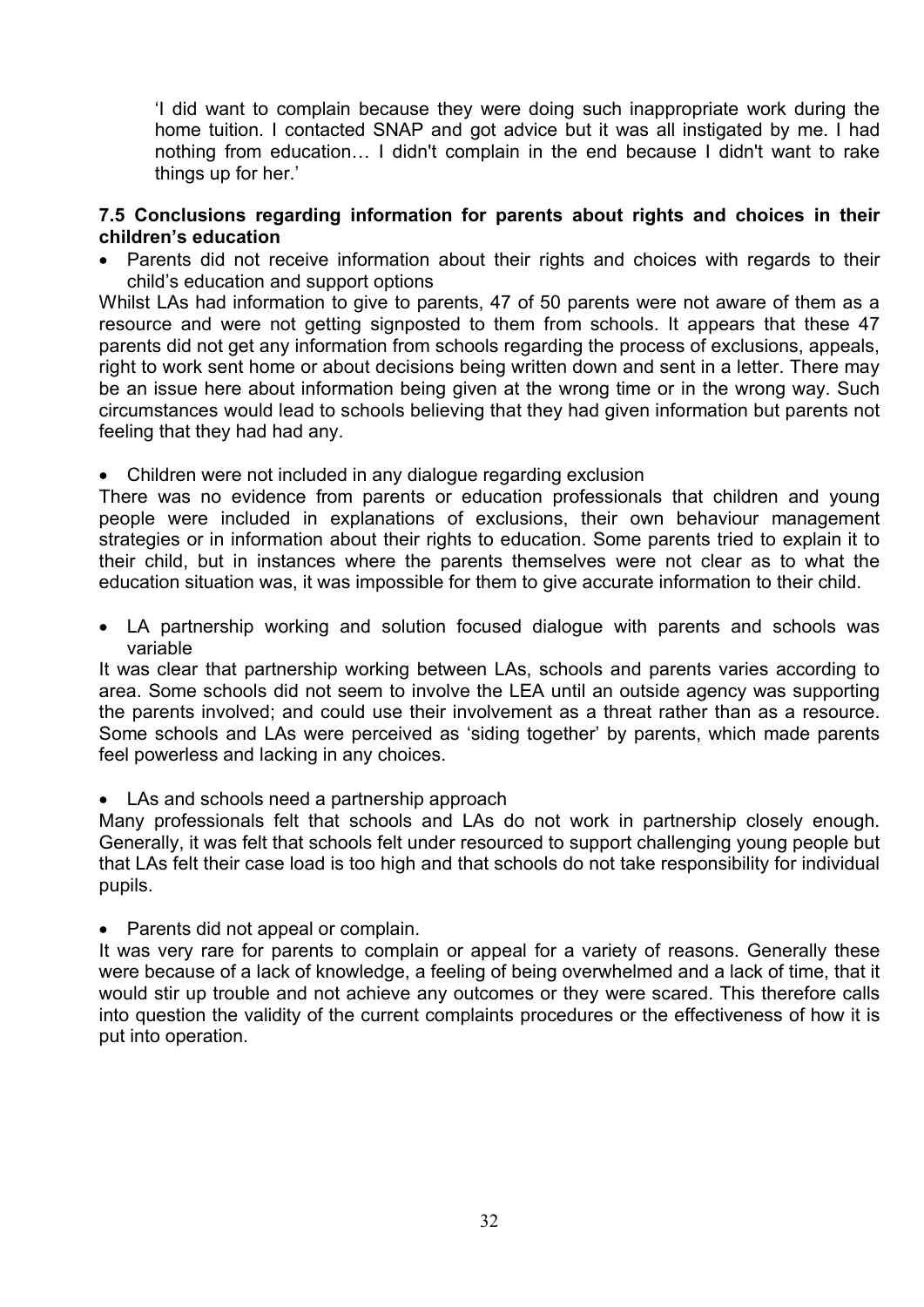# **Section 8: The impact of exclusions**

This research found that exclusions, whether legal or illegal, had an impact upon the child and the family. Although specifically commissioned to examine the impact of illegal exclusions, this research found that much of what parents and professionals said regarding the impact of exclusions was applied to all forms of exclusion, legal and illegal. This section examines the impact of exclusion upon the emotions of the child, their education, the emotions of the parents and how it affected family life. All of the children in this study were vulnerable. They were either living with a disability, behaviour condition or other illness or had complex home circumstances that were either chaotic or affected by poverty. These were the very children who needed stability, understanding and support, rather than rejection and exclusion, even with acknowledgement that this could be hard to achieve.

## **8.1 Impact of exclusions on the emotional well being of the young person**

The impact of exclusions upon the emotional well-being of children and young people was reported here from a parents' viewpoint. To get an accurate picture of the full impact from young people themselves a separate study would need to be undertaken whereby young people would be interviewed and discussions about participation in education would be held with them. Parents reported that their children experienced various aspects of emotional upset because of being excluded. In some instances children and young people had suicidal thoughts or expressed their emotions physically through self-harming behaviour or aggression.

#### *8.1.1 Young people's emotional hurt because of repeated exclusions*

For young people who had a chronic illness or disability the experience of illegal school exclusions deeply affected their emotional well-being. 7 of the 25 case evidence files described the exclusion as causing the young person severe upset or psychological distress. The following quote shows how bewildering it can be for a young person:

'He misses out on school trips. They won't take him so he sits by himself and has said 'Mum, I have had to sit in the school today all by myself while everyone went outside to have a nice fun day. Why wasn't I allowed Mum ?' I would go in and ask them why he couldn't go and some teachers said he wouldn't know the difference. He saw me looking at a school photo and said 'you won't find me in that Mum, I'm not a part of the whole school.'

## *8.1.2 Children and young people felt unheard in behaviour management strategies*

Many parents pointed out that schools do not communicate to children about the reason for exclusions, the length and what will happen when they return to school. This either places anxiety upon the child or causes them to disengage with education. Both scenarios in many cases led to an escalation of challenging behaviour, particularly as children and young people felt unheard and excluded from the process or did not know what was happening with their education. One parent explained:

'He felt he was being picked on and targeted more than other children. He felt no one listened to him except me. He once over heard an LSA complaining about his behaviour, which upset him and made his behaviour worse. He's had difficulties since the exclusions and little help from YOT or social services.'

## *8.1.3 Suicidal and self-harming thoughts caused by repeated exclusions*

A very small minority (4 out of 52) of children showed self-harming or suicidal thoughts, that appears to have strong links to their experiences at school. The three interview extracts below show how traumatic school life can be for a small minority of pupils and exclusion can feel like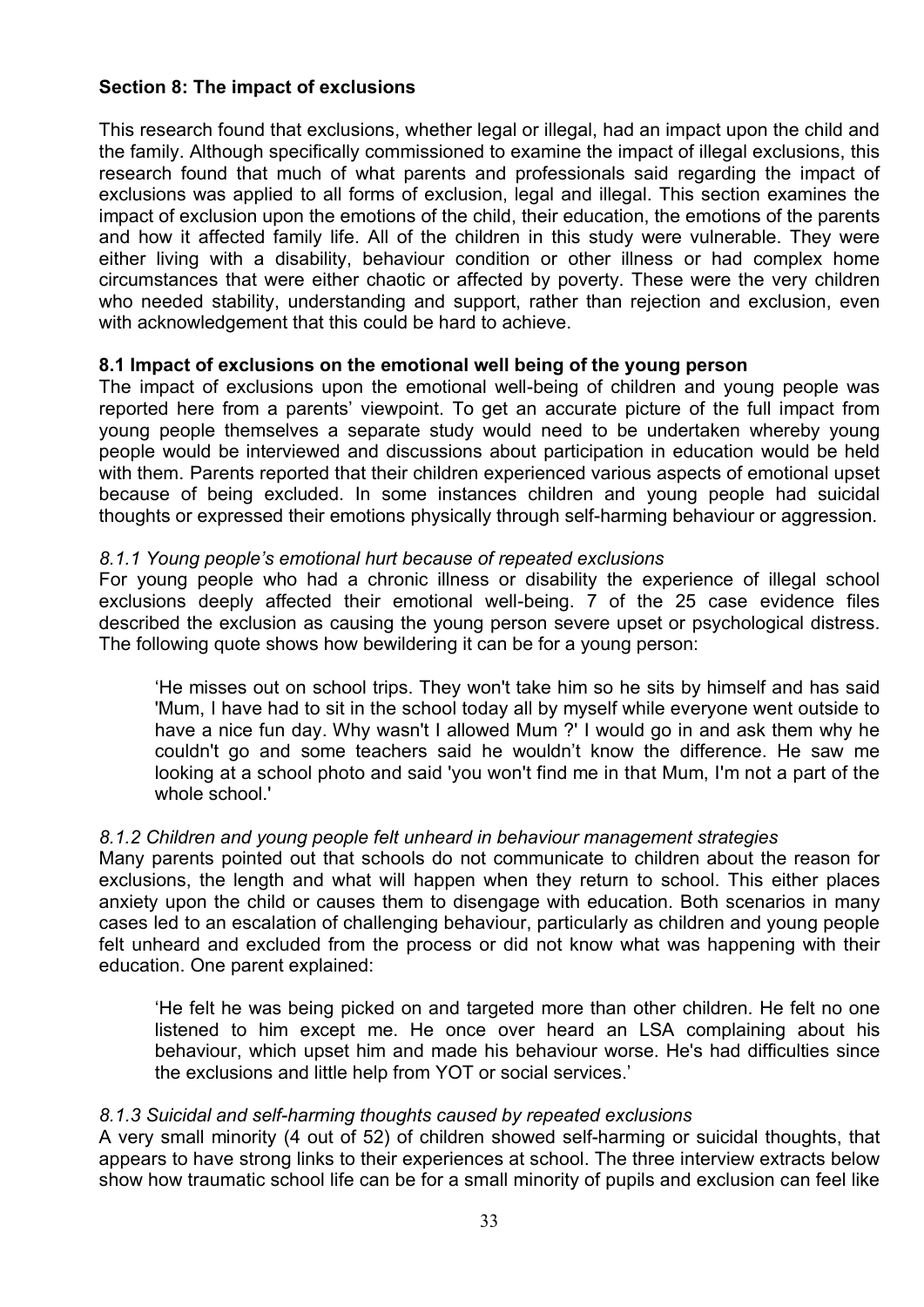a relief or the last part of a process of rejection:

'She was showing physical symptoms of anxiety, stopped eating, being sick, having headaches. She was supposed to go back to school after the Easter break, it was 1 in the morning and she just broke down and said 'I can't do it. I can't get on that bus.' She then shared how bad she felt and that it would be better if she was dead so we went to the GP and she never went back.'

'Teachers say in front of him you've done this, you've done that and he just comes home and hates himself and wants to kill himself. He'll say 'There's no point in my living because I'm a piece of S\*\*t because that's what my teachers say I am.'

'I've had to put locks on the knife drawers for his own safety and keep calm at the end of every school day so I can talk him through what's happened so he's calm and feels better.'

#### *8.1.4 Violent and aggressive behaviour because of exclusions*

A minority of parents (6 out of 52) described their children's behaviour as worsening during an exclusion, describing it as aggressive or violent because of the anger from what was occurring in their school life. Some of these children may have had challenging behaviour prior to the exclusions, but it does suggest that exclusion did little to improve behaviour. Aggression was described as being aimed either at parents or siblings.

#### *8.1.5 Social isolation*

Many parents were very concerned about the social isolation their children experienced whilst excluded from school. This was particularly a concern for pupils who had regular repeated exclusions such as once a week, for pupils who had long term exclusions and for working parents who could not organize or afford childcare.

'He was very withdrawn in the house on his own. I had to go to work and his sister was at school so he was by himself watching TV and getting up later and later. He was very anxious at the thought of having to go back and it took a while to reintegrate him. He didn't receive any education for a month.'

'I received nothing to say it was voluntary and they didn't explain it to my child, he kicked off when I explained. He plays on his x box all day.'

## **8.2 Impact of illegal exclusions upon the education of the young person**

Parents in interviews, focus groups and through case evidence files described the impact that illegal exclusions had on their children's education. Most of the concerns they expressed are equally applicable to legal exclusions. They discussed how exclusions made their children vulnerable, caused them to miss out on education affecting achievement, caused absenteeism and disengagement from education and learning processes.

#### *8.2.1 Illegal exclusions which caused vulnerability*

Parents of children who were not disabled and did not have a chronic illness talked about how exclusions caused their children to be put at risk. This was particularly the case in instances where schools had not rung parents to let them know a child had been excluded or where letters were so late that the exclusion had finished. For example, as referred to earlier, one girl went to the Community First office to chat to staff, and parents spoke about how their child could be wandering the streets and getting into trouble. This particularly affects working parents and parents with other caring responsibilities. One parent explained: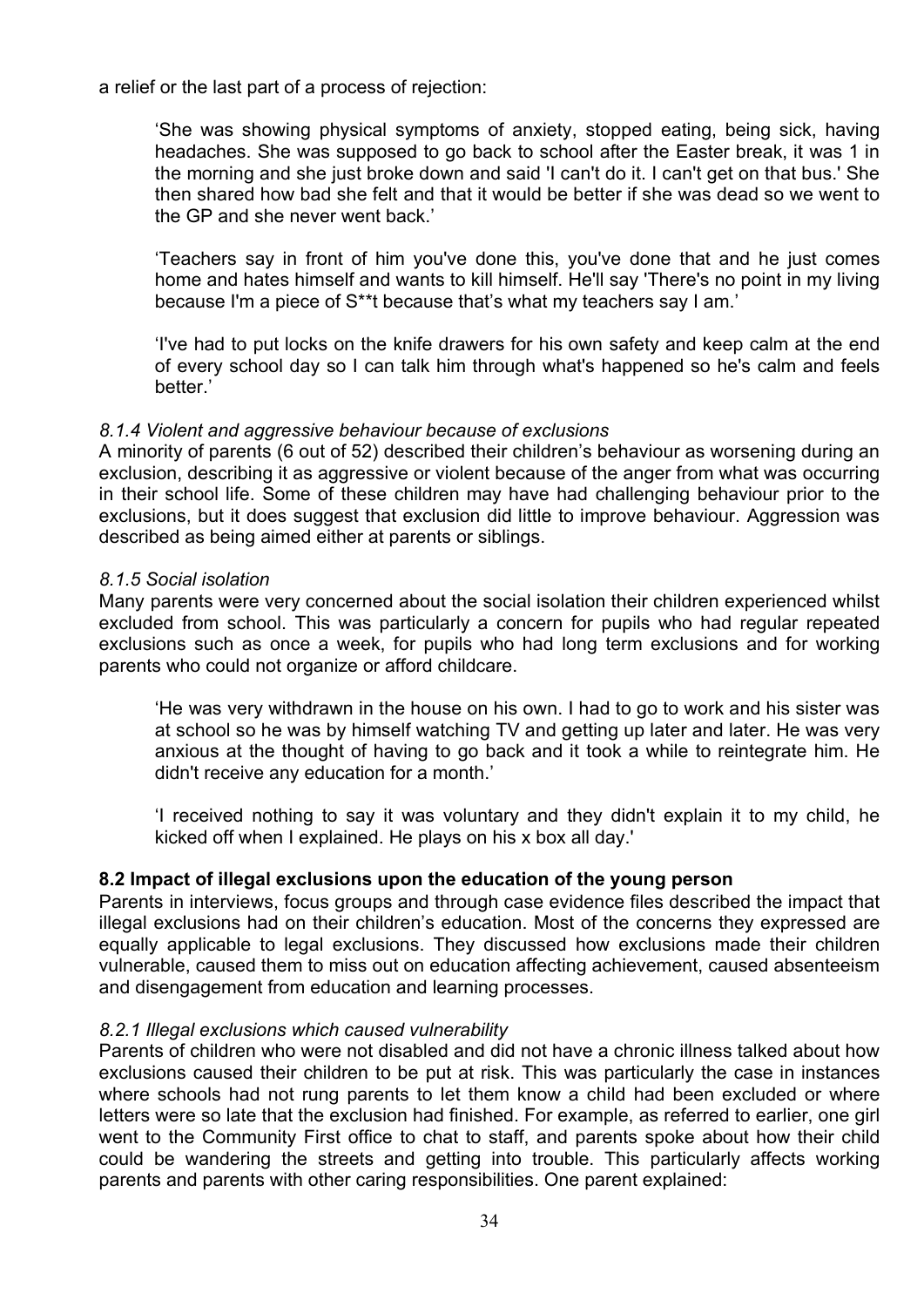'She was always at risk because I didn't know where she would be. She would get up and travel all over Cardiff on the bus. The school knew and she knew she was excluded; but I didn't.'

#### *8.2.2 Illegal exclusions which led to pupils missing out on education*

All parents were aware that their children were missing out on learning and studying. This was particularly the case when issued with an illegal exclusion because work was not sent home and all tuition stopped. Most parents viewed this as a failure of the school because schools should educate all children and young people, not just those that are perceived as easy to teach. One parent explained:

'She's lost a hell of a lot of education and it's a failure of the schools. School didn't look beyond the behaviour or work out a system for working with her autism.'

#### *8.2.3 Absenteeism and illegal exclusions*

The data reveals a strong link between truanting, absenteeism and illegal exclusions. Absenteeism and truanting tended to affect children and young people who did not have a diagnosed disability, but may have had a behavioural condition such as ADHD, had poor mental health or a difficult home background. There also seemed to be an element of bullying or negative peer dynamics for children and young people who were absent.

Exclusions were related to absenteeism in three ways. Firstly, pupils received an exclusion for being absent without authorisation and secondly, pupils become disengaged and did not want to return after an exclusion. Lastly, pupils who have illnesses that fluctuated, such as poor mental health or some physical disabilities, were often allowed to take authorised absence but then were questioned when a number of days were missed. This section examines these three instances in more detail.

#### Disengagement leading to exclusion

There is anecdotal evidence in the data of a pattern involving illegal exclusions at primary school, and truanting at secondary school that leads to official exclusions. The data shows that some primary schools issue illegal exclusions that are marked as an absence. When those children enter secondary school they start to truant. These unauthorised absences in secondary school can then lead to exclusions. One parent explained:

'In primary, the school would ask him to stay off and mark it as an absence. In comprehensive it all kicked off again and the school was hassling me ... They kept blaming me saying I wasn't getting him there, I could drive him or walk him there but he wouldn't stay there. He was excluded for a day because he truanted and got caught'

#### Exclusions leading to educational disengagement

Many parents pointed out that repeated exclusions caused children to withdraw from school routines and learning. In instances where children were struggling with school work, exclusions could make them feel like giving up. Illegal exclusions were particularly damaging because no work was sent home and there was no recourse to any home tuition, as two parents explain:

'I'm frightened about him integrating back into school after being out of education for so long and with no work being sent to him from the school.'

'Because they've complained about his behaviour so much he just wouldn't go to school - he didn't attend for about 4 years. They tried him on a reduced timetable so he could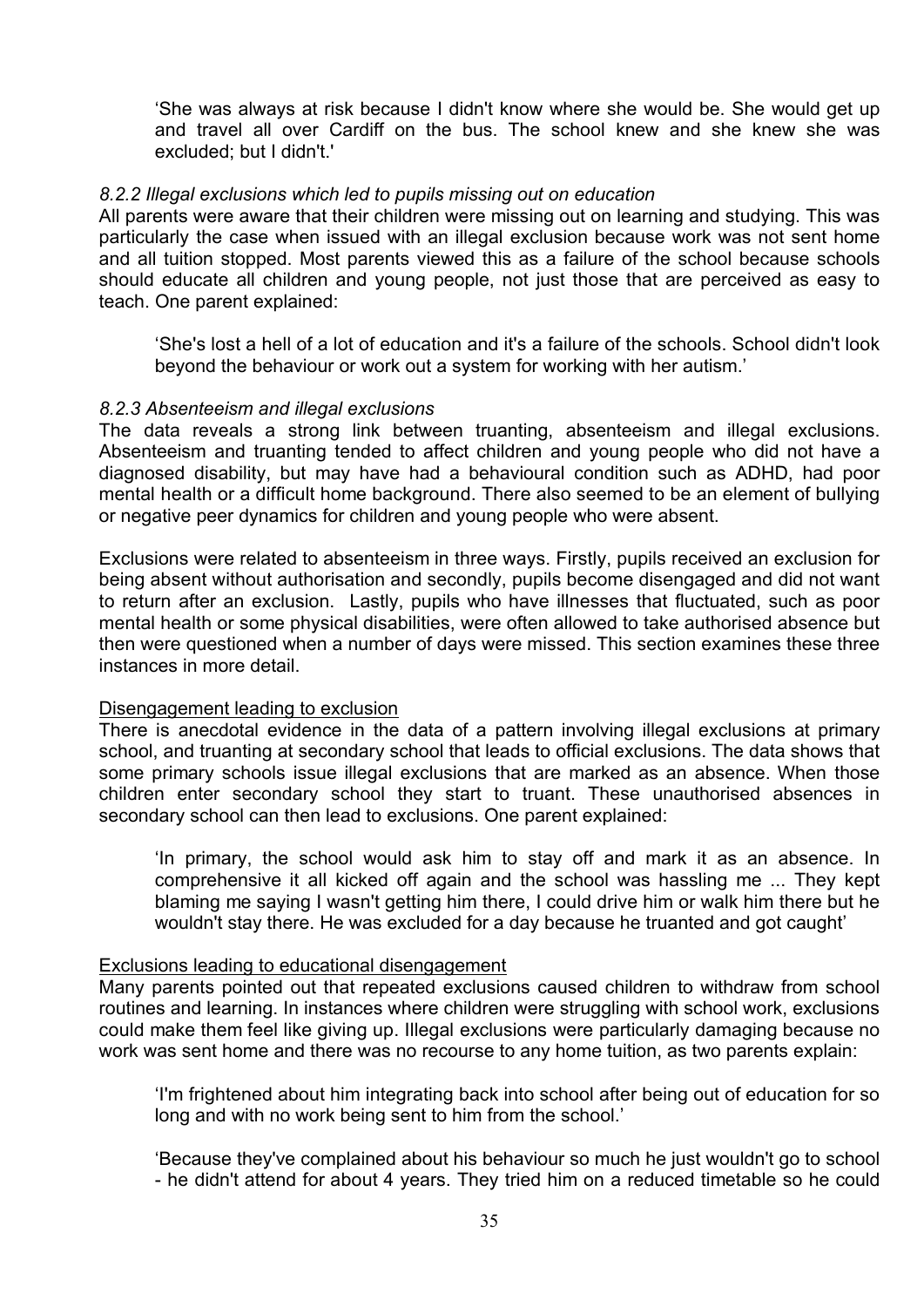pick his lessons but a teacher had broken his confidence and he'd had enough by then.'

## Agreed absences because of health

Parents whose children had illnesses with fluctuating symptoms found that schools did not understand that medical conditions were not always constant. In these instances it seems that schools would ring parents to ask them to take their child home but record it as an authorized absence. Parents reported that schools readily asked parents to take children home rather than administer medication or undertake appropriate physical support such as toileting needs. When agreed absences accumulated, some schools would then want to punish the child for poor attendance. This was explained comprehensively by one parent of a young man with poor mental health:

'According to the school, it [coming home] was always our son's decision, but they used to ring and say he wants to come home. I would ask them to give him his medication and see how he goes, but they would say they hadn't got the staff. His attendance report for year 10 says he has 158 authorised absences and only 9 unauthorised but they rung us and said his attendance was so bad that he's not entitled to an education at the school anymore.'

## **8.3 Professionals' viewpoint of the impact upon the young person**

When asked what the impact of illegal exclusions, none of the 15 professionals mentioned the high level of emotional impact that exclusions could have upon children and young people. However, they did describe exclusions as damaging and having a negative impact upon a child's education in terms of disengagement and vulnerability.

## *8.3.1 Education professionals' explanations of how exclusions are damaging*

A few professionals felt that exclusions would act as a deterrent for further negative behaviour. However, one third of the professionals involved described them as damaging. They said that illegal exclusions were used as a way of looking after a child's welfare but that they remove rights from the child. Generally the system for exclusions was seen as inflexible, with few legal options available to schools. All exclusions were described as causing confusion for a child and leading to a lowering of expectations.

## *8.3.2 Disengagement*

Half of the education professionals felt that any exclusion led to educational disengagement. They pointed out that missing out on work and education routines led to a lack of interest in studies and school. One fifth of the professionals added that missing out on education was breaking children's rights. Some professionals could not see how illegal school exclusions could benefit a child, questioning how pupils would know that a recorded exclusion was worse than an unrecorded one.

## *8.3.3 Vulnerability*

One third of professionals said that illegal exclusions left pupils vulnerable because they have no education status. However they were also vulnerable because they may have had no guidance or care during the day giving scope to get into trouble.

## **8.4 Impact of exclusions on the emotions of the family**

Just as exclusions affected the emotions of children and young people they also impacted upon the emotional well-being of parents and upon family life. When a pupil was excluded, illegally or otherwise, parents had no time to themselves and had a huge burden of worry placed upon them. Parents talked to different degrees about being unhappy, anxious and frustrated. It should be noted that these emotions related just to the difficulties they were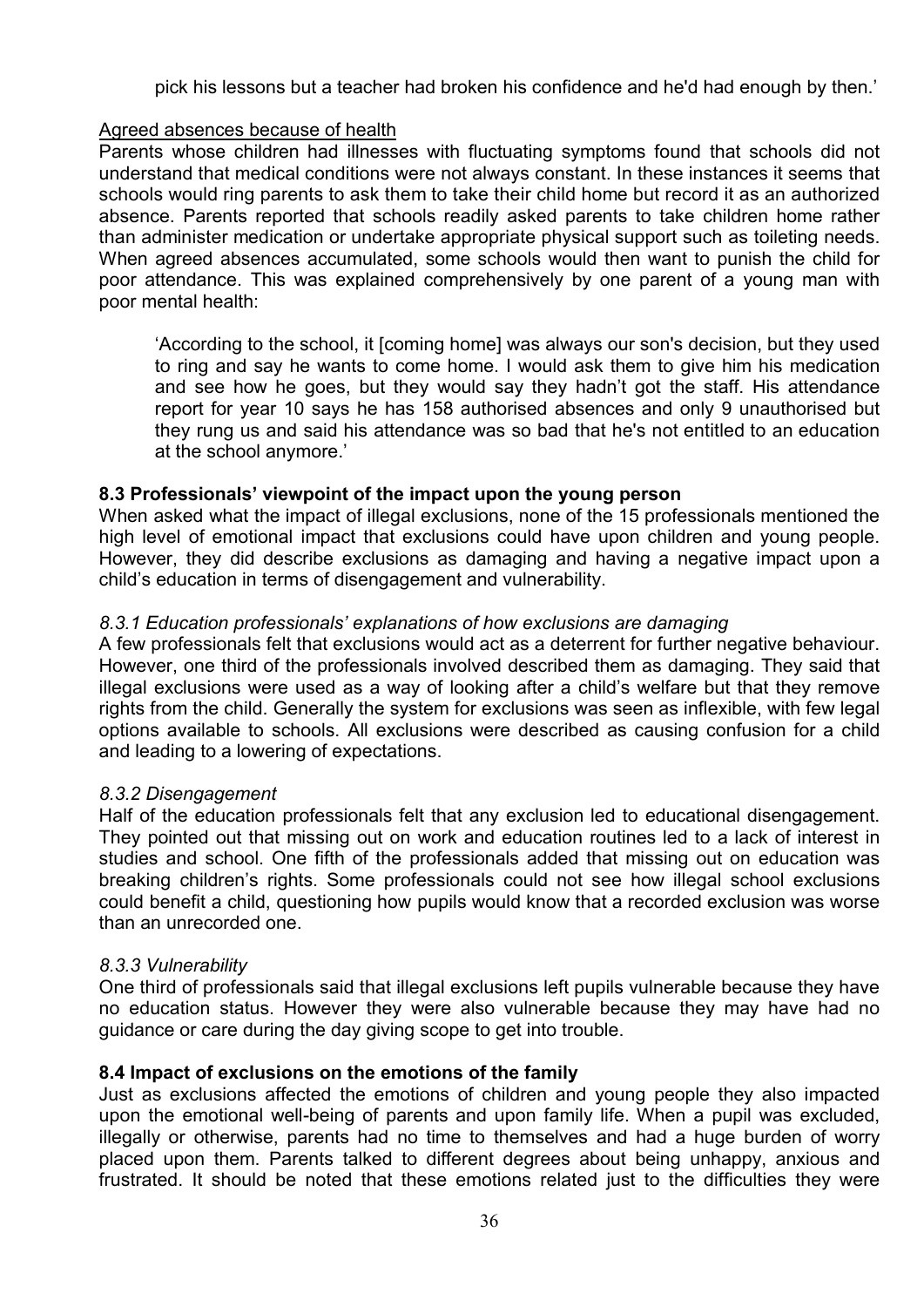having with their child's schooling. The impact of the exclusions upon family life led to other difficult emotions and situations that are discussed below.

Only 3 professionals commented on the impact exclusions have on a family. There was acknowledgement that families may struggle to find someone to look after their child and that illegal exclusions give no right of appeal. However, there was no discussion regarding how deep the emotional impact is on a family.

#### *8.4.1 Feelings of unhappiness*

Many parents spoke of being unhappy either because it had such a big impact upon their lives, because they felt they were unable to do anything to change the situation for their child or because of how their child had been treated under behaviour management strategies. One parent said:

'I haven't had a life because of it. It's totally ruined my life.'

Another mother summed up how parents can feel unable to find solutions:

'I have no input on any decisions being made. Meetings are difficult and they dismiss you as a parent. They talk in their own language about what they are going to do and what targets they are setting. Anything you ask they just look at you stupid. They don't care what you think and I'm a constant pain to the school, ringing them to get things done but they just ignore me.'

The following parent offers a consensus view about the upset parents feel when their child was restrained:

'What really upsets me is the way they restrained him and what they did to him, the thought of what he experienced and the panic he must have felt.'

## *8.4.2 Feelings of anxiety and stress*

Almost unanimously parents talked about feelings of stress and anxiety relating to their child's experience at school. Many parents felt this stemmed from not being able to change things or disagreeing with the school's suggested ways of working with behaviour. One parent explained being in tears after meetings with the school, and this was not an unusual experience among the parents involved in this study.

'I was a teacher for 21 years, but the first exclusions she had I was in tears. I felt entirely intimidated. The school wanted consequences at home'

## *8.4.3 Frustration*

Many parents felt frustration at the lack of behaviour management strategies and / or the lack of their implementation. This was common for all parents regardless of any medical diagnosis or disability. However, parents of children who had a disability or medical condition felt that their school was focusing upon trying to correct behaviour rather than finding ways to support behaviour to enable learning. They felt that illegal exclusions were the end result of not being able to correct behaviour.

## **8.5 Impact of exclusion on family life and finances**

Most of the parents had experienced severe disruption to their lives because of repeated illegal exclusions. They spoke about its impact upon finances, siblings and everyday routines.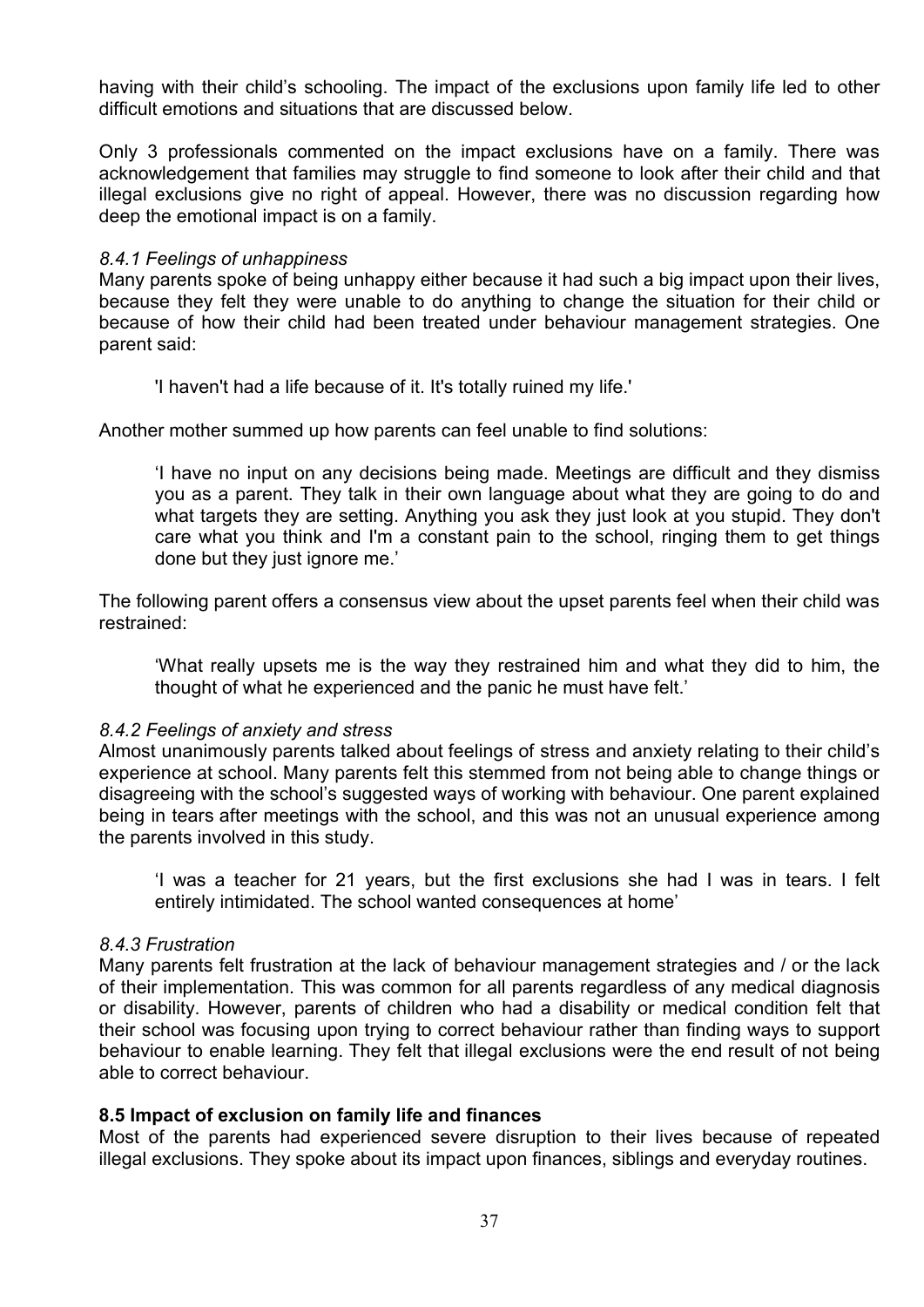## *8.5.1 The impact of exclusions on family finances*

20 of the 50 parents mentioned how repeated exclusions had led to them having to change working hours or give up work completely. In every instance it was the woman who gave up work or changed working patterns from full time to part time in order to look after a child who should have been in school. This was obviously a big issue for parents, and had many repercussions. Nine parents spoke of having severe financial difficulties caused by the loss of a wage, with 4 of these parents entering individual voluntary arrangements (IVAs) or bankruptcy situations. Working lone parents were particularly vulnerable and, where not selfemployed, faced difficulties in giving up work because they may not have been entitled to any benefits. In these instances children had to be left at home alone if no family lived in the area or was able to care for the child. Recent Welsh poverty research shows that living on one income or reducing a family budget to benefit level will cause children to be living in poverty. This will cause more stress and difficulties for both the family and the child or young person. Additionally, our research found that giving up work had an impact upon parents' self esteem and quality of life.

Parents mentioned that some schools issued lunchtime exclusions. These often caused as many problems as full exclusions because a parent had a few hours in a morning and a few in the afternoon in which to work and undertake household activities. If the child was entitled to free school meals it also meant that a family living in poverty had to find the money for a lunch, that they had not been budgeting to provide. This issue was important and unanticipated, so there were multiple quotes from parents which explained the circumstances in which multiple exclusions had placed them and their family. These quotes are intended to offer examples of the many comments parents made upon this issue.

'I can't work because I have to look after my child during the day at unknown intervals.'

'I couldn't work now if I wanted to. When he was first ill I found it very hard because we were fostering too. I took a night shift so I could sleep during the day but with the school constantly ringing I just never slept.'

'I was trying to work and keep a roof over our heads, going to different schools because they [the children] were in different places - it was chaos. I had to stop working because it got to the stage where enough was enough. ... I've been on my own with no family to support me.'

'I home educated for 3 years. Every time there was an exclusion I had to leave work and pick her up. When she was home ed my husband works shifts and I'm flexible so we could work around it and plan ourselves. I went part time, and if I wasn't working for a charity I know it would have been much harder.'

'I haven't had the normal life a parent gets by sending their child to school and knowing they are there and being able to use that time to do other things that need to be done. I've ended up bankrupt with severe depression.'

'Financially we had to go into an IVA because we were now living on one wage.'

'We lost a business from it - I'm financially destitute because of it.'

#### *8.5.2 Impact of exclusions on siblings*

One tenth of families discussed the impact that exclusions had on siblings. Where siblings were very young, parents found they had to divide their time between older children and very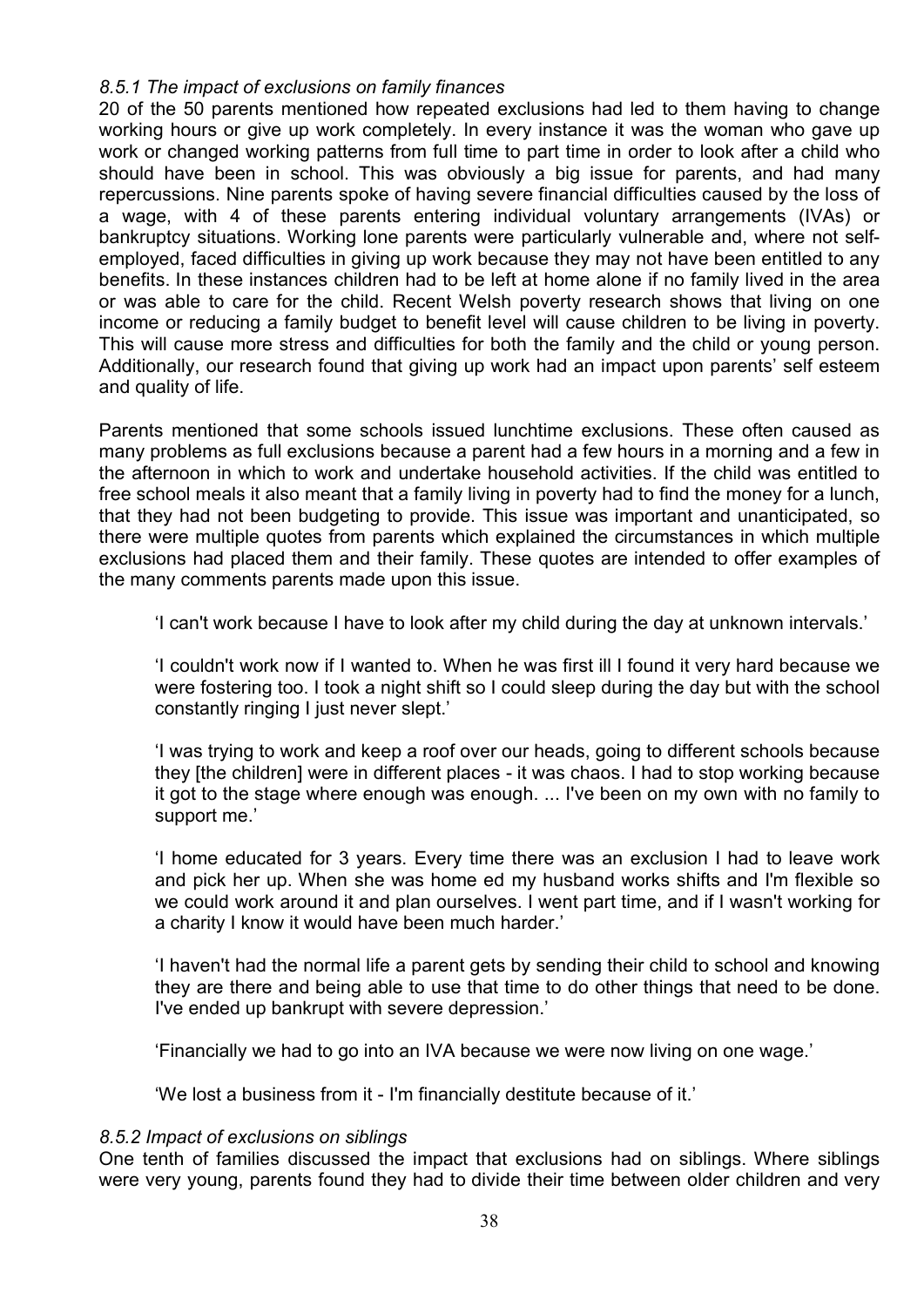young children during the school day. Where siblings were both in the same school they often have to field comments from fellow pupils about their excluded sibling and felt they needed to protect them and stand up to negative comments. In two instances siblings were excluded at the same time, impacting on parents' time and younger children's lives.

## *8.5.3 Disruption of routine*

Many parents spoke of the disruption to siblings and routines of family lives more generally. This was particularly the case for illegal exclusions when parents did not know how long the exclusion may last. Many parents struggled to react to a phone call to come and pick their child up as the following quotes exemplify:

'It's turned our family upside down. I got to the stage where I had a support worker and now a long term use of anti-depressants.'

'It's so disruptive. I work around my family commitments. So to have a phone call when I'm on my way to college and try and find someone to have her. I know she's 15 but I'm not happy with her being alone in the house all day alone. It's Ok for a few hours and I can phone her and things, but if it's the whole day then I have to drop my plans.'

#### *8.5.4 Practical difficulties*

Generally parents outlined many different practical difficulties in dealing with illegal and official exclusions. They explained that:

'I can't be more than 5 minutes away from the school - I don't go anywhere.'

Many parents were concerned about the lack of school work that their children had because they were not in school. In a few instances where work was sent home by the school parents said they struggled to help their children complete it, as they were not teachers or skilled in particular subject areas. This problem worsened with the length and volume of exclusions. Where work was not sent home, some parents tried to set homework themselves, but explained how difficult this was, particularly to fit in around other children and work:

'I was trying to set homework myself, fitting it around family life and full time work. He would do it, I set him maths from a book.' [lone parent]

## **8.6 Conclusions regarding the impact of exclusions on pupils and families**

• Children were not involved in dialogue and decisions regarding behaviour strategies Children and young people were left confused and emotionally upset because they were excluded from discussions between the school and their parents regarding their education.

Exclusions had a negative impact on children's and families emotions

Exclusions had a major effect on child and young people's well-being. They also caused emotional upset and difficulties for affected families.

Exclusions had a negative impact upon a child's education

Exclusions harmed a child's education because of the break in routine and missed lessons. This was increased when a child had an illegal exclusion because work and support was not available. Illegal exclusions often happened repeatedly for individual children, which increased the negative impact upon a child's education.

Exclusions had a negative impact upon family life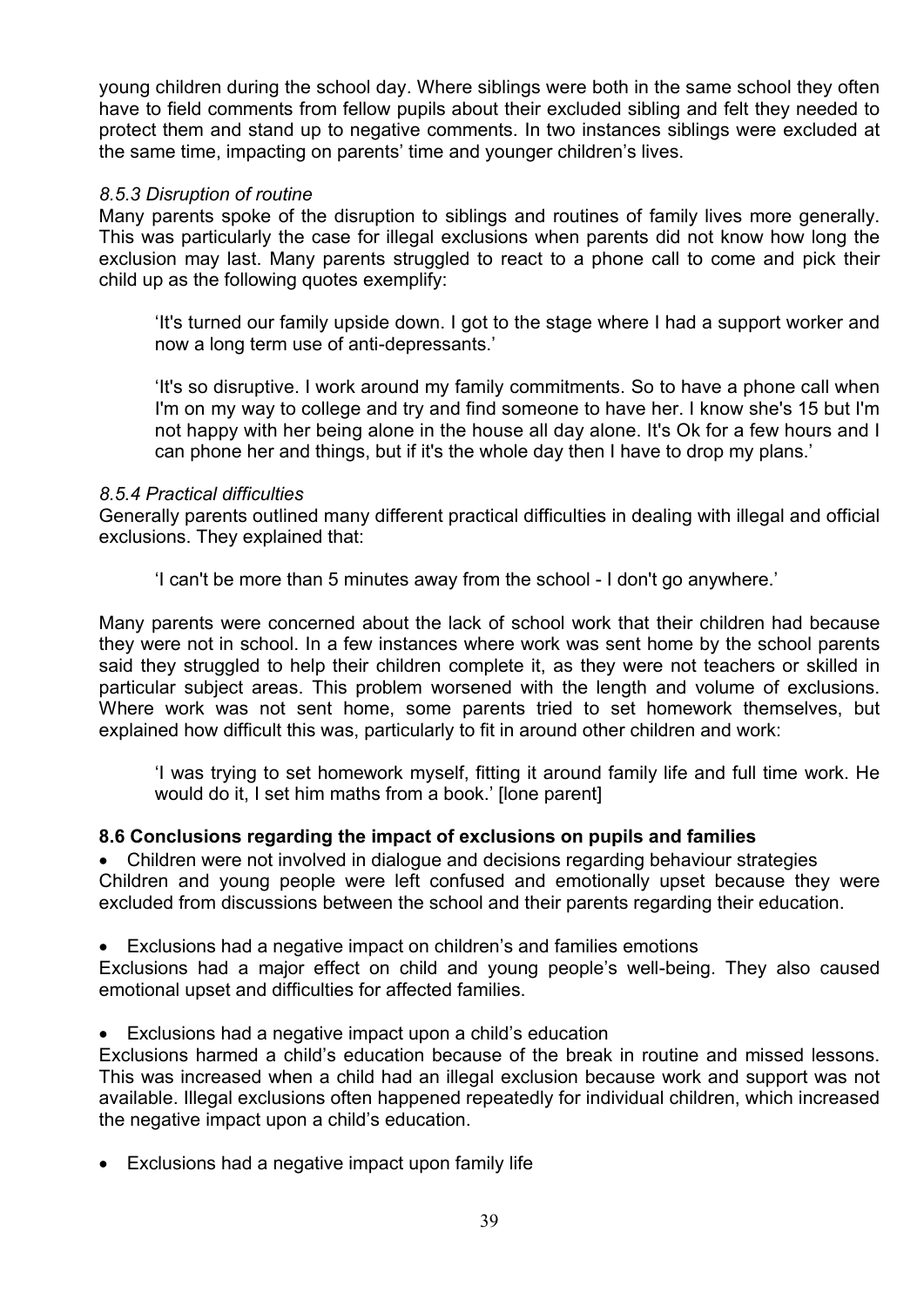The disruption to family life, including upon its finances cannot be underestimated. Between one fifth and one quarter of the parents in this research reported having to reduce working hours, in some instances putting the family into poverty or onto benefits, which invariably created more problems and stresses for family life.

#### Exclusions were linked to absenteeism

Exclusions increased a child's vulnerability and could cause them to not want to return to school and therefore play truant. In instances where children were truanting, issuing an exclusion reinforced their truanting behaviour.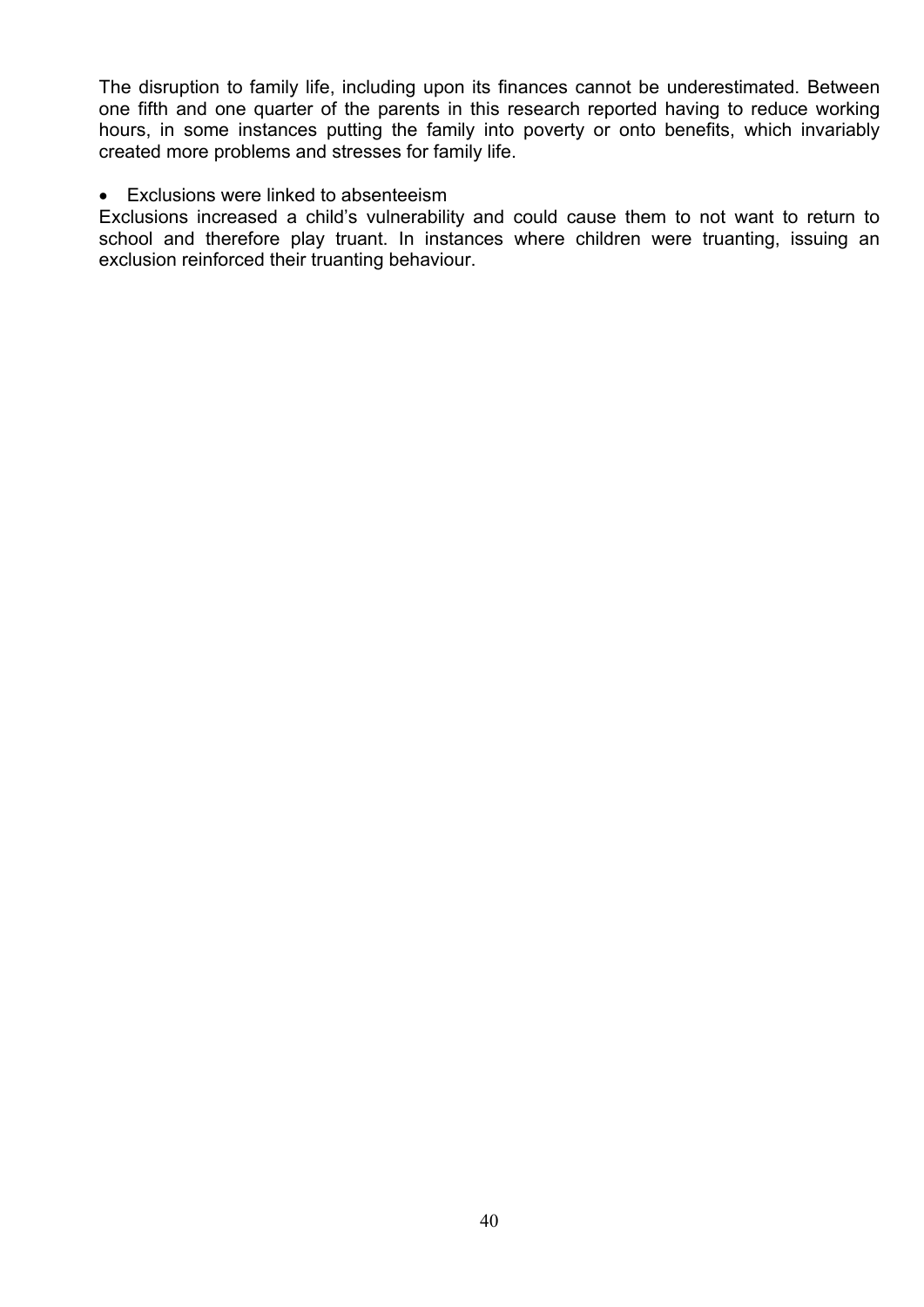## **Section 9 - Conclusions and recommendations**

This section highlights the most important points from the research and offers recommendations that may solve some of the issues. One professional said:

'Some schools in really deprived communities never exclude but others have high levels of exclusions - there's no logic or reason behind this. If one can do it, so can another.'

These recommendations aim to take practice that works in some school and social care practice and apply it more universally. Some of the recommendations are reinforcements of good practice already set out in Welsh Government guidance, particularly in Circular 47/06: Inclusion and Pupil Support. No single recommendation will change the issues that this research has presented. Taken together they should enable schools to avoid the use of illegal exclusions.

#### **9.1 Recommendations to address the fact that illegal exclusions are a problem that affects the whole of a child's school life**.

More than half the children in this study were first issued an exclusion during primary school. The data shows that exclusions often merge together between being illegal, official, voluntary and agreed absence; and generally happen repeatedly. Therefore illegal exclusions happen at all ages and in mainstream and specialist sectors. Repeated exclusions do huge damage to a child's emotional well being, their chances of educational attainment and to family life.

## **Recommendation 1**

Any action to tackle illegal exclusions must include primary schools. More attention needs to be given by the LA to how primary schools meet the support needs of pupils.

## **Recommendation 2**

Multiple exclusions must stop. If a child experiences more than three exclusions they should be referred to an educational psychologist and have the support of external agencies. This data details children who have had 39 periods of exclusion in a year (some illegal and some not) and 50 periods of exclusion in 3 years. (A period is not days but the number of fixed exclusions as reported by parents). It seems obvious that the exclusions are not working but that they become used in a repeated cycle.

## **Recommendation 3**

The family and child must be involved in creating a meaningful pastoral support programme (PSP) with get out strategies, rewards and sanctions. This plan should be more detailed that an Individual Education Plan (IEP) and look more like an essential lifestyles plan, as used in the disability field to enable individualised care. This would clearly explain how a child should be supported.

## **9.2 Recommendations to address the lack of strategies to manage the behaviour of individuals, and to encourage the use of supportive rather than punitive sanctions**

Few professionals talked of exclusion in the wider context of behaviour whereas for parents it was a major aspect of behaviour management. Illegal exclusions must be seen in the wider context of behaviour management. Much of the behaviour management techniques discussed by parents were punitive and implemented after a negative event. This study also shows that schools are often currently ignoring a child's home background. Many parents state how hard home was when their child started having poor behaviour.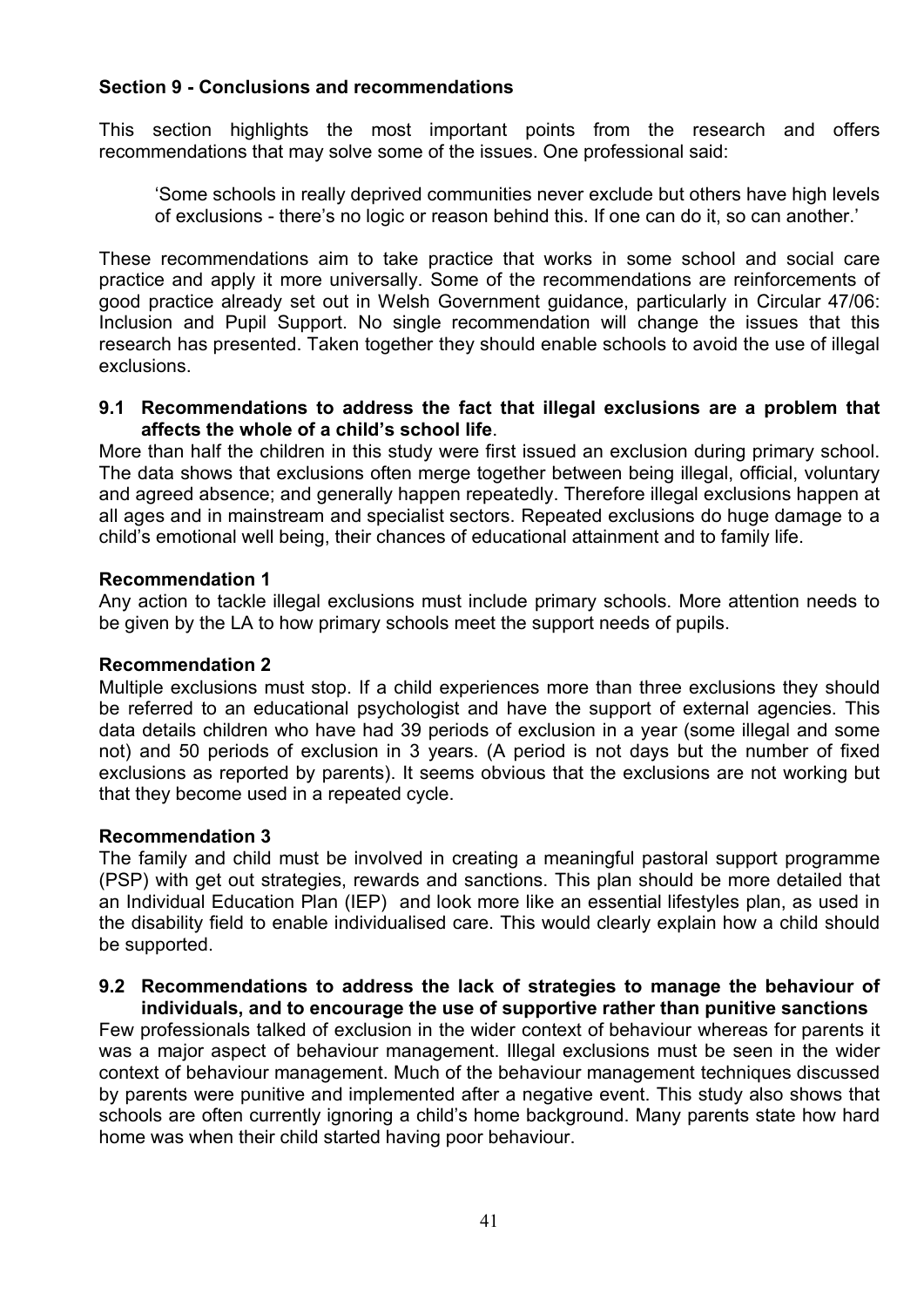## **Recommendation 4**

Currently plans are not always detailed enough and not shared with parents or children. A PSP should involve family, and detail the techniques that work for the child in other settings, such as any activities, youth groups and when at home. Parents have expertise in how to successfully support their children and techniques employed by parents should be detailed in a PSP. There must be an expectation that all teachers follow the plan, not just a SENCO or class teacher.

#### **Recommendation 5**

There needs to be a change of focus onto preventative measures so that children are supported in a way that avoids incidents and therefore avoids the need for punishment. Some behaviour and physical conditions cannot be corrected and so they need to be accommodated and supported in a way that minimises disruption to other pupil's learning. Teachers could benefit from programmes such as the Dinosaur programme, designed to complement the Webster Stratton parenting course. This is run in a few schools in Wales. Schools could also have closer involvement with parenting courses to ensure that the same behaviour management techniques are used consistently in all aspects of a pupil's life. Teachers learning in behaviour management could link to Continuing Professional Development courses.

#### **Recommendation 6**

A chaotic family life, caring responsibilities, poor housing, and extreme poverty are not issues that schools can correct, but these issues will play out to different levels in children's lives and their behaviour. These children are vulnerable and have specific support needs which do not involve a statement of SEN. A mechanism of pastoral support needs to be created for these pupils and schools need to be able to acknowledge the impact a chaotic home background can have upon behaviour and work with individual pupils to address their support needs.

#### **Recommendation 7**

Schools need more flexible options for offering support. Illegal exclusions seem to occur when they do not know what else to do but do not want to issue an official exclusion. Schools need access to counsellors, play therapists, and LSA hours that can vary in intensity for those living with mental health conditions and other changeable chronic illnesses. This could be achieved through joint agency working. Flexible options should include some recognition for 'time out' days (for example one per term) so pupils can officially go home when things get to boiling point on the proviso of urgently reviewing behaviour support plans.

## **9.3 Recommendations to address the length of time schools and LAs take to implement action to support a child**

Through issuing illegal exclusions schools are delaying proper support reaching a child. LAs wait for multiple negative incidents before support was put in place. The length of time this took enabled the problems to build up. Action taken by schools and LAs generally needs to be much quicker. The data shows some children waiting 3 or 6 months for support to be put in place. This is two thirds of the academic year, which will have a large effect upon a child's self esteem and achievement. Children experience time differently to adults. Six weeks is nothing in the service world, but to a primary school aged child it is the whole of a topic area missed. It is vital that interventions start to occur on children's timescales rather than adults.

#### **Recommendation 8**

All interventions should be implemented quickly to curb the downhill trend to disengagement, low self esteem, isolation and permanent exclusion.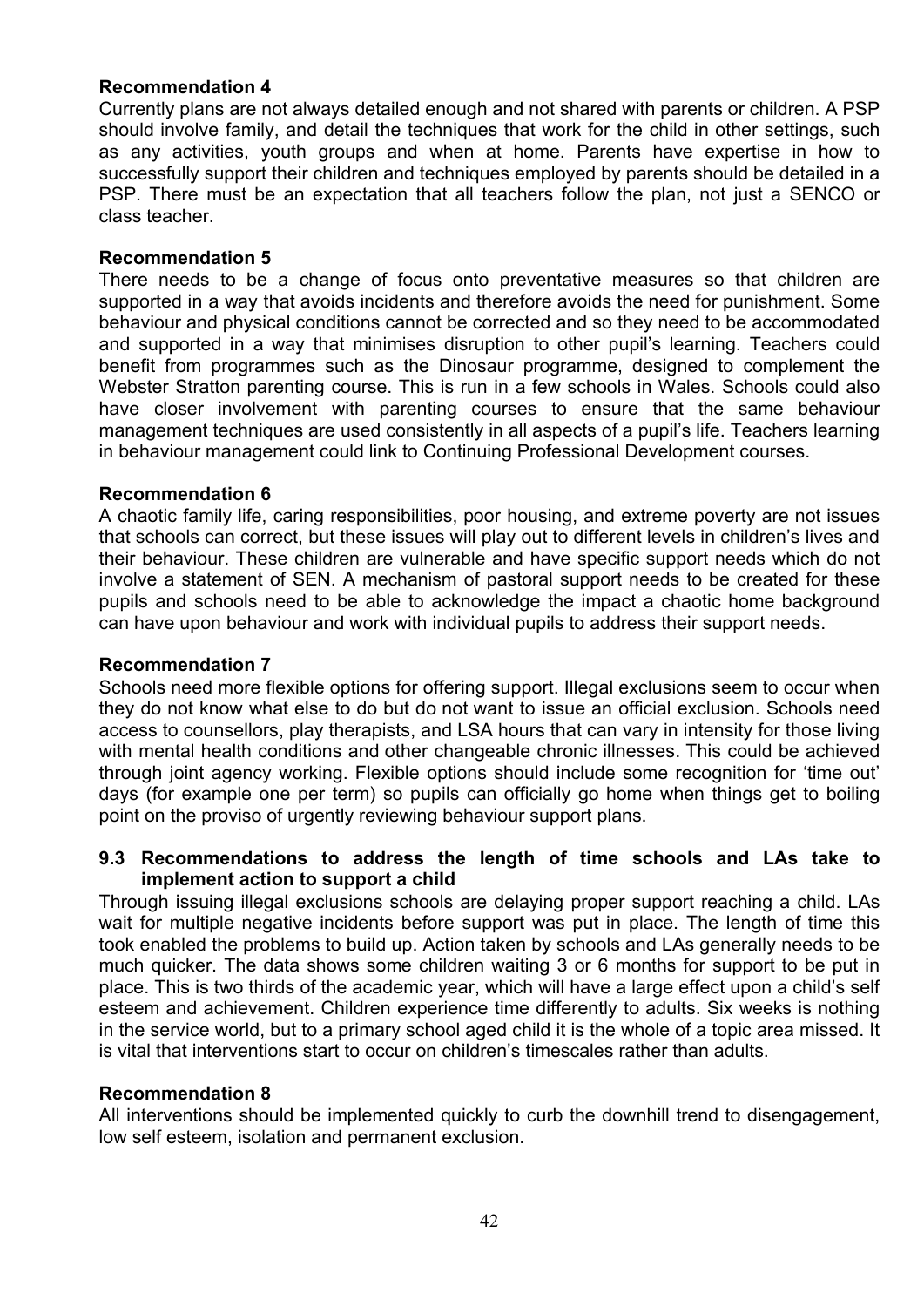#### **9.4 Recommendations regarding illegal exclusions that are used by specialist support provision which are designed for coping with certain conditions or behaviours**

The data details children with Asperger's Syndrome being excluded from the specialist unit because teachers cannot manage them, but the child goes on to achieve in mainstream provision. There are also a few children who are excluded from PRUs. There is not enough data to draw full conclusions or recommendations about this, but it does appear that in some instances specialist provision is failing the children it is designed to support.

#### **Recommendation 9**

Some further investigation should be undertaken into this issue. It does not seem logical that children are being excluded from the specialist institutions that are there to support them.

#### **9.5 Recommendations to address the need for a coherent generic procedure for pupils returning to school after exclusions**

There was no coherent approach for the pupils in this study returning after exclusions. This should be addressed as it is something that pupils and families worry about. There needs to be a procedure that parents and pupils can follow which aims to avoid exclusion in the future. This would be much harder to achieve with illegal exclusions because they are hidden but it should be aimed for.

## **Recommendation 10**

Punishment rooms should not be used as a reintegration tool because this is punishing a child after they have been punished by an exclusion. A return to school procedure should involve meeting with the family and pupil, a PSP with implementation details or a plan review, joint agency meetings where appropriate, and referrals to specialist agencies for support.

#### **Recommendation 11**

The system of report cards should be changed so it does not feel like further punishment from the pupil's point of view. Report cards should be replaced with a paper based system that praises good behaviour, points out negative behaviour and forms an agreement between the pupil and the teachers. This system should involve the pupil monitoring their own behaviour with teachers.

#### **9.6 Recommendations to address how to improve communication to parents from schools and LAs**

Rights and choices are not being communicated to either parents or children. The role of LAs needs examining. It is apparent that they are currently not hearing about all the difficulties some schools are facing and are often only involved after crises have occurred repeatedly, with the consequent suffering to the family.

#### **Recommendation 12**

Schools need better dialogue with parents before problems start and that should include positive feedback as well as negative. Teachers should make links with support groups like those that SNAP Cymru has for parents with children who have ADHD to enable joint working between schools and parents and to gain parents ideas for school planning in behaviour management strategies.

## **Recommendation 13**

Parents need much better information systems about rights, complaints procedures, exclusion processes, behaviour management and educational support before a crisis occurs. This should be easily available in multiple formats such as on local authority web sites, local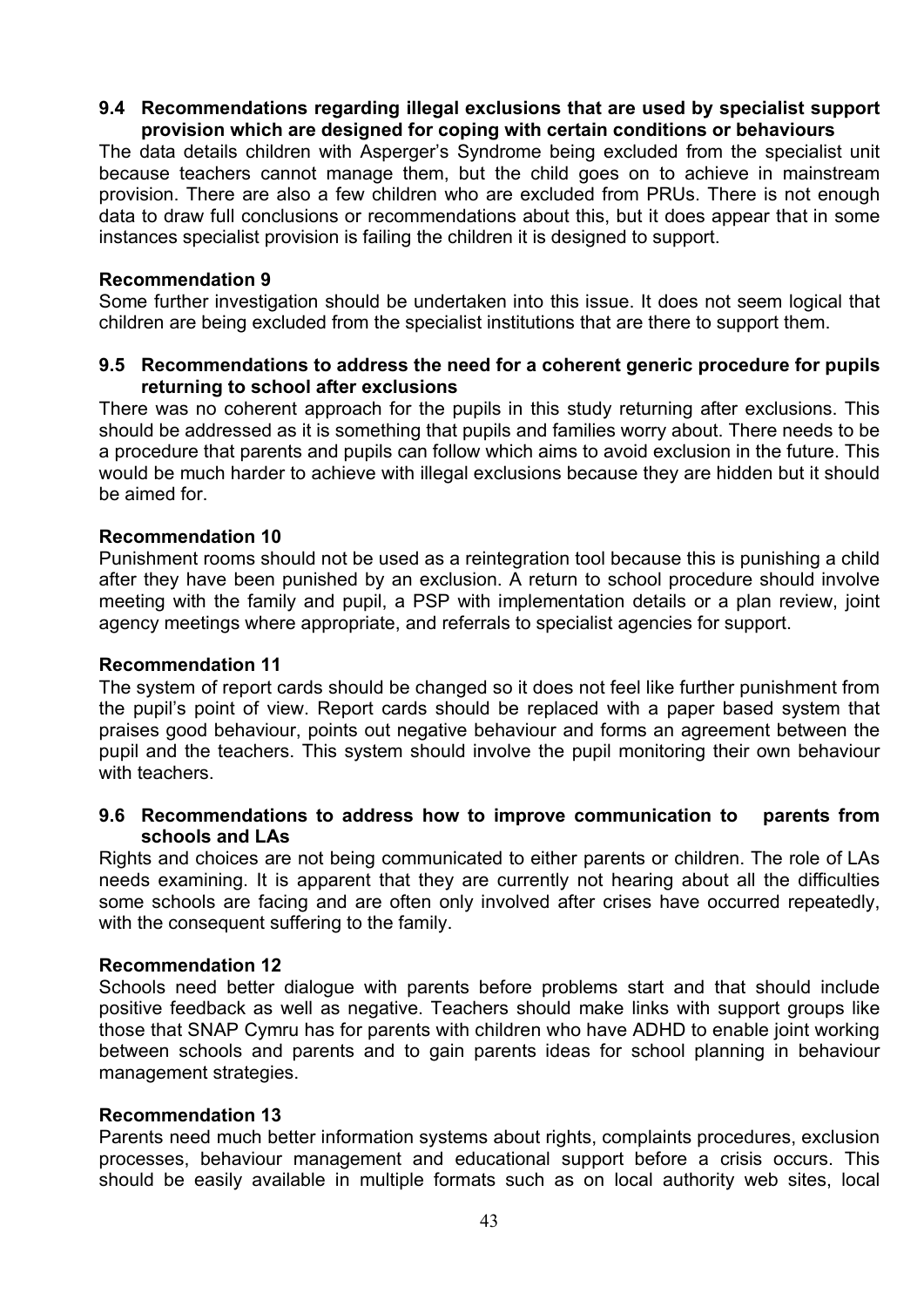authority newspapers, booklets, pupils' annual planners, and signposting in school newsletters.

## **Recommendation 14**

LAs need to be more proactive in reaching out to parents giving advice and information about support they can offer.

#### **9.7 Recommendations to support pupils who have poor mental health**

Pupils with poor mental health need support that is flexible because some days they will not need any support and other days they may need an intensity of support. Schools need to understand that mental health is an illness so a day off is due to illness not poor behaviour or awkward parents. Work needs to be undertaken with peers so they have an awareness of mental health issues which will prevent bullying upon return to school after a period of illness.

#### **Recommendation 15**

Schools need to work closely with CAMHS so that teachers have knowledge about mental health needs and how best to support them in the classroom. Mental Health specialists should be more involved in schools to support teachers and raise awareness with pupils about mental health generally.

#### **9.8 Recommendations regarding the use of restraint**

Restraint can often worsen behaviour and lead to illegal and official exclusions. If PSPs were written in detail LSAs, for example, would know not to stop a child running out of a room but to run with them, not to grab a child from behind but to talk to them face to face. A small minority of parents detail stories where more than two adults are restraining their child. This was hugely traumatic for the child and may be avoided if other behaviour management strategies are taught.

#### **Recommendation 16**

The use of restraint in schools upon vulnerable pupils is something that should have further research by behaviour specialists.

#### **Recommendation 17**

Restraint should not be encouraged within schools. Where it is used, it should be logged in an incident book recording the lead up to the need for restraint, how many adults were involved, and how the incident was resolved. There should be discussions about to avoid restraining that pupil in future and parents should always be informed that restraint had to be used.

#### **9.9 Recommendations regarding the use of internal exclusions**

Parents and professionals raised concerns about the increasing use of internal exclusions. A behaviour psychologist in this study explained:

 'Some secondary schools have started internal exclusions- solitary sitting booths- this does nothing for the welfare or rights of children. It can be from 8.30 until 4.30pm with no contact with peers at breaks or lunch.'

This practice may be a punishment but does nothing to deal with underlying reasons as to why the child behaved badly in the first place and, particularly for children with ASD and ADHD was likely to cause further behaviour problems. It also denies children's rights by effectively putting them into solitary isolation. Some schools have a time out room which does not comprise of sitting booths, but is a relaxed quiet room where children who can feel tension rising can remove themselves from the situation and go to the time-out room to calm down.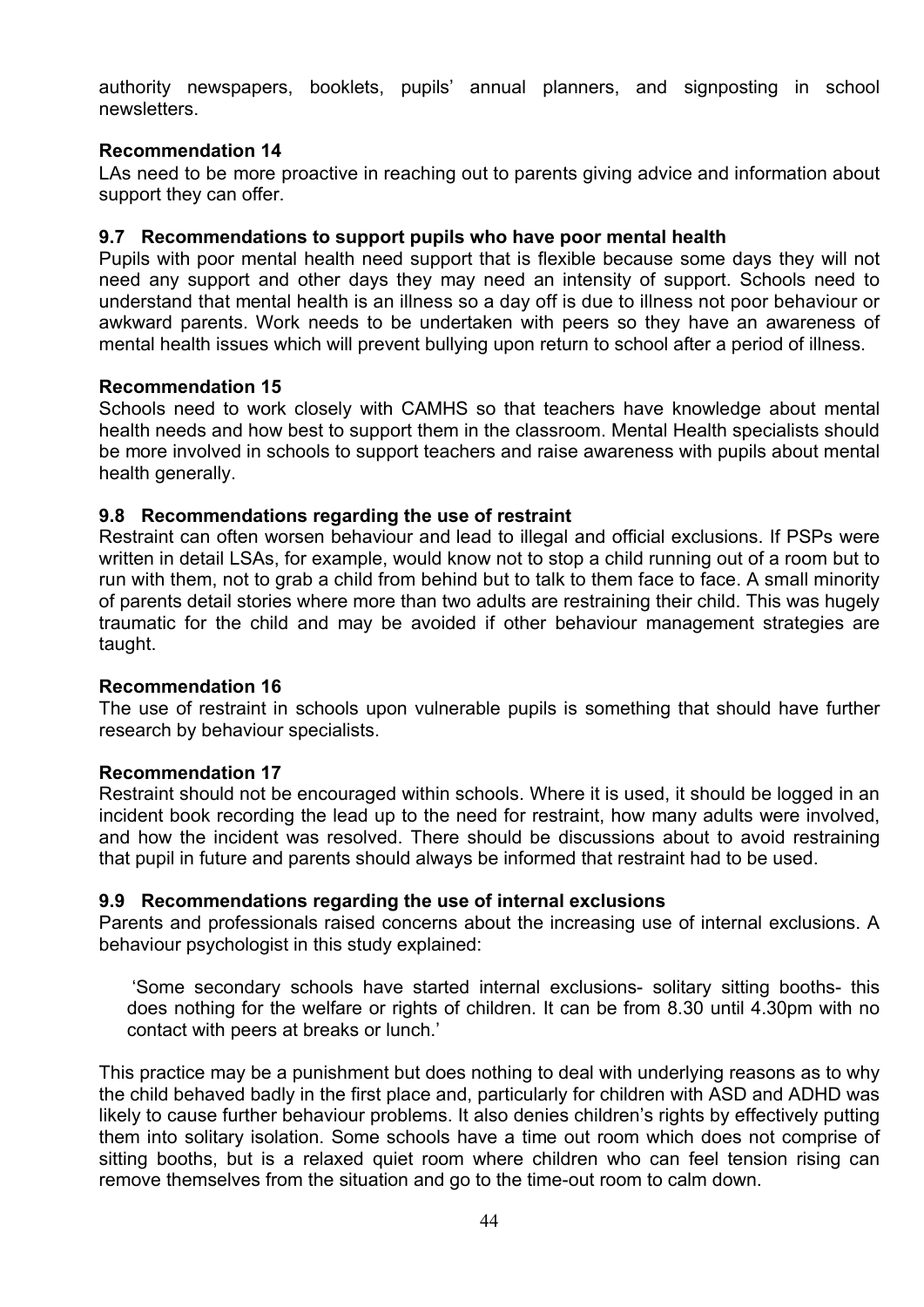#### **Recommendation 18**

Internal exclusions should not be used upon return to school after an illegal exclusion as a reintegration tool because it is punishing a child after they have already been punished.

#### **Recommendation 19**

There should be some urgent guidance regarding the practice of internal exclusion, how they can be used positively and how they affect children's rights. Where they are used they should not be for a full school day, or for consecutive periods of days. This guidance should also detail good practice in using time out rooms to avoid negative incidents.

#### **9.10 Recommendations to enable children and young people's participation and involvement in exclusion processes**

Children were not included in any decisions, discussions, or processes surrounding illegal exclusions. Schools were not explaining to children what was happening or why. Schools should be adhering to the national participation standards for Wales, and children need to understand what is happening around them so they can share in the resolutions suggested. This situation urgently needs rectifying.

#### **Recommendation 20**

Children who are at risk of exclusion should have access to an advocate to help them know why there is an exclusion occurring, the complaint procedures and represent them at meetings. Schools should use person centred planning techniques where appropriate and use child accessible mechanisms to enable the child to contribute to their PSP.

#### **Recommendation 21**

Governments have a responsibility to inform children of their rights under article 42 of the UNCRC, which should include information about their right to an education and what happens when they are excluded. Children's rights and the participation standards should be included in the school curriculum so that children and young people are informed about rights and duty bearers outside of negative incidents occurring.

## **9.11 Recommendations to enable parental access to complaint and appeal procedures**

Parents in the study did not use the current complaints and appeals process for various reasons outlined in the research. The whole process of appeals and complaints needs to be accessible, and not have a bias to schools and LAs. The current system is not used because parents feel it does not work to solve the issues they are facing and will have negative consequences.

#### **Recommendation 22**

Complaints and appeal procedures need to be given to parents with all other school information and be readily available upon websites, in booklets and in pupil planners. The system needs to be re-examined with parents and schools so that the worry of negative consequences is removed.

## **9.12 Recommendations regarding bullying**

Bullying was behind many of the incidents that gave rise to exclusions. Schools must follow the Respecting Others 2003 guidance and skill staff to recognise and deal with bullying effectively. Exclusion does not deal with bullying as the problems will continue outside of the school gate and re-emerge once the child returns to school. Learning disabled children are particularly vulnerable in responding to bullies as research suggests they are more likely to